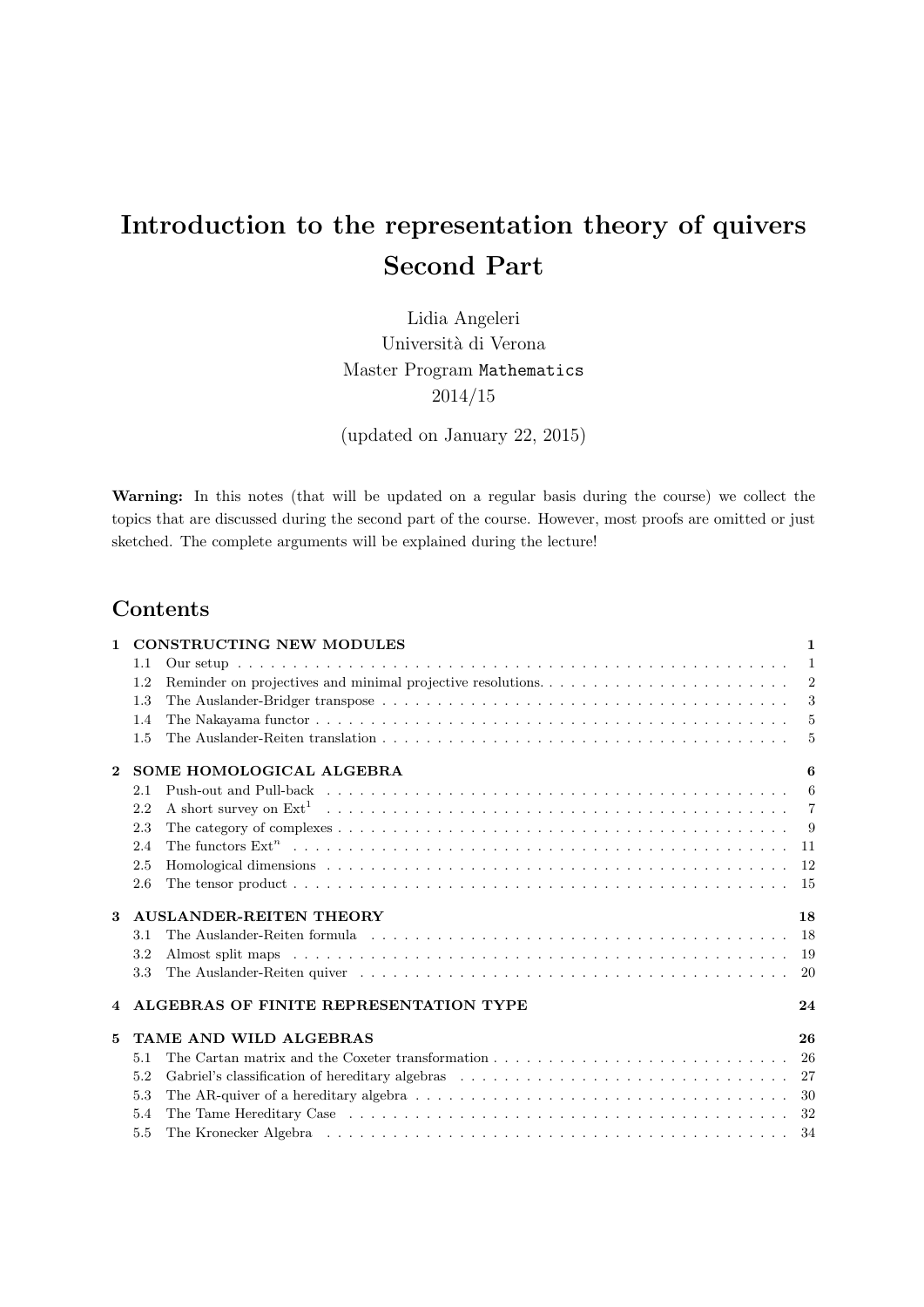# 1 CONSTRUCTING NEW MODULES

## 1.1 Our setup

Throughout this chapter, we fix a field k and a finite dimensional algebra  $\Lambda$  over k. We start out by collecting some well-known properties of  $\Lambda$ .

- (1) All finitely generated Λ-modules have finite length.
- (2) Every finitely generated Λ-module M has an *indecomposable decomposition*  $M = \bigoplus^{n}$  $i=1$  $M_i$ with End<sub>A</sub>  $M_i$  local for all  $1 \leq i \leq n$  (Theorem of Krull-Remak-Schmidt).
- (3) If M, N are finitely generated  $\Lambda$ -modules, then  $\text{Hom}_{\Lambda}(M, N)$  is a finitely generated k-module via the multiplication

$$
\alpha \cdot f : m \mapsto \alpha f(m)
$$
 for  $\alpha \in k, f \in \text{Hom}_{\Lambda}(M, N)$ 

In particular, End<sub>Λ</sub> N and  $(End<sub>Λ</sub>N)<sup>op</sup>$  are again finite dimensional k-algebras, and N is a  $\Lambda$ -(End<sub> $\Lambda$ </sub> N)<sup>op</sup>-bimodule via the multiplication

$$
n \cdot s := s(n) \quad \text{for} \quad n \in N, \, s \in \text{End}_{\Lambda} \, N
$$

Moreover,  $\text{Hom}_{\Lambda}(M, N)$  is an End N-End M-bimodule which has finite length on both sides.

(4) There is a duality

 $D: \Lambda \text{ mod } \longrightarrow \mod \Lambda, M \mapsto \text{Hom}_k(M, k),$ 

and  $_{\Lambda}D(\Lambda_{\Lambda})$  is an injective cogenerator of  $\Lambda$  Mod.

- (5) The Jacobson radical  $J = J(\Lambda)$  is nilpotent, i.e.  $J^n = 0$  for some  $n \in \mathbb{N}$ , and  $\Lambda/J$  is semisimple. Further, Rad  $M = JM$  for every  $M \in \Lambda$  mod.
- (6)  $\Lambda$  is semiperfect, i.e. there are orthogonal idempotents

$$
e_1, \ldots, e_n \in \Lambda
$$
 such that  $1 = \sum_{i=1}^n e_i$ ,

and  $e_i \Lambda e_i$  is a local ring for every  $1 \leq i \leq n$ . This yields the indecomposable decompositions

$$
{}_{\Lambda}\Lambda = \bigoplus_{i=1}^{n} \Lambda e_i \text{ and } {}_{\Lambda}\Lambda/J \cong \bigoplus_{i=1}^{n} \Lambda e_i/J e_i
$$

(7)  $\Lambda$  is Morita equivalent to a *basic* finite dimensional algebra, that is, the category  $\Lambda$  Mod is equivalent to  $S$  Mod where  $S$  is a finite dimensional algebra with the property that  $S<sub>S</sub>S$  is a direct sum of *pairwise nonisomorphic* projectives, or equivalently,  $S/J(S)$  is a product of division rings, see [1, p. 309] or [12, II.2].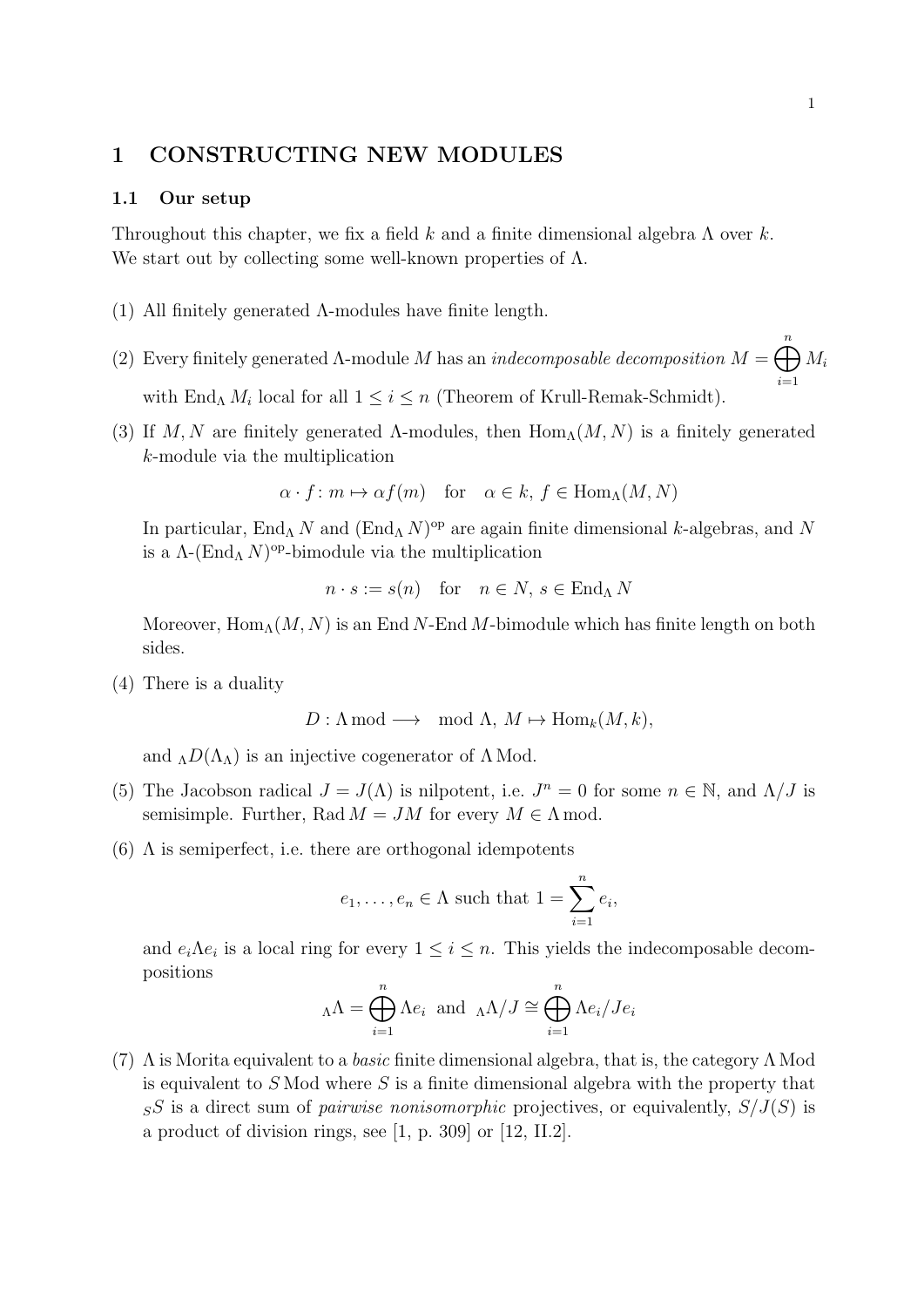(8) If  $\Lambda$  is basic and the field k is algebraically closed, then  $\Lambda$  is given by a quiver and relations, that is,  $\Lambda \cong kQ/I$  is isomorphic to the bound path algebra given by the quiver Q and an admissible ideal I, and the category  $\Lambda$  Mod is equivalent to the category  $\text{Rep}(Q, I)$  of representations of Q bound by I.

From now on, we will assume that  $\Lambda$  is basic. Then

$$
\Lambda e_1,\ldots,\Lambda e_n
$$

are representatives of the isomorphism classes of the indecomposable projectives in  $\Lambda$  Mod,

$$
\Lambda e_1/Je_1,\ldots,\Lambda e_n/Je_n
$$

are representatives of the isomorphism classes of the simples in  $\Lambda$  Mod, and

$$
D(e_1\Lambda),\ldots,D(e_n\Lambda)
$$

are representatives of the isomorphism classes of the indecomposable injectives in  $\Lambda$  Mod. If  $1 \leq i \leq n$ , then  $D(\Lambda e_i / Je_i) \cong e_i \Lambda / e_i J$ , and  $\Lambda D(e_i \Lambda)$  is an injective envelope of  $\Lambda e_i / Je_i$ .

Starting from these known modules, we want to construct new indecomposable Λ-modules. We first need some preliminaries.

#### 1.2 Reminder on projectives and minimal projective resolutions.

Recall that every  $\Lambda$ -module M has a *projective cover*  $p : P \to M$ , that is, p is an epimorphism with P being projective and Ker p being superfluous. Then Ker  $p \subset JP$ , and no non-zero summand of  $P$  is contained in Ker  $p$ .

We infer that every  $\Lambda$ -module M has a *minimal projective presentation* 

$$
P_1 \xrightarrow{p_1} P_0 \xrightarrow{p_0} M \to 0
$$

and a minimal projective resolution

$$
\cdots P_2 \xrightarrow{p_2} P_1 \xrightarrow{p_1} P_0 \xrightarrow{p_0} M \to 0
$$

that is, a long exact sequence where  $p_0$  is a projective cover of M,  $p_1$  is a projective cover of Ker  $p_0$ , and so on. In other words, for all  $i \geq 0$ 

$$
\operatorname{Im} p_{i+1} = \operatorname{Ker} p_i \subset \operatorname{Rad} P_i = J P_i.
$$

We will often just consider the *complex* of projectives

$$
P: \qquad \cdots P_2 \xrightarrow{p_2} P_1 \xrightarrow{p_1} P_0 \to 0 \to \cdots
$$

and will also call it a projective resolution of M (see Section 2.3).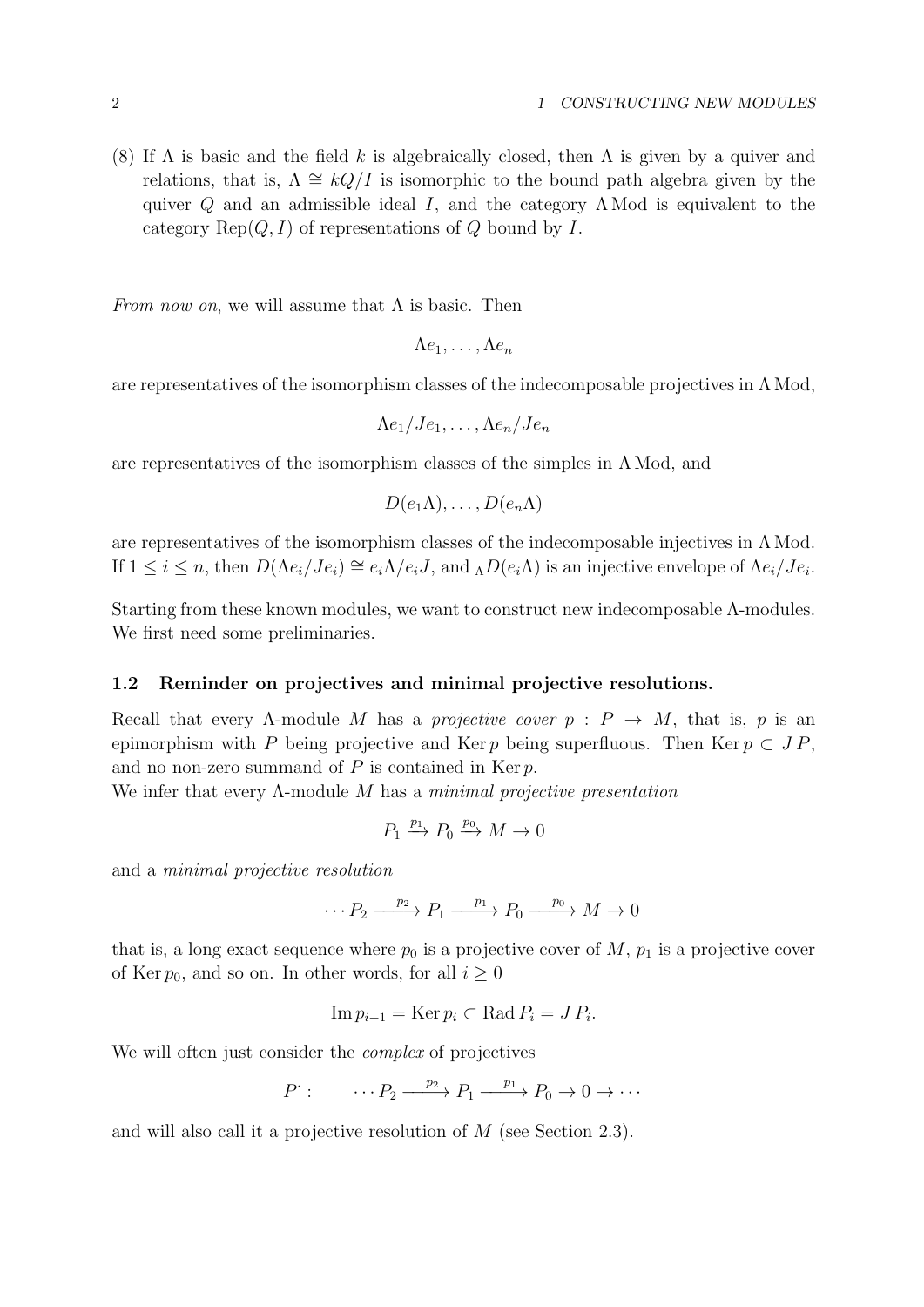**Proposition 1.2.1.** Let  $M, N$  be two modules with projective resolutions  $P$  and  $Q$ , respectively, and let  $f : M \to N$  be a homomorphism.

1. There are homomorphisms  $f_0, f_1, \ldots$  making the following diagram commutative

| $P_1$ |  | $\frac{p_1}{\longrightarrow}$ $P_0$ $\frac{p_0}{\longrightarrow}$ M |           |  |
|-------|--|---------------------------------------------------------------------|-----------|--|
|       |  | $\int f_1$ $\int f_0$ $\int f$                                      |           |  |
| Ο1    |  | $\frac{q_1}{q_2}$ $Q_0$ $\frac{q_0}{q_1}$                           | $N_{\rm}$ |  |

Then  $f = (f_n)_{n \geq 0} : P \to Q$  is called a chain map.

2. If  $g = (g_n)_{n \geq 0} : P \to Q$  is another chain map as above, then there are homomorphisms  $s_n : P_n \to Q_{n+1}, n \geq 0$  such that, setting  $h_n = f_n - g_n$ , we have

$$
h_0 = q_1 s_0,
$$

 $h_n = s_{n-1}p_n + q_{n+1} s_n$  for  $n \ge 1$ .

Then  $s = (s_n)_{n \geq 0}$  is called a homotopy between P and Q, and we say that the chain maps f and g are homotopic (or that  $h = (h_n)_{n \geq 0}$  is homotopic to zero).

#### 1.3 The Auslander-Bridger transpose

Recall the following property of projective modules.

**Lemma 1.3.1.** A module  ${}_{R}P$  is projective if and only if it has a dual basis, that is, a pair  $((x_i)_{i\in I}, (\varphi_i)_{i\in I})$  consisting of elements  $(x_i)_{i\in I}$  in P and homomorphisms  $(\varphi_i)_{i\in I}$  in  $P^*$ Hom<sub>R</sub> $(P, R)$  such that every element  $x \in P$  can be written  $x = \sum_{i \in I} \varphi_i(x) x_i$  with  $\varphi_i(x) = 0$  for almost all  $i \in I$ .

As a consequence, we obtain the following properties of the contravariant functor  $* = Hom(-, Λ) : ΔMod \longrightarrow Mod Λ.$ 

**Proposition 1.3.2.** Let P be a finitely generated projective left  $\Lambda$ -module. Then  $P^*$  is a finitely generated projective right  $\Lambda$ -module, and  $P^{**} \cong P$ . Moreover, if I is an ideal of  $\Lambda$ , then  $\text{Hom}_{\Lambda}(P, I) = P^* \cdot I$ .

**Proof:** We only sketch the arguments. First of all, note that the evaluation map  $c: P \to P^{**}$  defined by  $c(x)(\varphi) = \varphi(x)$  on  $x \in P$  and  $\varphi \in P^*$  is a monomorphism. Further, if  $((x_i)_{1\leq i\leq n}, (\varphi_i)_{1\leq i\leq n})$  is a dual basis of P, then it is easy to see that  $((\varphi_i)_{1\leq i\leq n}, (c(x_i))_{1\leq i\leq n})$  is a dual basis of  $P^*$ . This shows that  $P^*$  is finitely generated projective. The isomorphism  $P^{**} \cong P$  is proved by showing that the assignment  $P^{**} \ni f \mapsto \sum_{i=1}^n f(\varphi_i) x_i \in P$  is inverse to c.

For the second statement, the inclusion  $\subset$  follows immediately from the fact that  $\varphi \in$ Hom<sub>Λ</sub> $(P, I)$  satisfies  $\varphi(x_i) \in I$  for all  $1 \leq i \leq n$ , and  $\supset$  follows from the fact that for  $\varphi \in P^*$  and  $a \in I$  we have  $(\varphi \cdot a)(x) = \varphi(x) \cdot a \in I$ .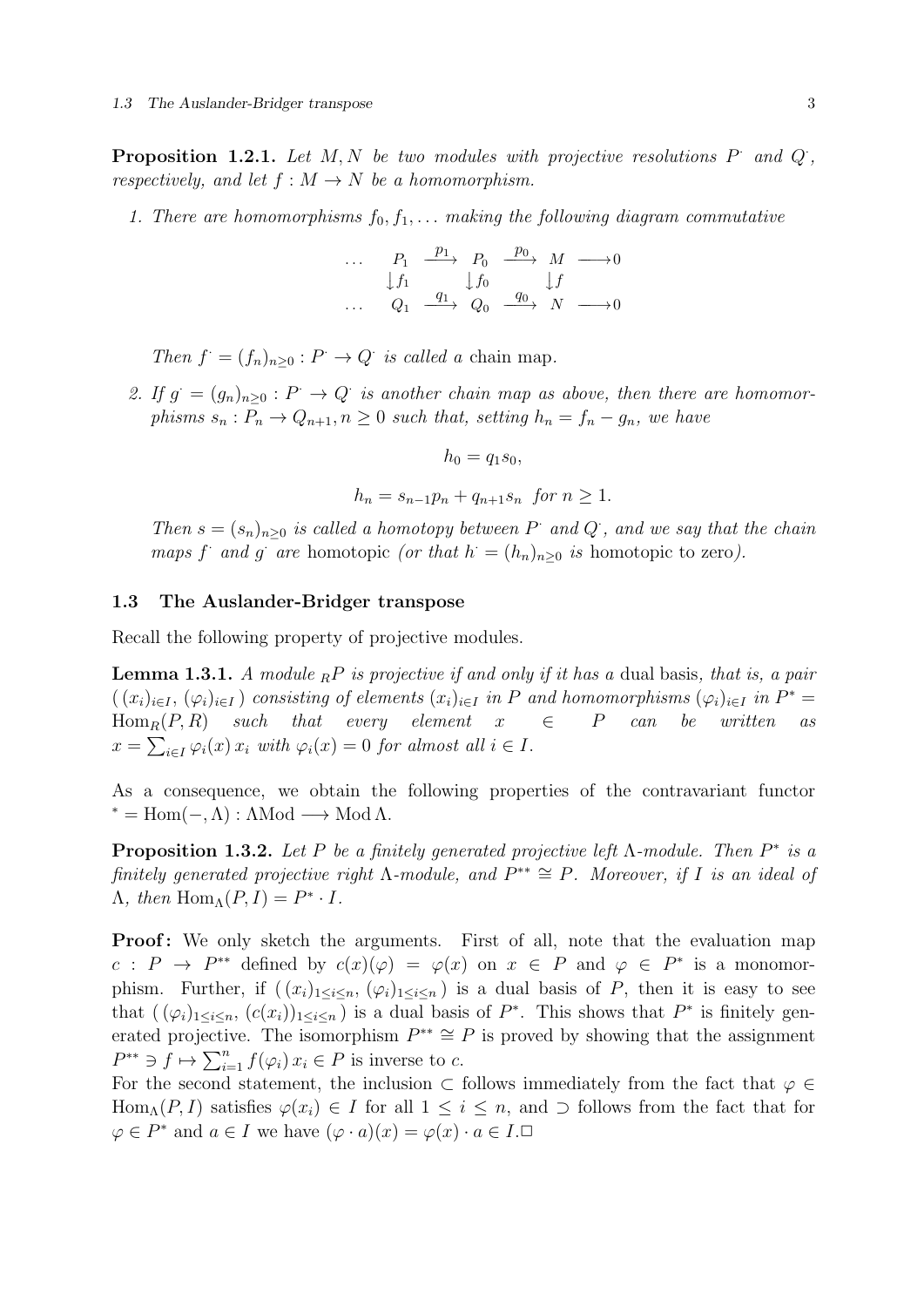So, the functor  $* = \text{Hom}(-, \Lambda) : \Lambda \text{Mod} \longrightarrow \text{Mod} \Lambda$  induces a duality between the full subcategories of finitely generated projective modules in Λ Mod and ModΛ. The following construction from [9] can be viewed as a way to extend this duality to all finitely presented modules.

We denote by  $\Lambda \text{mod}_{\mathcal{P}}$  the full subcategory of  $\Lambda \text{ mod } \text{ consisting of the modules without}$ non-zero projective summands.

Let  $M \in \Lambda \bmod_{\mathcal{P}}$  and let  $P_1 \stackrel{p_1}{\longrightarrow} P_0 \stackrel{p_0}{\longrightarrow} M \to 0$  be a minimal projective presentation of M. Applying the functor  $* = \text{Hom}_{\Lambda}(-, \Lambda)$  on it, we obtain a minimal projective presentation

$$
P_0^* \xrightarrow{p_1^*} P_1^* \to \text{Coker } p_1^* \to 0 \, .
$$

Set Tr  $M = \text{Coker } p_1^*$ . Then Tr  $M \in \Lambda \text{ mod } p$ . Moreover, the following hold true.

- (1) The isomorphism class of Tr M does not depend on the choice of  $P_1 \to P_0 \to M \to 0$ .
- (2) There is a natural isomorphism  $\text{Tr}^2(M) \cong M$ .

Let us now consider a homomorphism  $f \in \text{Hom}_{\Lambda}(M, N)$  with  $M, N \in \Lambda$  mod. It induces a commutative diagram

$$
\begin{array}{ccc}\nP_1 & \xrightarrow{p_1} & P_0 & \xrightarrow{p_0} & M & \longrightarrow 0 \\
\downarrow f_1 & & \downarrow f_0 & & \downarrow f \\
Q_1 & \xrightarrow{q_1} & Q_0 & \xrightarrow{q_0} & N & \longrightarrow 0\n\end{array}
$$

Applying <sup>\*</sup> = Hom(-,  $\Lambda$ ), we can construct  $\widetilde{f} \in$  Hom(Tr N, Tr M) as follows:

$$
\begin{array}{ccc}\nP_0^*&\xrightarrow{p_1^*}&P_1^*&\longrightarrow{\rm Tr}\,M\xrightarrow{\quad}0\\ \uparrow f_0^*&\uparrow f_1^*&\uparrow\widetilde{f}\\ Q_0^*&\xrightarrow{q_1^*}&Q_1^*&\longrightarrow{\rm Tr}\,N\xrightarrow{\quad}0\end{array}
$$

Note that this construction is not unique since  $\tilde{f}$  depends on the choice of  $f_0, f_1$ . However, if we choose another factorization of f, say by maps  $g_0$  and  $g_1$ , and conctruct  $\tilde{g}$ correspondingly, then the difference  $f_0 - g_0 \in \text{Ker } q_0 = \text{Im } q_1$  factors through  $Q_1$ , and so  $\widetilde{f} - \widetilde{g}$  factors through  $P_1^*$ , as illustrated below:

$$
P_1 \xrightarrow{p_1} P_0 \xrightarrow{p_0} M \longrightarrow 0
$$
\n
$$
g_1 \downarrow f_1 \qquad g_0 \downarrow f_0 \qquad f \qquad \Rightarrow \qquad\nf_0^* \uparrow f_1^* \uparrow f_1^* \longrightarrow \text{Tr } M \longrightarrow 0
$$
\n
$$
Q_1 \xrightarrow{q_1} Q_0 \xrightarrow{q_0} N \longrightarrow 0
$$
\n
$$
Q_0^* \xrightarrow{q_1^*} Q_1^* \longrightarrow \text{Tr } N \longrightarrow 0
$$

In other words, if we consider the subgroups

 $P(M, N) = \{f \in Hom(M, N) | f \text{ factors through a projective module}\}\leq Hom_{\Lambda}(M, N),$ then  $\widetilde{f}$  is uniquely determined modulo  $P(\text{Tr }N, \text{Tr }M)$ .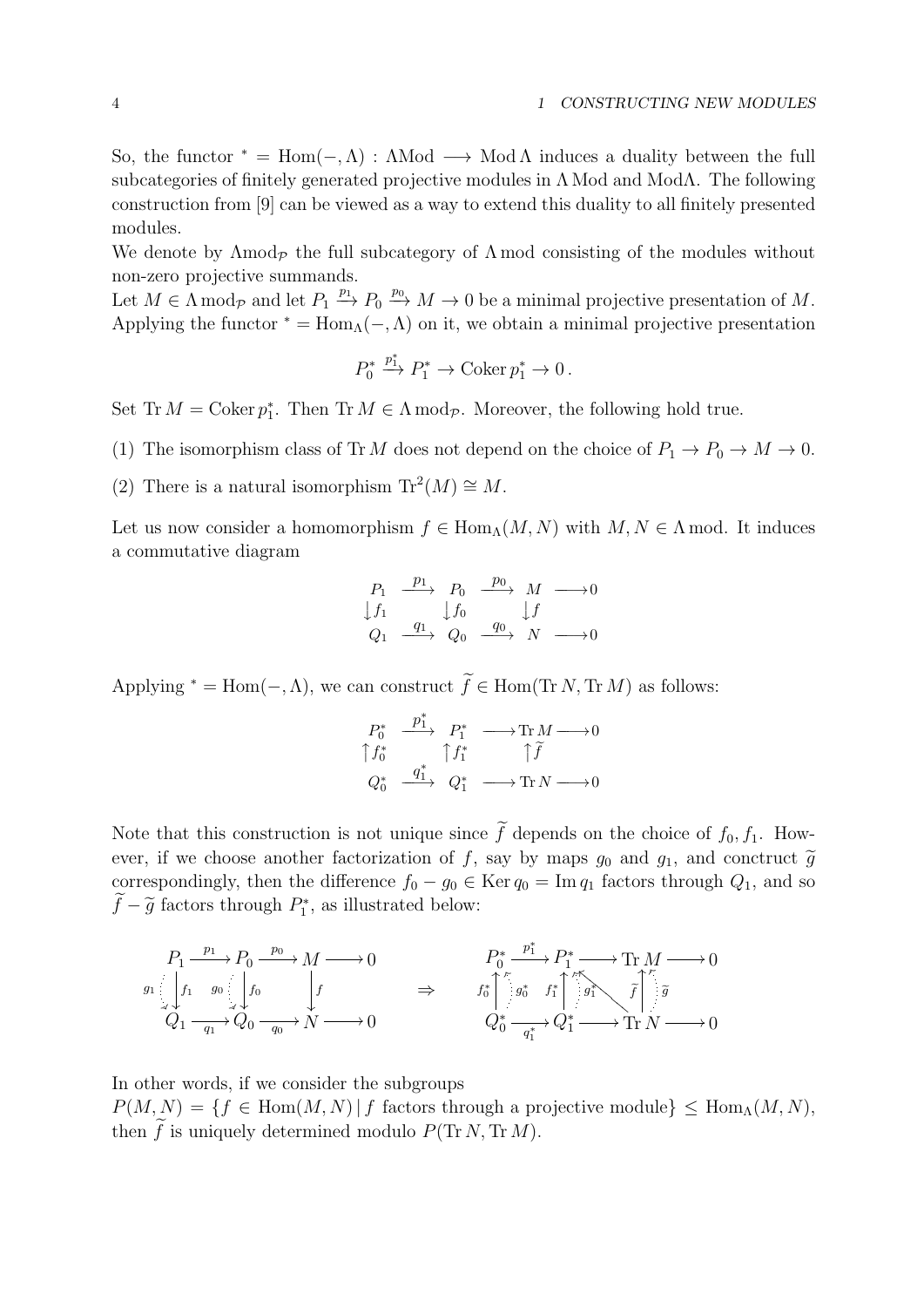We set  $\underline{\text{Hom}}_{\Lambda}(M, N) = \text{Hom}_{\Lambda}(M, N)/P(M, N)$ , and let  $\Lambda \text{ mod }$  be the category with the same objects as  $\Lambda$  mod and morphisms  $\underline{Hom}_{\Lambda}(M, N)$ . It is called the *stable category* of Λ mod modulo projectives. We obtain the following.

## Proposition 1.3.3.

- (1) There is a group isomorphism  $\underline{\mathrm{Hom}}(M,N) \to \underline{\mathrm{Hom}}(\mathrm{Tr}\, N,\mathrm{Tr}\, M),\ \underline{f} \mapsto \underline{\widetilde{f}}.$
- (2)  $\text{End}_{\Lambda} M$  is local if and only if  $\text{End Tr } M_{\Lambda}$  is local.
- (3) Tr *induces a duality*  $\Lambda \text{ mod } \rightarrow \text{ mod } \Lambda$ .

### 1.4 The Nakayama functor

We now combine the transpose with the duality  $D$ . Denote by

$$
\nu: \Lambda \text{Mod} \to \Lambda \text{Mod}, X \mapsto D(X^*)
$$

the Nakayama functor.

**Lemma 1.4.1.** The functor  $\nu$  has the following properties.

- 1. ν is covariant and right exact.
- 2.  $\nu(\Lambda e_i) = D(e_i \Lambda)$  is the injective envelope of  $\Lambda e_i / Je_i$  for  $1 \leq i \leq n$ .
- 3.  $\nu(\Lambda) = D(\Lambda_{\Lambda})$  is an injective cogenerator of  $\Lambda$  Mod.
- 4. For  $M \in \Lambda$  mod with minimal projective presentation  $P_1 \stackrel{p_1}{\longrightarrow} P_0 \stackrel{p_0}{\longrightarrow} M \to 0$  there is an exact sequence

$$
0 \to D \operatorname{Tr} M \to \nu(P_1) \xrightarrow{\nu(p_1)} \nu(P_0) \to \nu(M) \to 0
$$

## 1.5 The Auslander-Reiten translation

We denote

$$
\tau(M) = D \operatorname{Tr} M = \operatorname{Ker} \nu(p_1).
$$

The functor  $\tau$  is called *Auslander-Reiten translation* 

Denote by  $\Lambda \text{mod}_{\mathcal{I}}$  the full subcategory of  $\Lambda \text{mod}$  consisting of the modules without nonzero injective summands. For  $M, N \in \Lambda$  mod consider further the subgroup  $I(M, N) = \{f \in \text{Hom}_{\Lambda}(M, N) | f \text{ factors through an injective module}\}\leq \text{Hom}_{\Lambda}(M, N),$ set  $\overline{\text{Hom}}_{\Lambda}(M, N) = \text{Hom}_{\Lambda}(M, N)/I(M, N)$ , and let  $\Lambda \overline{\text{mod}}$  be the category with the same objects as  $\Lambda$  mod and morphisms  $\text{Hom}_{\Lambda}(M, N)$ .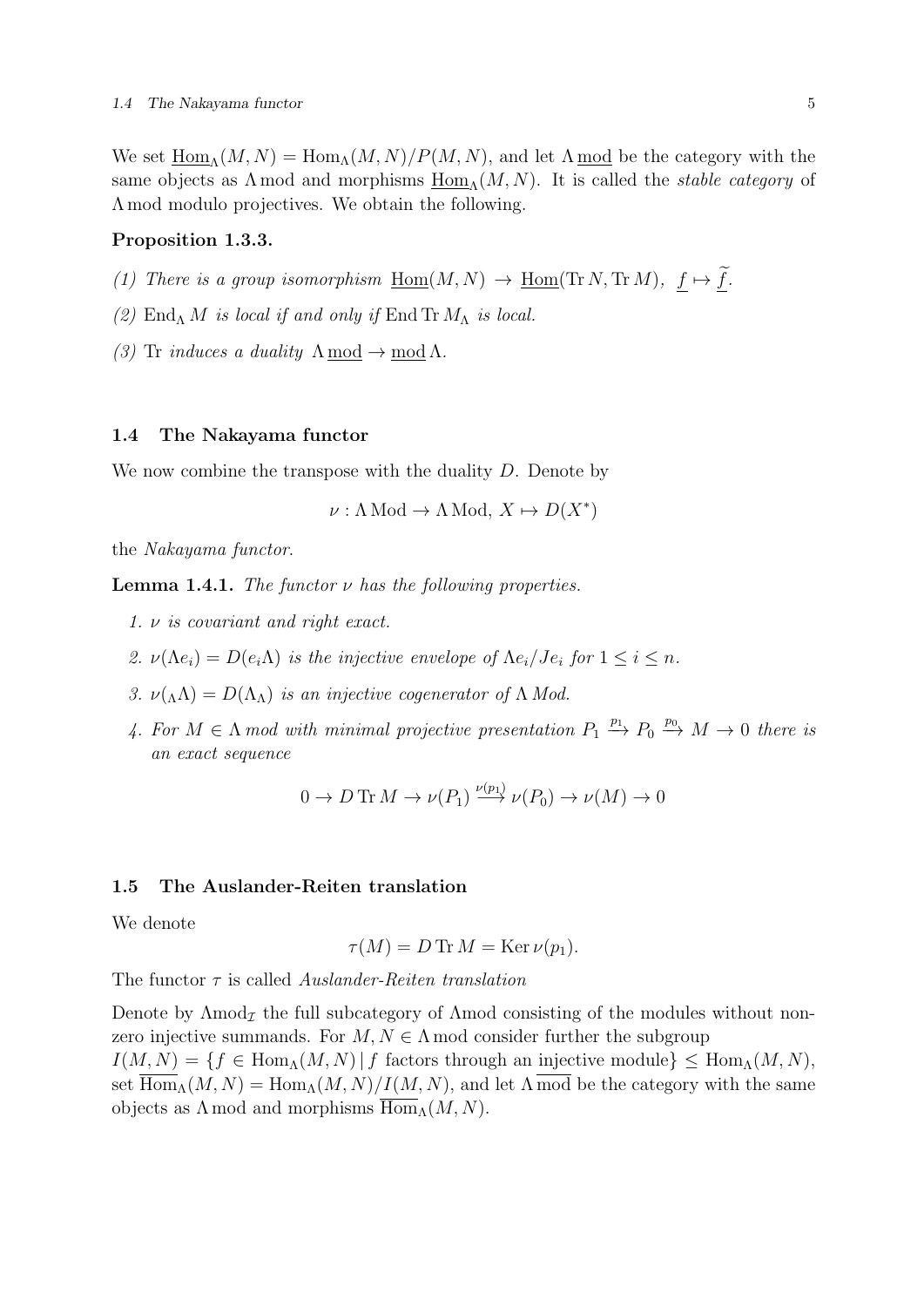**Proposition 1.5.1.** (1) The duality D induces a duality  $\Lambda \text{ mod } \rightarrow \overline{\text{ mod }} \Lambda$ .

(2) The composition  $\tau = DTr$ :  $\Lambda \mod \rightarrow \Lambda \mod$  is an equivalence with inverse  $\tau^{-} = \text{Tr}\, D \colon \Lambda \,\overline{\text{mod}} \to \Lambda \,\underline{\text{mod}}.$ 

Example 1.5.2. Let  $\Lambda = kA_3$  be the path algebra of the quiver  $\bullet \rightarrow \bullet \rightarrow \bullet$ . The indecomposable projectives are  $P_1$ ,  $P_2 = JP_1$ ,  $P_3 = S_3 = JP_2$ , and the indecomposable injectives are  $I_1 = S_1 = I_2/S_2$ ,  $I_2 = I_3/S_3$ ,  $I_3 = P_1$ . We compute  $\tau S_2$ . Taking the minimal projective resolution  $0 \to P_3 \to P_2 \to S_2 \to 0$ , and using that  $S_2^* = 0$  and thus  $\nu(S_2) = 0$ , we obtain an exact sequence

$$
0 \to \tau S_2 \to I_3 \to I_2 \to 0
$$

showing that  $\tau S_2 = S_3$ .

## 2 SOME HOMOLOGICAL ALGEBRA

Throughout this chapter, let R be a ring, and denote by  $R \text{ Mod the category of all left}$ R-modules.

## 2.1 Push-out and Pull-back

Proposition 2.1.1. [26, pp. 41] Consider a pair of homomorphisms in RMod

$$
\begin{array}{ccc}\nA & \xrightarrow{f} & B \\
\downarrow{g} & & \\
C & & \n\end{array}
$$

There is a module <sub>R</sub>L together with homomorphisms  $\sigma : C \to L$  and  $\tau : B \to L$  such that (i) the diagram

$$
\begin{array}{ccc}\nA & \xrightarrow{f} & B \\
\downarrow{g} & & \downarrow{\tau} \\
C & \xrightarrow{\sigma} & L\n\end{array}
$$

commutes; and

(ii) given any other module  ${}_{R}L'$  together with homomorphisms  $\sigma': C \to L'$  and  $\tau': B \to L'$ making the diagram

$$
\begin{array}{ccc}\nA & \xrightarrow{f} & B \\
\downarrow{g} & & \downarrow{\tau'} \\
C & \xrightarrow{\sigma'} & L'\n\end{array}
$$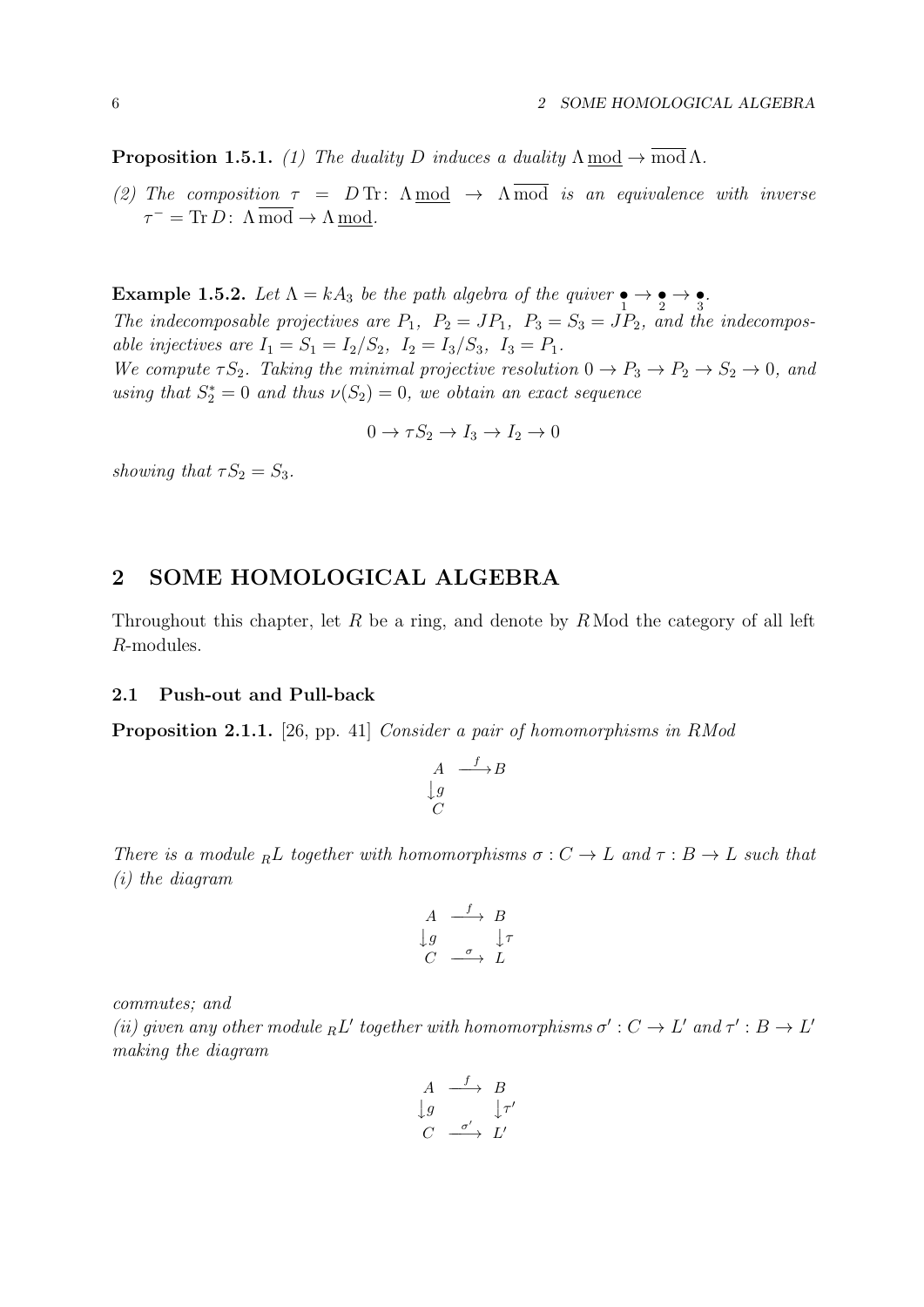commute, there exists a unique homomorphism  $\gamma : L \to L'$  such that  $\gamma \sigma = \sigma'$  and  $\gamma \tau = \tau'$ . The module L together with  $\sigma$ ,  $\tau$  is unique up to isomorphism and is called push-out of f and g.

**Proof:** We just sketch the construction. The module  $L$  is defined as the quotient  $L = B \oplus C / \{ (f(a), -g(a)) \mid a \in A \}$ , and the homomorphisms are given as  $\sigma: C \to L, c \mapsto (0, c), \text{ and } \tau: B \to L, b \mapsto (b, 0). \square$ 

**Remark 2.1.2.** If f is a monomorphism, also  $\sigma$  is a monomorphism, and Coker  $\sigma \cong$ Coker f.

Dually, one defines the pull-back of a pair of homomorphisms

$$
\begin{array}{ccc}\n & B \\
 & \downarrow f \\
C & \xrightarrow{g} & A\n\end{array}
$$

## 2.2 A short survey on  $Ext<sup>1</sup>$

Aim of this section is to give a brief introduction to the functor  $Ext<sup>1</sup>$ , as needed in the sequel. For a comprehensive treatment we refer to textbooks in homological algebra, e.g. [26].

**Definition.** Let  $A, B$  be two  $R$ -modules. We define a relation on short exact sequences of the form  $\mathfrak{E}: 0 \to B \to M \to A \to 0$  by setting

$$
\mathfrak{E}_1: 0 \to B \to E_1 \to A \to 0 \sim \mathfrak{E}_2: 0 \to B \to E_2 \to A \to 0
$$

if there is  $f \in \text{Hom}_{R}(E_1, E_2)$  making the following diagram commute

$$
\begin{array}{ccccccc}\n\mathfrak{E}_1: & 0 & \rightarrow & B & \longrightarrow & E_1 & \longrightarrow & A & \longrightarrow & 0 \\
& & || & & & | & f & || & & \\
\mathfrak{E}_2: & 0 & \rightarrow & B & \longrightarrow & E_2 & \longrightarrow & A & \longrightarrow & 0\n\end{array}
$$

It is easy to see that  $\sim$  is an equivalence relation, and we denote by  $\text{Ext}^1_R(A, B)$  the set of all equivalence classes.

Next, we want to define a group structure on  $\text{Ext}^1_R(A, B)$ . Let  $[\mathfrak{E}]$  be the equivalence class of the short exact sequence  $\mathfrak{E}: 0 \to B \to E \to A \to 0$ . First of all, for  $\beta \in \text{Hom}_R(B, B')$ we can consider the short exact sequence  $\beta \mathfrak{E}$  given by the push-out diagram

$$
\begin{array}{ccccccc}\n\mathfrak{E}: & 0 & \rightarrow & B & \longrightarrow & E & \longrightarrow & A & \longrightarrow & 0 \\
& & \downarrow & & \downarrow & & \parallel & & \parallel \\
\beta \mathfrak{E}: & 0 & \rightarrow & B' & \longrightarrow & E' & \longrightarrow & A & \longrightarrow & 0\n\end{array}
$$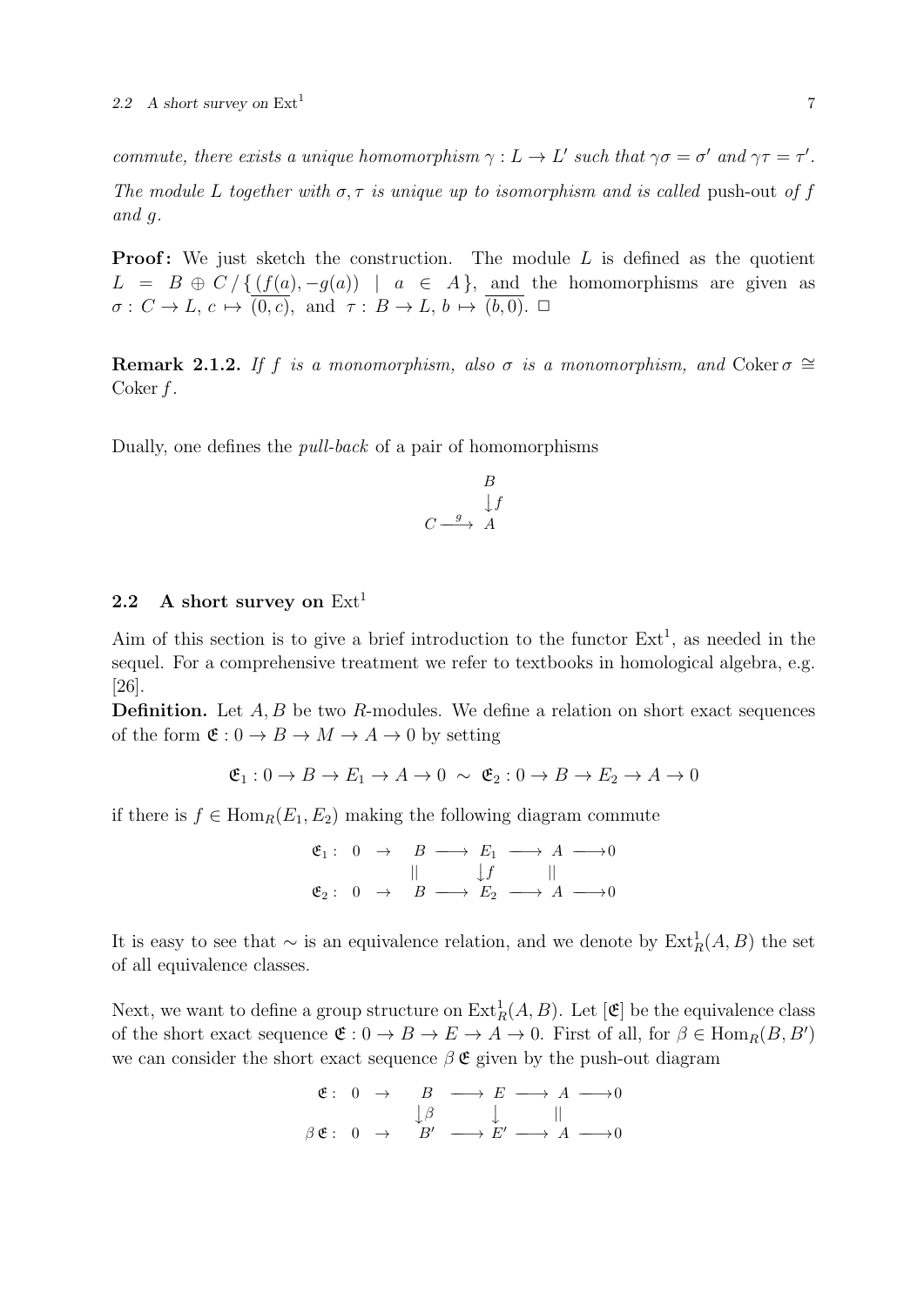In this way, we can define a map

$$
\operatorname{Ext}^1_R(A, \beta) : \operatorname{Ext}^1_R(A, B) \to \operatorname{Ext}^1_R(A, B'), [\mathfrak{E}] \mapsto [\beta \mathfrak{E}]
$$

For  $\beta_1 \in \text{Hom}_R(B', B'')$  and  $\beta_2 \in \text{Hom}_R(B, B')$  one verifies

$$
\operatorname{Ext}^1_R(A, \beta_1) \operatorname{Ext}^1_R(A, \beta_2) = \operatorname{Ext}^1_R(A, \beta_1 \beta_2)
$$

Dually, for  $\alpha \in \text{Hom}_R(A', A)$ , we use the pull-back diagram

$$
\begin{array}{ccccccc}\n\mathfrak{E}\alpha: & 0 & \rightarrow & B & \longrightarrow & E' & \longrightarrow & A' & \longrightarrow & 0 \\
& & || & & & \downarrow & & \downarrow & & \\
& \mathfrak{E}: & 0 & \rightarrow & B & \longrightarrow & E & \longrightarrow & A & \longrightarrow & 0\n\end{array}
$$

to define a map

$$
\text{Ext}^1_R(\alpha, B) : \text{Ext}^1_R(A, B) \to \text{Ext}^1_R(A', B), [\mathfrak{E}] \mapsto [\mathfrak{E} \alpha]
$$

Since

$$
\operatorname{Ext}^1_R(\alpha, B') \operatorname{Ext}^1_R(A, \beta)[\mathfrak{E}] = \operatorname{Ext}^1_R(A', \beta) \operatorname{Ext}^1_R(\alpha, B)[\mathfrak{E}]
$$

the composition of the maps above yields a map

$$
\text{Ext}^1_R(\alpha, \beta) : \text{Ext}^1_R(A, B) \to \text{Ext}^1_R(A', B')
$$

Now we are ready to define an addition on  $\text{Ext}_R^1(A, B)$ , called *Baer sum*. Given two sequences  $\mathfrak{E}_1 : 0 \to B \to E_1 \to A \to 0$  and  $\mathfrak{E}_2 : 0 \to B \to E_2 \to A \to 0$ , we consider the direct sum  $\mathfrak{E}_1 \oplus \mathfrak{E}_2 : 0 \to B \oplus B \to E_1 \oplus E_2 \to A \oplus A \to 0$  together with the diagonal map  $\Delta_A: A \to A \oplus A, a \mapsto (a, a)$ , and the summation map  $\nabla_B: B \oplus B \to B, (b_1, b_2) \mapsto b_1+b_2$ . We then set

$$
[\mathfrak{E}_1] + [\mathfrak{E}_2] = \mathrm{Ext}^1_R(\Delta_A, \nabla_B)([\mathfrak{E}_1 \oplus \mathfrak{E}_2]) \in \mathrm{Ext}^1_R(A, B)
$$

In this way,  $\text{Ext}^1_R(A, B)$  becomes an abelian group. Its zero element is the equivalence class of all split exact sequences. The inverse element of the class  $[\mathfrak{E}]$  given by the sequence  $\mathfrak{E}: 0 \to B \stackrel{f}{\to} E \stackrel{g}{\to} A \to 0$  is the equivalence class of the sequence  $0 \to B \stackrel{f}{\to} E \stackrel{-g}{\to} A \to 0$ .

Moreover, the maps  $\text{Ext}^1_R(A, \beta)$ ,  $\text{Ext}^1_R(\alpha, B)$  are group homomorphisms, and we have a covariant functor  $\text{Ext}^1_R(A, -) : R \text{ Mod } \to \mathbb{Z} \text{ Mod and a contravariant functor } \text{Ext}^1_R(-, B) :$  $R \text{ Mod} \to \mathbb{Z} \text{Mod}.$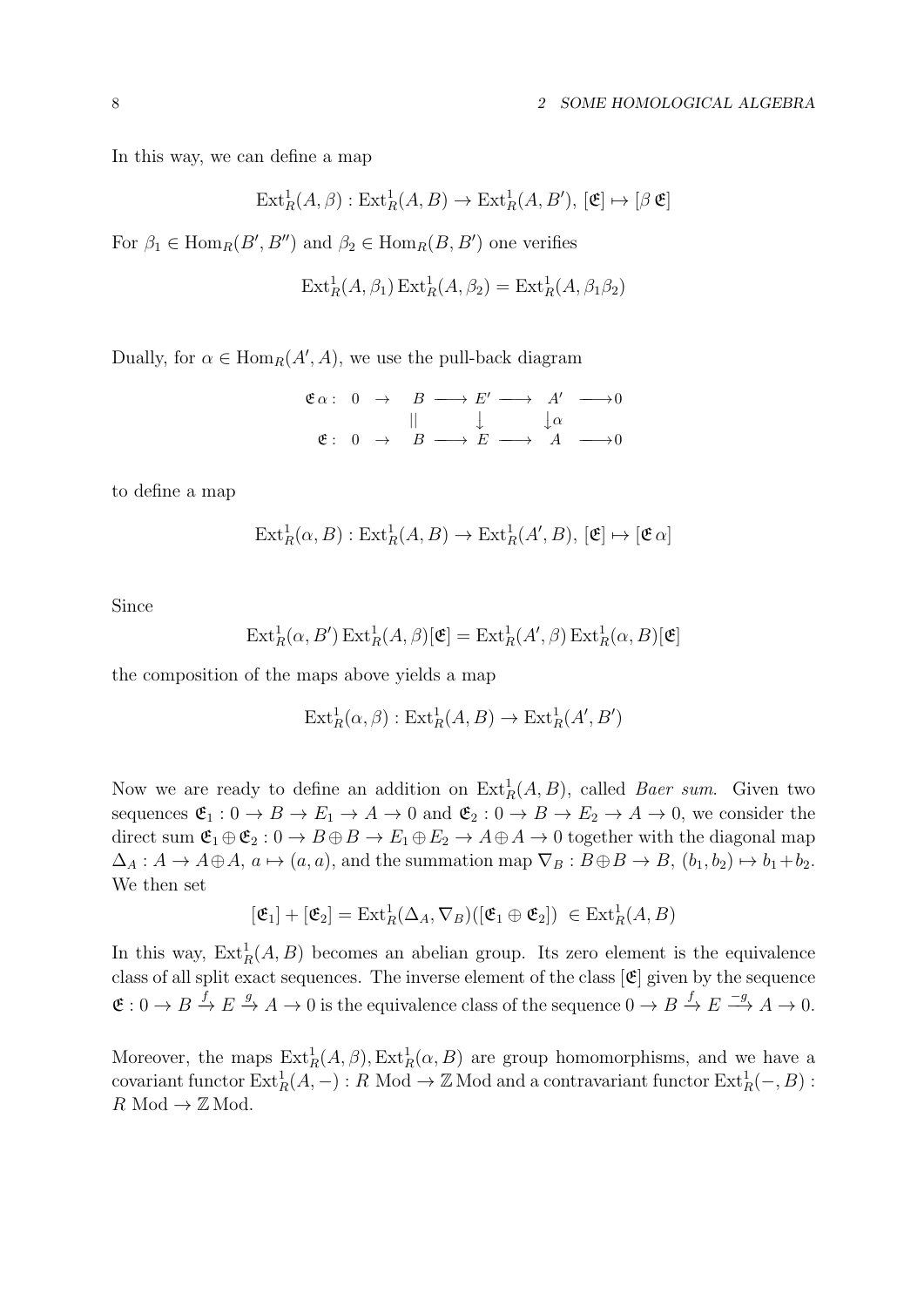#### 2.3 The category of complexes

Let  $R$  be a ring.

**Definitions.** (1) A *(co)chain complex* of R-modules  $A = (A^n, d^n)$  is given by a chain

$$
A: \qquad \cdots \to A^{-2} \xrightarrow{d^{-2}} A^{-1} \xrightarrow{d^{-1}} A^0 \xrightarrow{d^0} A^1 \xrightarrow{d^1} A^2 \xrightarrow{d^2} \cdots
$$

of R-modules  $A^n$  with R-homomorphisms  $d^n: A^n \to A^{n+1}$ , called *differentials*, satisfying

$$
d^{n+1} \circ d^n = 0
$$

for all  $n \in \mathbb{Z}$ . Given two complexes  $A, A'$ , a  $(co)chain$  map  $f : A \rightarrow A'$  is given by a family of R-homomorphisms  $f^n$ :  $A^n \to A'^n$  such that the following diagram is commutative

$$
\begin{array}{ccccccc}\n\cdots & A^{-1} & \xrightarrow{d^{-1}} & A^0 & \xrightarrow{d^0} & A^1 & \longrightarrow \cdots \\
\downarrow f^{-1} & & \downarrow f^0 & & \downarrow f^1 & \\
\cdots & A'^{-1} & \xrightarrow{d'^{-1}} & A'^0 & \xrightarrow{d'^0} & A'^1 & \longrightarrow \cdots\n\end{array}
$$

Complexes and chain maps form the category of complexes  $\mathcal{C}(R \text{ Mod})$ .

(2) Given a *complex* of R-modules  $A = (A^n, d^n)$ , the abelian group

$$
H^n(A^{\cdot}) = \text{Ker} \, d^n / \, \text{Im} \, d^{n-1}
$$

is called n-th (co)homology group. Note that  $H<sup>n</sup>(A)$  is an R-module, and every chain map  $f: A \to A'$  induces R-homomorphisms  $H^n(f): H^n(A') \to H^n(A')$ . So, for every  $n \in \mathbb{Z}$ there is a functor

$$
H^n: \mathcal{C}(R \text{ Mod}) \to R \text{ Mod}.
$$

(3) A chain map  $h : M \to M'$  is homotopic to zero if there is a homotopy  $s = (s^n)$  with homomorphisms  $s^n : M^n \to M^{n-1}$ ,  $n \in \mathbb{Z}$ , such that

$$
h^{n} = s^{n+1}d^{n} + d'^{n-1}s^{n}
$$
 for  $n \in \mathbb{Z}$ .

Two chain maps  $f, g: M \to M'$  are homotopic if the chain map  $h = f - g$  given by  $h^n = f^n - g^n$  is homotopic to zero.

**Lemma 2.3.1.** Let  $f, g : M \to M'$  be two chain maps. (1) If f and g are homotopic, then  $H^n(f^{\cdot}) = H^n(g^{\cdot})$  for all  $n \in \mathbb{Z}$ . (2) If g f is homotopic to  $id_A$  and f g is homotopic to  $id_{A'}$ , then  $H^n(f)$  is an isomorphism for all  $n \in \mathbb{Z}$ .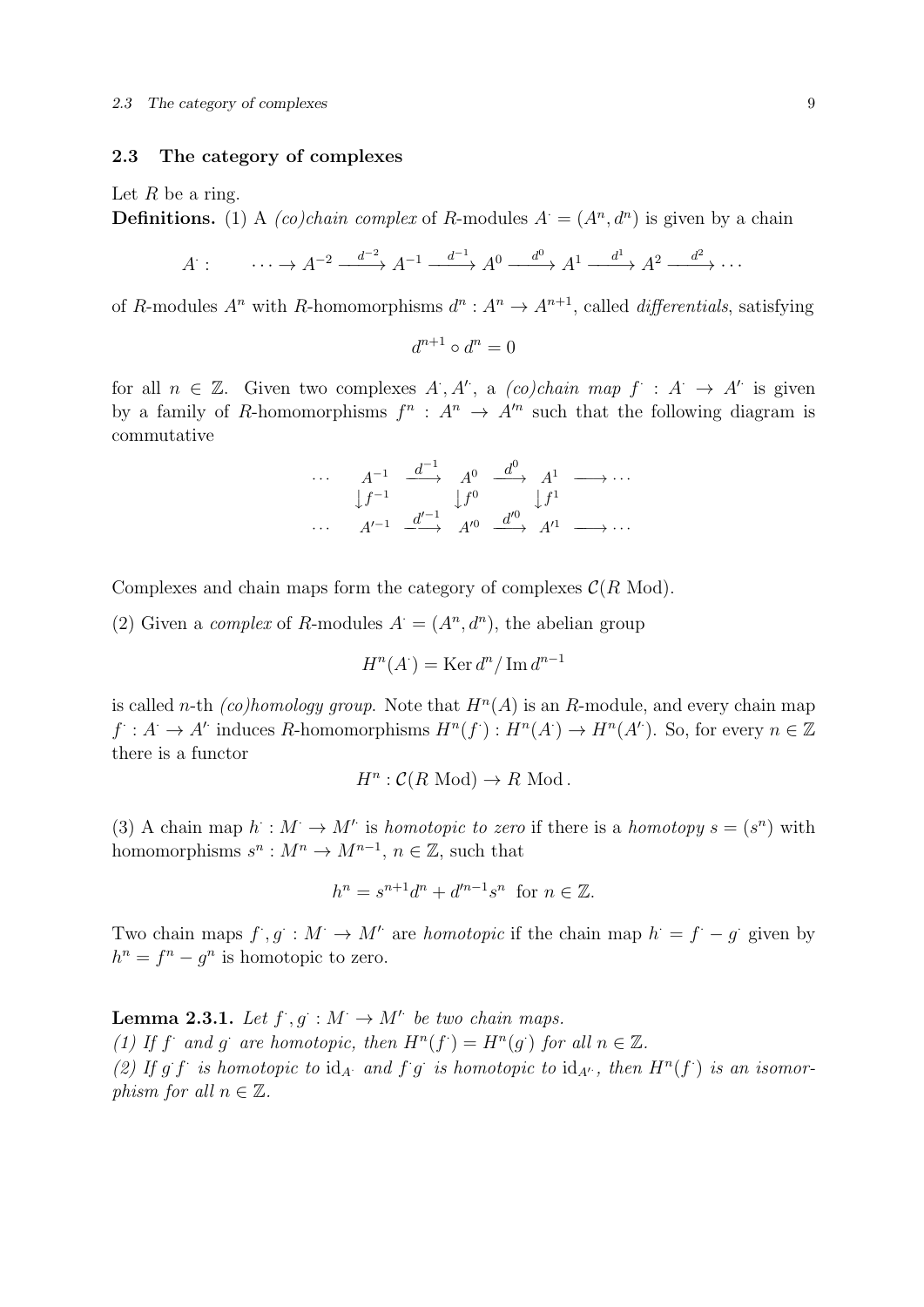**Theorem 2.3.2.** Let  $\rightarrow A \xrightarrow{f} B \xrightarrow{g} C \rightarrow 0$  be a short exact sequence in  $\mathcal{C}(R \text{ Mod})$ , that is,  $f$ ,  $g$  are chain maps inducing short exact sequences in each degree. Then there is a long exact sequence of (co-)homology groups

$$
\cdots \to H^{n-1}(C^{\cdot}) \xrightarrow{\delta_{n-1}} H^n(A^{\cdot}) \xrightarrow{H^n(f)} H^n(B^{\cdot}) \xrightarrow{H^n(g)} H^n(C^{\cdot}) \xrightarrow{\delta_n} H^{n+1}(A^{\cdot}) \xrightarrow{H^{n+1}(f^{\cdot})} \cdots
$$

given by natural connecting homomorphisms

$$
\delta_n: H^n(C^{\cdot}) \to H^{n+1}(A^{\cdot}).
$$

Proof. The diagram

. . . . . . . . . <sup>y</sup>d<sup>A</sup> n−1 <sup>y</sup>d<sup>B</sup> n−1 <sup>y</sup>d<sup>C</sup> n−1 0 −−−→ A<sup>n</sup> −− f n −→ B<sup>n</sup> −− g n −→ C <sup>n</sup> −−−→0 <sup>y</sup>d<sup>A</sup> n <sup>y</sup>d<sup>B</sup> n <sup>y</sup>d<sup>C</sup> n 0 −−−→ An+1 −− f n+1 −→ Bn+1 −− g n+1 −→ C <sup>n</sup>+1 −−−→0 <sup>y</sup>d<sup>A</sup> n+1 <sup>y</sup>d<sup>B</sup> n+1 <sup>y</sup>d<sup>C</sup> n+1 . . . . . . . . .

with Im  $d_A^{n-1} \subset \text{Ker } d_A^n$  for all  $n \in \mathbb{Z}$ , and similarly for B and C, induces diagrams

$$
A^{n}/\text{Im } d_{A} {}^{n-1} \xrightarrow{\overline{f^{n}}} B^{n}/\text{Im } d_{B} {}^{n-1} \xrightarrow{\overline{g^{n}}} C^{n}/\text{Im } d_{C} {}^{n-1} \longrightarrow 0
$$

$$
\downarrow \overline{d_{A} {}^{n}} \qquad \qquad \downarrow \overline{d_{B} {}^{n}} \qquad \qquad \downarrow \overline{d_{C} {}^{n}}
$$

$$
0 \longrightarrow \qquad \text{Ker } d_{A} {}^{n+1} \xrightarrow{f^{n+1}} \text{Ker } d_{B} {}^{n+1} \xrightarrow{g^{n+1}} \text{Ker } d_{C} {}^{n+1}
$$

The kernels and cokernels of the vertical maps are respectively

$$
\operatorname{Ker} \overline{d_A}^n = \operatorname{Ker} d_A{}^n / \operatorname{Im} d_A{}^{n-1} = H^n(A')
$$
  

$$
\operatorname{Coker} \overline{d_A}^n = \operatorname{Ker} d_A{}^{n+1} / \operatorname{Im} d_A{}^n = H^{n+1}(A')
$$

and similarly for B and C. Now apply the Snake Lemma to get

$$
\delta_n: H^n(C^{\cdot}) = \text{Ker}\,\overline{d_{C}^{\,n}} \to \text{Coker}\,\overline{d_A^{\,n}} = H^{n+1}(A^{\cdot}).
$$

 $\Box$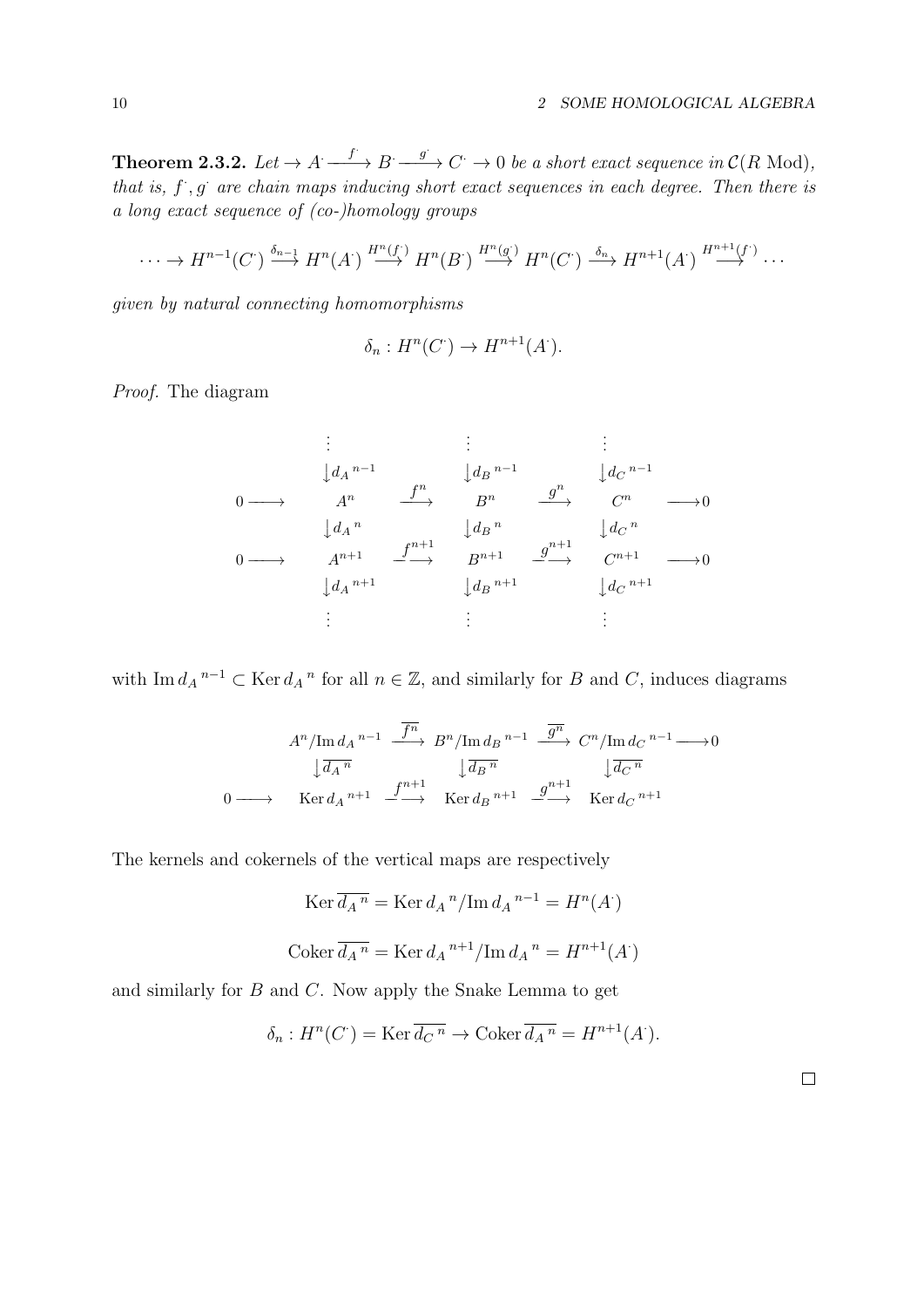#### 2.4 The functors  $\text{Ext}^n$

Theorem 2.4.1. Let A, B be two R-modules, and let the complex

 $P: \cdots P_2 \xrightarrow{p_2} P_1 \xrightarrow{p_1} P_0 \to 0 \cdots$ 

be a projective resolution of A. Consider the abelian group complex

 $\text{Hom}_R(P^., B) : 0 \to \text{Hom}_R(P_0, B) \stackrel{\text{Hom}_R(p_1, B)}{\longrightarrow} \text{Hom}_R(P_1, B) \stackrel{\text{Hom}_R(p_2, B)}{\longrightarrow} \text{Hom}_R(P_2, B) \to \cdots$ Then the homology groups  $H^n(\text{Hom}_R(P, B))$  do not depend from the choice of P, and

```
\text{Hom}_R(A, B) \cong H^0(\text{Hom}_R(P^*, B))\text{Ext}_{R}^{1}(A, B) \cong H^{1}(\text{Hom}_{R}(P, B))
```
**Definition.** For  $n \in \mathbb{N}$  we set

$$
Ext_R^n(A, B) = H^n(\text{Hom}_R(P', B))
$$

called the n-th extension group. We thus obtain additive covariant (respectively, contravariant) functors

$$
Ext_R^n(A, -) : R \text{ Mod} \to \text{Ab},
$$
  

$$
Ext_R^n(-, B) : R \text{ Mod} \to \text{Ab}.
$$

The Ext-functors "repair" the non-exactness of the Hom-functors as follows.

**Lemma 2.4.2.** Let  $\mathfrak{E}: 0 \to B \stackrel{\beta}{\to} B' \stackrel{\beta'}{\to} B'' \to 0$  be a short exact sequence in R Mod, and A an R-module. Then there is a long exact sequence

$$
0 \to \text{Hom}_{R}(A, B) \xrightarrow{\text{Hom}_{R}(A, \beta)} \text{Hom}_{R}(A, B') \xrightarrow{\text{Hom}_{R}(A, \beta')} \text{Hom}_{R}(A, B'') \xrightarrow{\delta} \text{Ext}_{R}^{1}(A, B) \xrightarrow{\text{Ext}_{R}^{1}(A, \beta')} \text{Ext}_{R}^{1}(A, B'') \xrightarrow{\delta}
$$
\n
$$
\text{Ext}_{R}^{1}(A, B) \xrightarrow{\text{Ext}_{R}^{1}(A, \beta)} \text{Ext}_{R}^{1}(A, B'') \xrightarrow{\text{Ext}_{R}^{1}(A, \beta')} \text{Ext}_{R}^{1}(A, B'') \xrightarrow{\delta} \cdots
$$

Here  $\delta = \delta(A, \mathfrak{E})$  is given by  $\delta(f) = [\mathfrak{E} f]$ . The dual statement for the contravariant functors  $Hom(-, B)$ ,  $Ext_R^1(-, B)$  also holds true.

Note that, since every short exact sequence starting at an injective module is split exact, we have that a module I is injective if and only if  $\text{Ext}^1_R(A, I) = 0$  for all modules A. Similarly, a module P is projective if and only if  $\text{Ext}^1_R(P, B) = 0$  for all module B. As a consequence, we obtain the following description of  $Ext<sup>1</sup>$ .

Proposition 2.4.3. Let A, B be left R-modules. If  $0 \to B \to I \stackrel{\pi}{\to} C \to 0$  is a short exact sequence where I is injective, then

 $\operatorname{Ext}^1_R(A,B) \cong \operatorname{Coker} \operatorname{Hom}_R(A,\pi)$ 

Similarly, if  $0 \to K \stackrel{\iota}{\to} P \to A \to 0$  is a short exact sequence where P is projective, then

 $\text{Ext}_{R}^{1}(A, B) \cong \text{Coker Hom}_{R}(\iota, B)$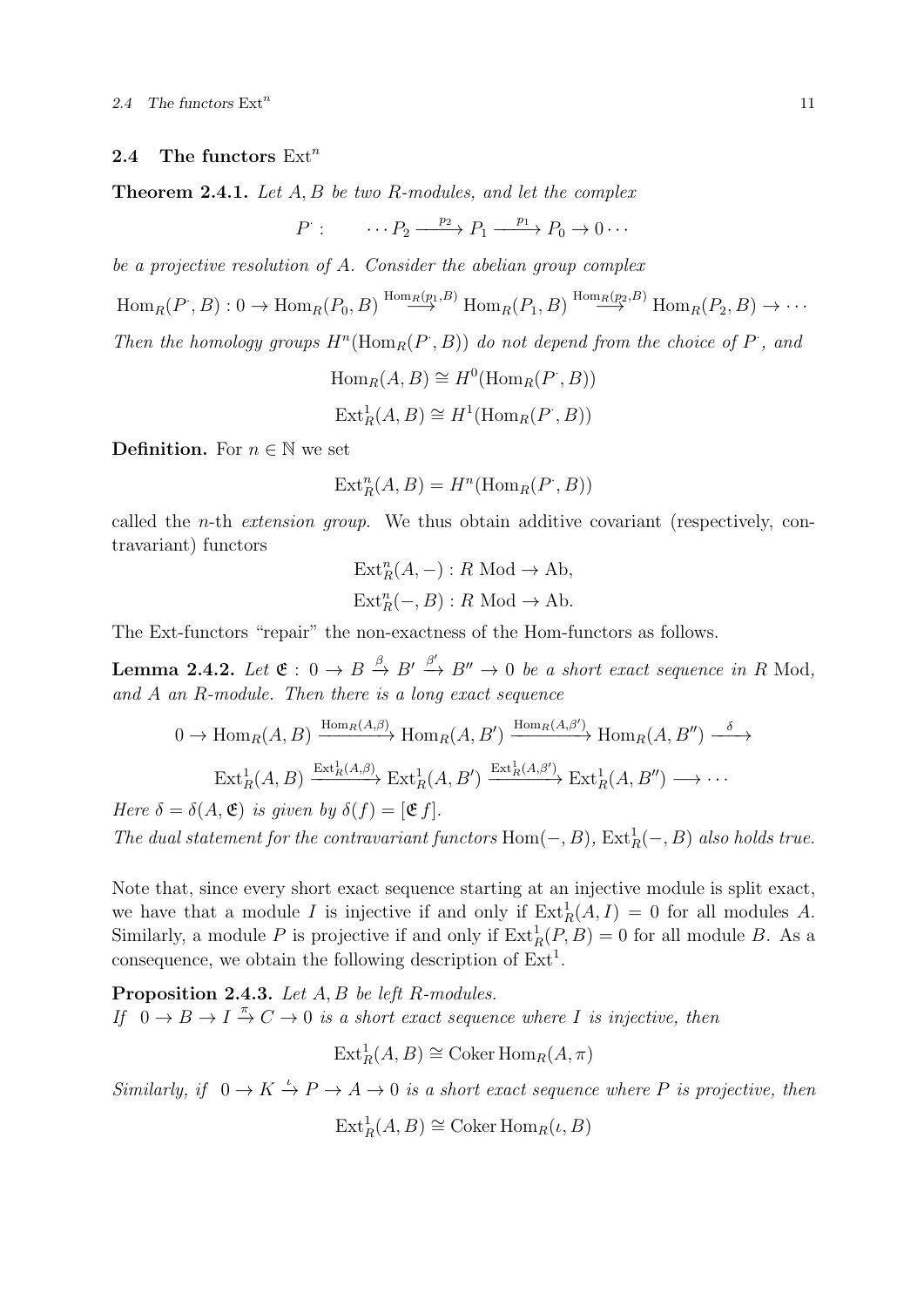## 2.5 Homological dimensions

Proposition 2.5.1. The following statements are equivalent for a module A.

- 1. A has a projective resolution  $0 \to P_n \to \ldots \to P_1 \to P_0 \to A \to 0$
- 2.  $\text{Ext}_{R}^{n+1}(A, B) = 0$  for all modules B
- 3.  $\text{Ext}_{R}^{m}(A, B) = 0$  for all module B and all  $m > n$ .

If  $n$  is the minimum integer for which the conditions above are satisfied, then  $A$  is said to have projective dimension n, and we set pdim  $A = n$ . If there is no such n, then pdim  $A = \infty$ . Dually, one defines the *injective dimension* idim A of a module A.

The supremum of the projective dimensions attained on R Mod coincides with the supremum of the injective dimensions attained on R Mod and is called the *(left)* global dimension of R. It is denoted by gldim R. If R is a right and left noetherian ring, e.g. a finite dimensional algebra, then this number coincides with the right global dimension, that is, with the supremum of the projective (or injective) dimensions attained on right modules.

**Theorem 2.5.2.** (Auslander) For any ring R the global dimension is attained on finitely generated modules:

$$
gldim R = \sup\{ \operatorname{pdim}(R/I) \mid I \text{ left ideal of } R \}
$$

In particular, if  $R$  is a finite dimensional algebra, then

gldim  $R = \max\{ \text{pdim}(S) \mid S \text{ simple left module over } R \}.$ 

*Proof.* Let  $n = \sup\{\text{pdim}(R/I) \mid I\}$  left ideal of  $R\}$ . In order to verify that gldim  $R = n$ , we prove that every module has injective dimension bounded by n. So, let A be an arbitrary left R-module with injective coresolution

$$
0 \to A \to E_0 \to E_1 \to \dots \to E_{n-1} \to C_n \to 0.
$$

We have to show that  $C_n$  is injective. We use Baer's Lemma stating that  $C_n$  is injective if and only if for every left ideal I of R with embedding  $I \stackrel{i}{\hookrightarrow} R$  and for every homomorphism  $f \in \text{Hom}_{R}(I, C_n)$  there is  $f' \in \text{Hom}_{R}(R, C_n)$  making the following diagram commutative:



Observe that this means that the map  $\text{Hom}_R(i, C_n) : \text{Hom}_R(R, C_n) \to \text{Hom}_R(I, C_n)$  is surjective. Now consider the short exact sequence

$$
0 \to I \stackrel{i}{\hookrightarrow} R \to R/I \to 0
$$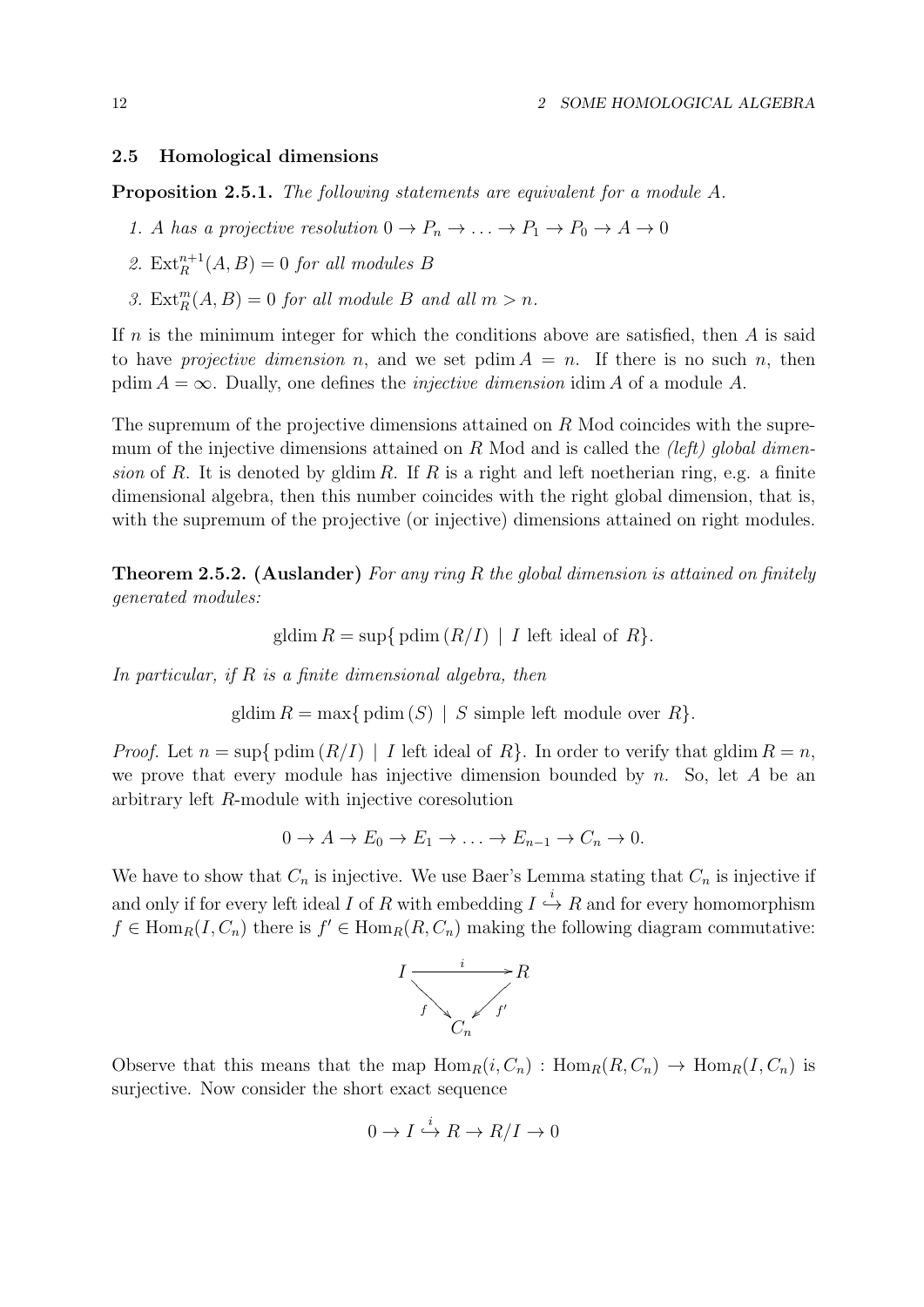and recall from Proposition 2.4.3 that Coker  $\text{Hom}_R(i, C_n) \cong \text{Ext}^1_R(R/I, C_n)$ . By dimension shifting  $\text{Ext}^1_R(R/I, C_n) \cong \text{Ext}^{n+1}_R(R/I, A)$  which is zero since pdim  $R/I \leq n$  by assumption. This completes the proof.

For the additional statement, recall that over a finite dimensional algebra every finitely generated module  $M$  has finite length and is therefore a finite extension of the simple modules  $S_1, \ldots, S_n$ . Moreover, it follows easily from Lemma 2.4.2 that in a short exact sequence  $0 \to A \to B \to C \to 0$  the projective dimension of B is bounded by the maximum of the projective dimensions of  $A$  and  $C$ . Hence the projective dimension of  $M$ is bounded by  $\max\{\text{pdim } S_i \mid 1 \leq i \leq n\}.$  $\Box$ 

A ring R has global dimension zero if and only if all R-modules are projective, or equivalently, all R-modules are semisimple. This condition is symmetric, that is, all left Rmodules are semisimple if and only if so are all right R-modules. Rings with this property are called semisimple and are described by the following result. For details we refer to [19, Chapter 1] [26, p. 115], [14, Chapter 2], [16, 2.2], or [22, Chapter 3].

**Theorem 2.5.3. (Wedderburn-Artin)** A ring R is semisimple if and only if it is isomorphic to a product of finitely many matrix rings over division rings

$$
R \cong M_{n_1}(D_1) \times \ldots M_{n_r}(D_r).
$$

The rings of global dimension one are precisely the hereditary non-semisimple rings.

**Theorem 2.5.4.** The following statements are equivalent for a ring  $R$ .

- (1) Every left ideal of R is projective.
- (2) Every submodule of a projective left R-module is projective.
- (3) Every factor module of an injective left R-module is injective.
- $(4)$  gldim  $R \leq 1$ .
- If R is a finite dimensional algebra, then  $(1)$   $(4)$  are also equivalent to
- (5) The Jacobson radical J is a projective left R-module.
- A ring R satisfying the equivalent conditions above is said to be left hereditary.

**Proof:** For the implication  $(1) \Rightarrow (2)$  one needs the following result:

**Theorem 2.5.5. (Kaplansky)** Let R be a ring such that every left ideal of R is projective. Then every submodule of a free module is isomorphic to a sum of left ideals.

For finitely generated modules over a finite dimensional algebra Λ, we can also proceed as follows. Take a finitely generated submodule  $M \subset P$  of a projective module P. In order to show that M is projective, we can assume w.l.o.g. that M is indecomposable.  $P$  is a direct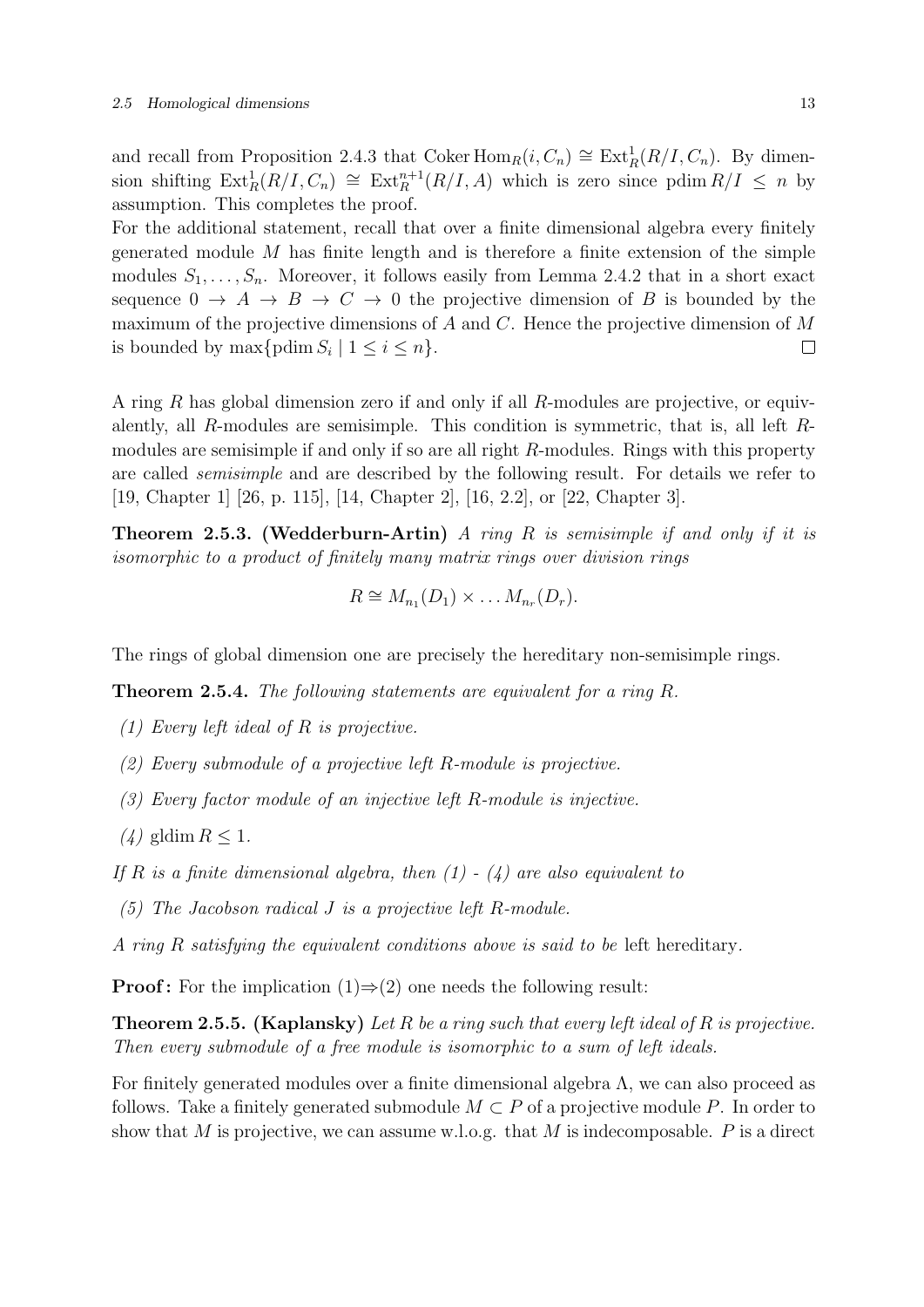summand of a free module  $\Lambda^{(I)} = \bigoplus_{n=1}^{n}$  $i=1$  $\Lambda e^{(I)}_i$  $i^{(1)}$ . Choose i such that the composition  $M \subset$  $P \subset \bigoplus^n$  $\frac{i=1}{i}$  $\Lambda e^{(I)}_i$ i  $\stackrel{\text{pr}}{\longrightarrow}$   $\Lambda e_i$  is non-zero. The image of this map is contained in  $\Lambda e_i \subset \Lambda$  and is therefore a left ideal of  $\Lambda$ , which by assumption must be projective. So the indecomposable module M has a non-zero projective factor module and is thus projective.

 $(2) \Rightarrow (4)$  follows immediately from the definition of global dimension.

 $(4) \Rightarrow (2)$ : Take a submodule  $M \subset P$  of a projective module P, and consider the short exact sequence  $0 \to M \to P \to P/M \to 0$ . For any  $N \in R$  Mod we have a long exact sequence

$$
\ldots \to \mathrm{Ext}^1_R(P, N) \to \mathrm{Ext}^1_R(M, N) \to \mathrm{Ext}^2(P/M, N) \to \ldots
$$

where  $\text{Ext}^1_R(P, N) = 0$  as P is projective, and  $\text{Ext}^2(P/M, N) = 0$  as all modules have projective dimension bounded by one. Thus  $\text{Ext}^1_R(M, N) = 0$  for all  $N \in R$  Mod, proving that  $M$  is projective.

 $(3) \Leftrightarrow (4)$  is proven dually, and  $(2) \Rightarrow (1), (5)$  is trivial.

It remains to show  $(5) \Rightarrow (4)$ : The hypothesis (5) states the left module  $R/J$  has projective dimension one. Now recall (e.g. from 1.1) that every simple module is a direct summand of  $R/J$  and use Theorem 2.5.2.  $\Box$ 

Here are some examples of rings of global dimension one.

Example 2.5.6. (1) Principal ideal domains and, more generally, Dedekind domains are (left and right) hereditary.

(2) The upper triangular matrix ring  $R =$  $(Z Q)$ 0 Q  $\setminus$ = {  $\begin{pmatrix} z & q \end{pmatrix}$  $0 \quad q'$  $\Big\}$  |  $z \in \mathbb{Z}, q, q' \in \mathbb{Q}$ } (viewed as a subring of  $M_2(\mathbb{Q})$ ) is right hereditary but not left hereditary.

**Example 2.5.7.** Let  $Q$  be a finite quiver without oriented cycles, and let  $Q_0$  be the set of vertices of Q. Let  $\Lambda = kQ$  be the path algebra of Q over a field k. Recall that the Jacobson radical  $J = J(\Lambda)$  is the ideal of  $\Lambda$  generated by all arrows, and for each vertex  $i \in Q_0$ , the paths starting in i form a k-basis of  $\Lambda e_i$ . Denoting by  $\alpha_1, \ldots, \alpha_t$  the arrows t t

 $i \bullet \stackrel{\alpha_k}{\longrightarrow} \bullet j_k$  of Q which start in i, we see that  $Je_i = \bigoplus$  $k=1$  $\Lambda e_{j_k} \alpha_k$ . Hence  $Je_i \cong \bigoplus$  $k=1$  $\Lambda e_{j_k}$  is projective for each  $i \in Q_0$ . In particular,  $\Lambda$  is hereditary.

Moreover, a finite dimensional algebra  $\Lambda$  over an algebraically closed field k is hereditary if and only if  $\Lambda \cong kQ$  for some finite acyclic quiver Q (no relations!)

From Theorem 2.5.4 we deduce some important properties of hereditary rings.

**Corollary 2.5.8.** Let R be left hereditary,  $M \in R$  Mod. Then there is a non-zero Rhomomorphism  $f : M \to P$  with P projective if and only if M has a non-zero projective direct summand. Moreover, if M is indecomposable, then every non-zero  $R$ -homomorphism  $f: M \to P$  with P projective is a monomorphism.

Let now  $\Lambda$  be a hereditary finite dimensional algebra. Then the following hold true.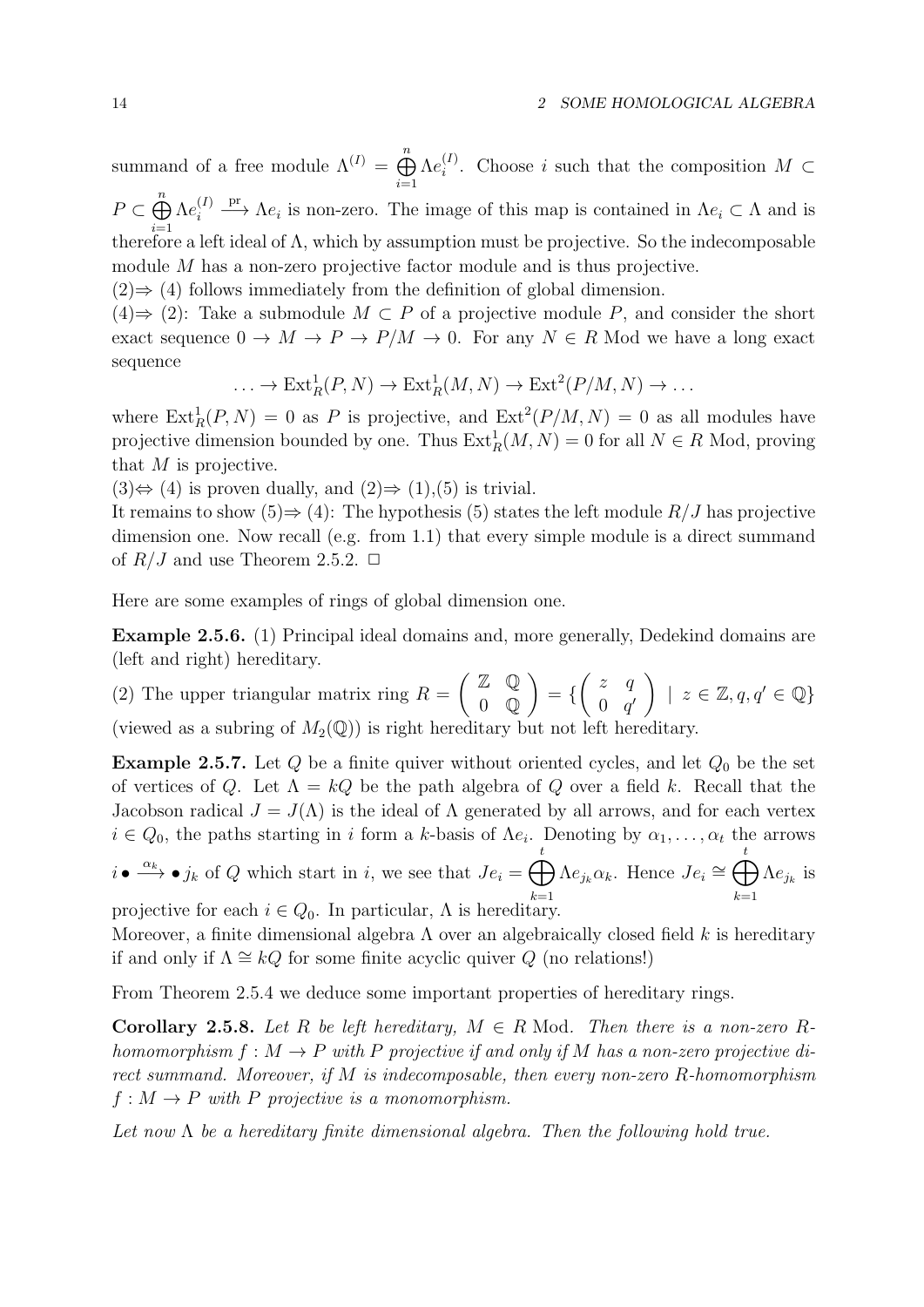- (1) If P is an indecomposable projective  $\Lambda$ -module, then  $\text{End}_{\Lambda}$  P is a division ring.
- (2) If  $M \in \Lambda \mod_p$ , then  $\text{Hom}_{\Lambda}(M, P) = 0$  for all projective modules  $_{\Lambda}P$ .
- (3) Tr induces a duality  $\Lambda \mod_{\mathcal{P}} \to \mod \Lambda_{\mathcal{P}}$  which is isomorphic to the functor  $\text{Ext}^1_{\Lambda}(-, \Lambda)$ , and  $\tau$  induces an equivalence  $\tau : \Lambda \mod_p \longrightarrow \Lambda \mod_p \text{ with inverse } \tau^-$ .

**Proof:** We sketch the argument for (3). By (2) we have  $P(M, N) = 0$  for all  $M, N \in$  $\Lambda \bmod_{\mathcal{P}}$ , and similarly,  $I(M, N) = 0$  for all  $M, N \in \Lambda \bmod_{\mathcal{I}}$ . Moreover, if  $M \in \Lambda \bmod_{\mathcal{P}}$ , then a minimal projective presentation  $0 \to P_1 \to P_0 \to M \to 0$  yields a long exact sequence  $0 \to M^* \to P_0^* \to P_1^* \to \text{Ext}^1_{\Lambda}(M,\Lambda) \to 0$  where  $M^* = 0$ , so  $\text{Ext}^1_{\Lambda}(M,\Lambda) \cong$  $\text{Tr } M. \square$ 

For a more detailed treatment on hereditary rings we refer e.g. to [21, 1.2], [26, p. 120], [14, 3.7], or [16, 5.5].

## 2.6 The tensor product

**Definition.** Given a right R-module A and a left R-module B, their tensor product  $A \otimes_R B$  is an abelian group equipped with a map  $\tau : A \times B \to A \otimes_R B$  satisfying the conditions

- (i)  $\tau(a + a', b) = \tau(a, b) + \tau(a', b)$
- (ii)  $\tau(a, b + b') = \tau(a, b) + \tau(a, b')$

(iii) 
$$
\tau(ar, b) = \tau(a, rb)
$$

for all  $a, a' \in A, b, b' \in B, r \in R$ , and having the following universal property:

for any map  $\tilde{\tau}: A \times B \to C$  into an abelian group C satisfying the conditions (i)-(iii) there is a unique group homomorphism  $f : A \otimes_R B \to C$  making the following diagram commutative



Construction. By the universal property, the tensor product of two modules A and B is uniquely determined up to isomorphism. Its existence is proven by giving the following explicit construction (which obviously verifies the universal property above):

$$
A\otimes_R B = F/K
$$

where

F is the free abelian group with basis  $A \times B$ , that is, every element of F can be written in a unique way as a finite linear combination of elements of the form  $(a, b) \in A \times B$ with coefficients in  $\mathbb{Z}$ , and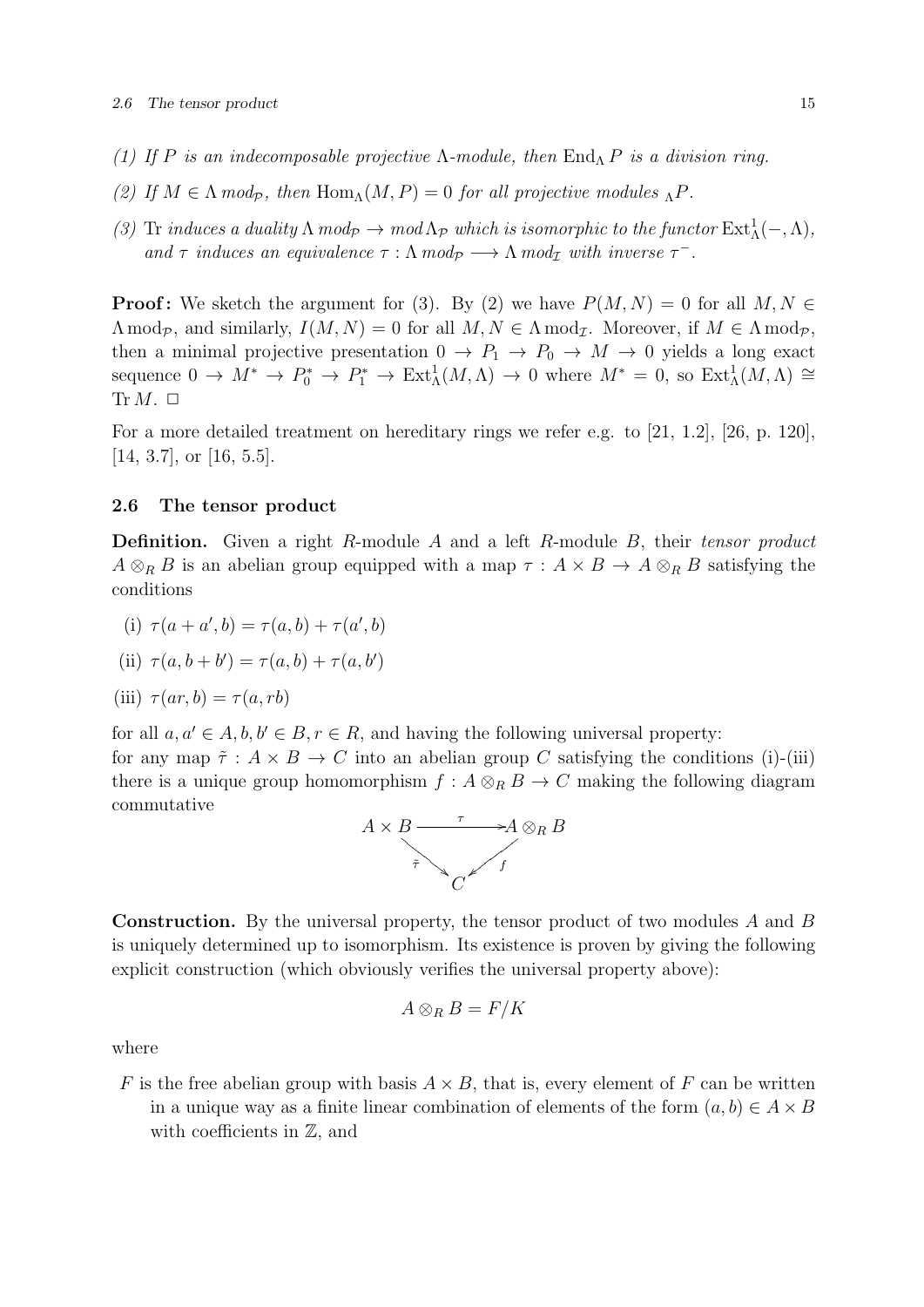$K$  is the subgroup of  $F$  generated by all elements of the form

$$
(a + a', b) - (a, b) - (a', b)
$$

$$
(a, b + b') - (a, b) - (a, b')
$$

$$
(ar, b) - (a, rb)
$$

for some  $a, a' \in A, b, b' \in B, r \in R$ .

The elements of  $A\otimes_R B$  are then the images of elements of F via the canonical epimorphism  $F \to F/K$  and are thus of the form

$$
\sum_{i=1}^n a_i \otimes b_i
$$

for some  $n \in \mathbb{N}$  and  $a_i \in A$ ,  $b_i \in B$ 

(but this representation is not unique! For example  $0 \otimes b = a \otimes 0 = 0$  for all  $a \in A, b \in B$ ).

Of course, the following rules hold true for all  $a, a' \in A, b, b' \in B, r \in R$ :

$$
(a + a') \otimes b = a \otimes b + a' \otimes b
$$

$$
a \otimes (b + b') = a \otimes b + a \otimes b'
$$

$$
ar \otimes b = a \otimes rb
$$

Observe that the tensor product of non-zero modules need not be non-zero.

**Example 2.6.1.**  $\mathbb{Z}/2\mathbb{Z} \otimes_{\mathbb{Z}} \mathbb{Z}/3\mathbb{Z} = 0$ . Indeed, if  $a \otimes b \in \mathbb{Z}/2\mathbb{Z} \otimes_{\mathbb{Z}} \mathbb{Z}/3\mathbb{Z} = 0$ , then  $a \otimes b = a \cdot (3-2) \otimes b = a \cdot 3 \otimes b - a \cdot 2 \otimes b = a \otimes 3 \cdot b - a \cdot 2 \otimes b = a \otimes 0 - 0 \otimes b = 0.$ 

**Homomorphisms.** Given a right R-module homomorphism  $f : A \rightarrow A'$  and a left R-module homomorphism  $g : B \to B'$ , there is a unique abelian group homomorphism

 $f \otimes g : A \otimes_R B \to A' \otimes_R B'$ 

such that  $(f \otimes g)(a \otimes b) = f(a) \otimes g(b)$  for all  $a \in A$  and  $b \in B$  (use the universal property!).

In general the tensor product of modules is just an abelian group. When starting with bimodules, however, it becomes a module.

Module structure. If S is a ring and  $sA_R$  is an S-R-bimodule, then  $A \otimes_R B$  is a left S-module via

$$
s\cdot a\otimes b=sa\otimes b
$$

Moreover, given  $f \in \text{Hom}_R(B, B')$ , the map

$$
A \otimes_R f = \mathrm{id}_A \otimes f : A \otimes_R B \to A \otimes_R B', \sum_{i=1}^n a_i \otimes b_i \mapsto \sum_{i=1}^n a_i \otimes f(b_i)
$$

is an S-module homomorphism.

The analogous statements hold true if  $<sub>R</sub>B<sub>S</sub>$  is a bimodule.</sub>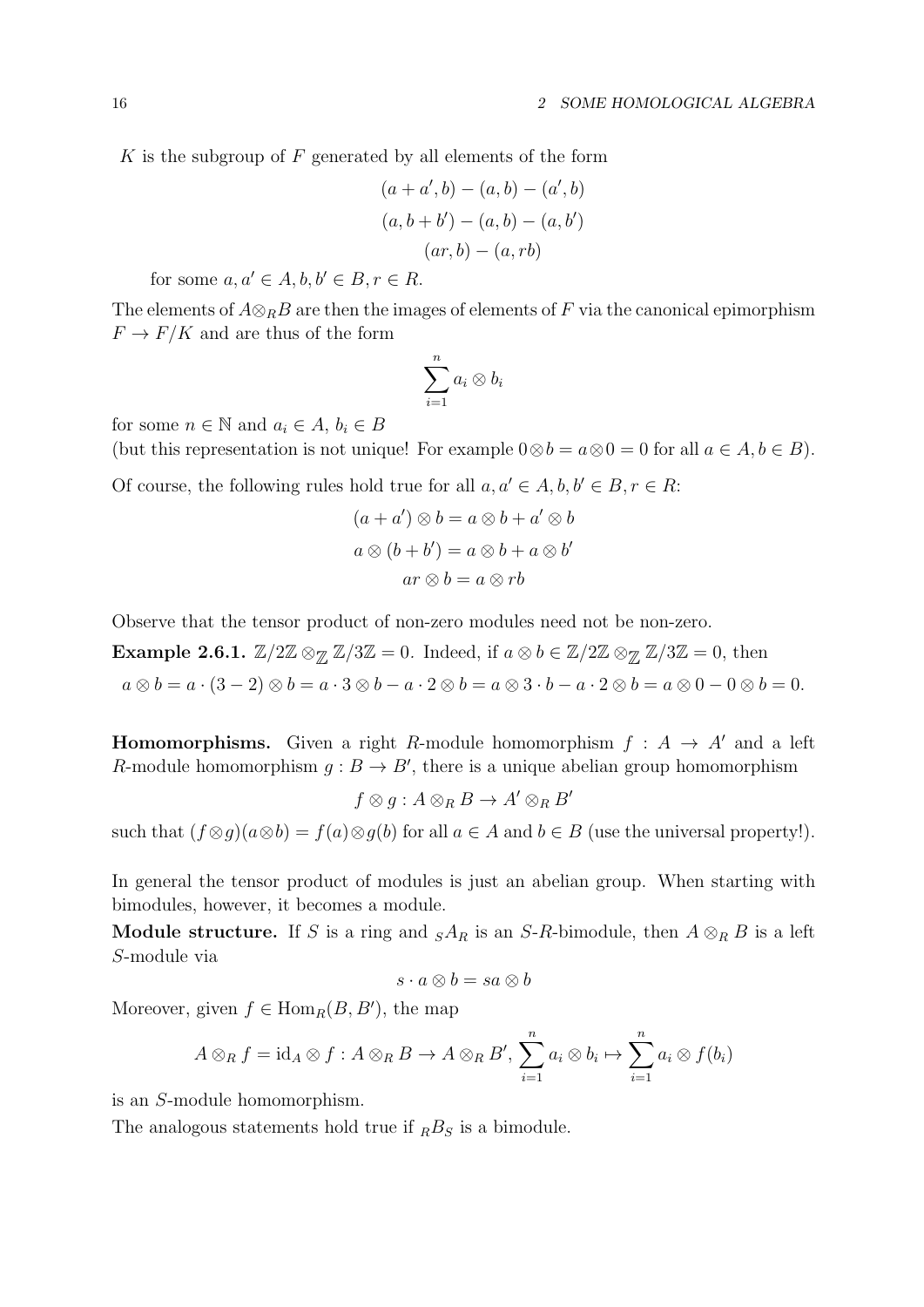Theorem 2.6.2. (Adjointness of Hom and ⊗) Let R, S be rings,  $sA_R$  be an S-Rbimodule,  $B$  a left R-module and  $C$  a left S-module. Then there is a natural group homomorphism

 $\text{Hom}_S(A \otimes_R B, C) \cong \text{Hom}_R(B, \text{Hom}_S(A, C)).$ 

Proof. (Sketch) The isomorphism

 $\varphi: \text{Hom}_S(A \otimes_R B, C) \to \text{Hom}_R(B, \text{Hom}_S(A, C))$ 

is given by mapping  $f \in Hom_S(A \otimes_R B, C)$  to the R-homomorphism  $\varphi(f) : B \to$  $\text{Hom}_S(A, C)$  where  $\varphi(f)(b) : A \to C$ ,  $a \mapsto f(a \otimes b)$ . The inverse map

 $\psi: \text{Hom}_S(A \otimes_R B, C) \to \text{Hom}_R(B, \text{Hom}_S(A, C))$ 

is given by mapping  $g \in \text{Hom}_R(B, \text{Hom}_S(A, C))$  to the S-homomorphism  $\psi(g) : A \otimes_R B \to$ C where  $\psi(q)(a \otimes b) = q(b)(a)$ .  $\Box$ 

Corollary 2.6.3. Let  $\Lambda$  be a finite dimensional algebra over a field k with standard duality  $D = \text{Hom}(-,k)$ . Then

$$
D(A \otimes B) \cong \text{Hom}_{\Lambda}(B, D(A))
$$

for all right  $\Lambda$ -modules  $A$  and left  $\Lambda$ -modules  $B$ .

**Corollary 2.6.4.** Let R, S be rings,  $sA_R$  be an S-R-bimodule. Then

 $A \otimes_R - : R \text{ Mod} \to S \text{ Mod}$ 

is an additive, covariant, right exact functor.

The following result will be very useful.

**Lemma 2.6.5.** Let  $M, P \in R$  Mod, and let P be finitely generated projective. Then there is a natural group homomorphism

$$
\operatorname{Hom}_R(P, M) \cong P^* \otimes_R M.
$$

**Remark 2.6.6.** (1) If V, W are finite dimensional vector spaces over a field k, then  $V \otimes_k W$ is isomorphic to the vector space Bil $(V^* \times W^*, K)$  of all bilinear maps  $V^* \times W^* \to K$ . Under this bijection an element  $v \otimes w$  corresponds to the bilinear map  $(\varphi, \psi) \mapsto \varphi(v)\psi(w)$ . Indeed,  $V^{**} \cong V$ , so by Lemma 2.6.5 we have  $V \otimes_k W \cong \text{Hom}_k(V^*, W) \cong \text{Hom}_k(V^*, W^{**}).$ Further,  $\text{Hom}_k(V^*, W^{**} \cong \text{Bil}(V^* \times W^*, K)$  via  $g \mapsto \sigma_g$ , where  $\sigma_g$  is the bilinear map given by  $\sigma_g(\varphi, \psi) = g(\varphi)(\psi)$ .

(2) Let  $B$  be a left  $R$ -module with projective resolution  $P$ , and  $A$  a right  $R$ -module. The homology groups of the complex  $A \otimes_R P : \ldots A \otimes_R P_1 \to A \otimes_R P_0 \to 0$  define the Tor-functors:

$$
A \otimes_R B = H^0(A \otimes_R P'),
$$
  
Tor<sup>R</sup><sub>n</sub> $(A, B) = H^n(A \otimes_R P')$  for  $n \ge 1$ .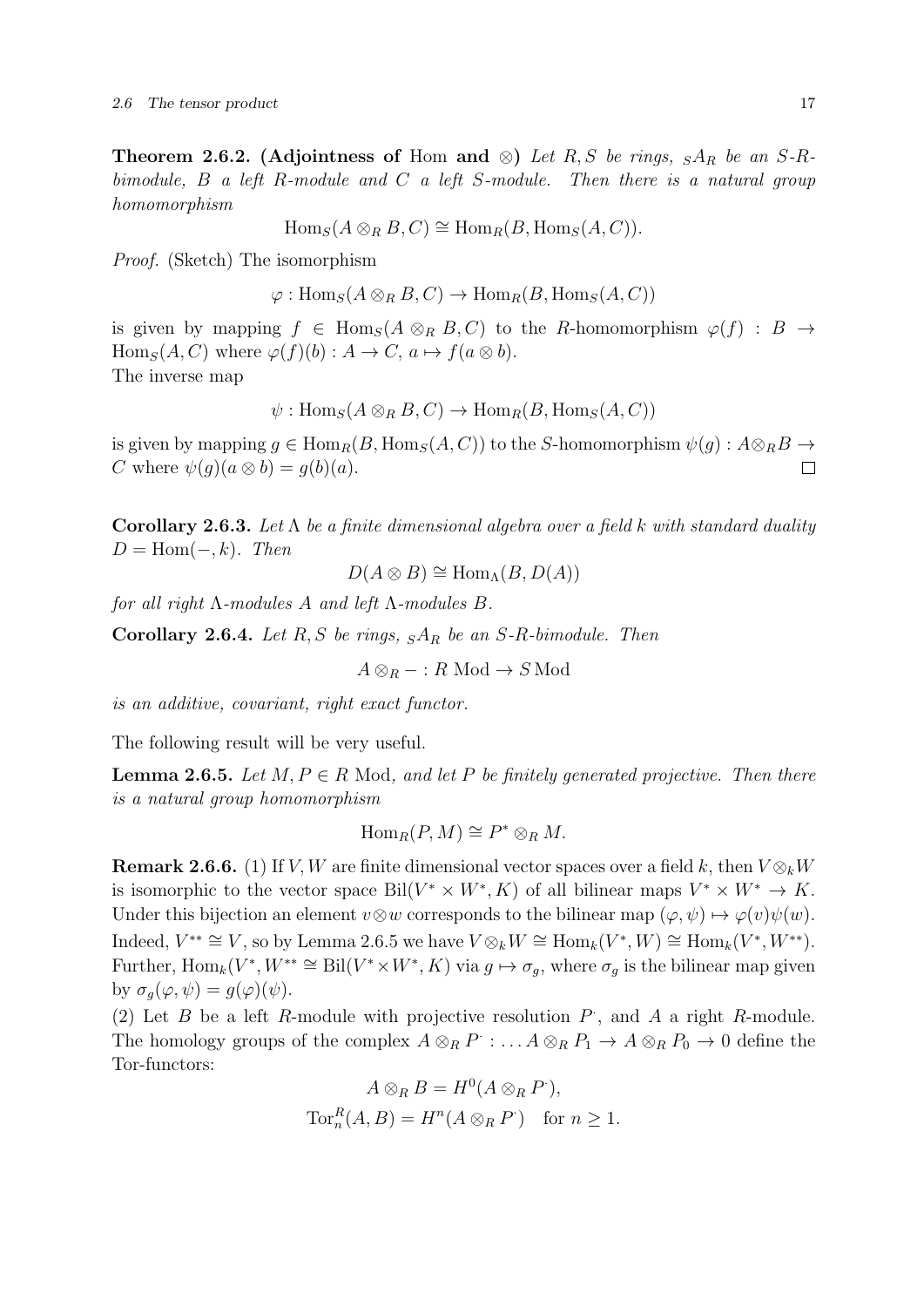## 3 AUSLANDER-REITEN THEORY

Let now  $\Lambda$  be again a finite dimensional algebra as in Section 1.1. As we have seen above, over hereditary algebras the functor  $\text{Ext}_{\Lambda}^1(-, \Lambda)$  is isomorphic to the transpose. In general, we have the following result.

**Lemma 3.0.7.** Let  $\mathfrak{E}: 0 \longrightarrow X \longrightarrow Y \longrightarrow Z \longrightarrow 0$  be a short exact sequence, and let  $A \in \Lambda \text{mod}_{\mathcal{P}}$ . Then there is a natural homomorphism  $\delta = \delta(A, \mathfrak{E})$  such that the sequence  $0 \to \text{Hom}_{\Lambda}(A, X) \to \text{Hom}_{\Lambda}(A, Y) \to \text{Hom}_{\Lambda}(A, Z) \stackrel{\delta}{\to} \text{Tr } A \otimes_{\Lambda} X \to \text{Tr } A \otimes_{\Lambda} Y \to$ Tr  $A \otimes_{\Lambda} Z \rightarrow 0$  is exact.

**Proof:** Let  $P_1 \stackrel{p_1}{\longrightarrow} P_0 \stackrel{p_0}{\longrightarrow} A \to 0$  be a minimal projective presentation of A. Since the  $P_i$ ,  $i = 0, 1$ , are finitely generated projective, we know from 1.3.2 that  $\text{Hom}_{\Lambda}(P_i, M) \cong P_i^* \otimes_{\Lambda}$ M for any  $M \in \Lambda \mathbb{N}$ od. So the cokernel of  $\text{Hom}(p_1, M) : \text{Hom}_{\Lambda}(P_0, M) \longrightarrow \text{Hom}_{\Lambda}(P_1, M)$ is isomorphic to Tr  $A \otimes_{\Lambda} M$ . Hence we have a commutative diagram with exact rows

$$
\begin{array}{ccccccc} & & 0 & & 0 & & 0 & \\ \downarrow & & \downarrow & & \downarrow & & \\ 0 \rightarrow & {\rm Hom}_{\Lambda}(A,X) \longrightarrow {\rm Hom}_{\Lambda}(A,Y) \longrightarrow {\rm Hom}_{\Lambda}(A,Z) & \\ 0 \rightarrow & {\rm Hom}_{\Lambda}(P_{0},X) \longrightarrow {\rm Hom}_{\Lambda}(P_{0},Y) \longrightarrow {\rm Hom}_{\Lambda}(P_{0},Z) \rightarrow & 0 \\ & & \downarrow & & \downarrow & & \\ 0 \rightarrow & {\rm Hom}_{\Lambda}(P_{1},X) \longrightarrow {\rm Hom}_{\Lambda}(P_{1},Y) \longrightarrow {\rm Hom}_{\Lambda}(P_{1},Z) \rightarrow & 0 \\ & & \downarrow & & \downarrow & & \\ {\rm Tr}\, A \otimes X & \longrightarrow & {\rm Tr}\, A \otimes Y & \longrightarrow & {\rm Tr}\, A \otimes Z & \rightarrow & 0 \\ & & \downarrow & & \downarrow & & \\ 0 & & 0 & & 0 & & \\ \end{array}
$$

and by the snake-lemma [26, 6.5] we obtain the claim.  $\Box$ 

## 3.1 The Auslander-Reiten formula

**Theorem 3.1.1** (Auslander-Reiten 1975). Let A, C be  $\Lambda$ -modules with  $A \in \Lambda$  mod<sub>p</sub>. Then there are natural k-isomorphisms

> (I)  $\overline{\text{Hom}}_{\Lambda}(C, \tau A) \cong D \text{Ext}^1_{\Lambda}(A, C)$ (II)  $D \underline{\text{Hom}}_{\Lambda}(A, C) \cong \text{Ext}^1_{\Lambda}(C, \tau A)$

These formulae were first proven in [10], see also [21]. A more general version of (II), valid for arbitrary rings, is proven in  $[6, I, 3.4]$ , cf. $[17]$ .

The proof uses

**Lemma 3.1.2.** Let  $0 \to X \stackrel{i}{\longrightarrow} Y \stackrel{\pi}{\longrightarrow} Z \to 0$  be a short exact sequence,  $A \in \Lambda \text{ mod}_\mathcal{P}$ . Then there is a k-isomorphism Coker Hom $\Lambda(i, \tau A) \cong D$  Coker Hom $\Lambda(A, \pi)$ .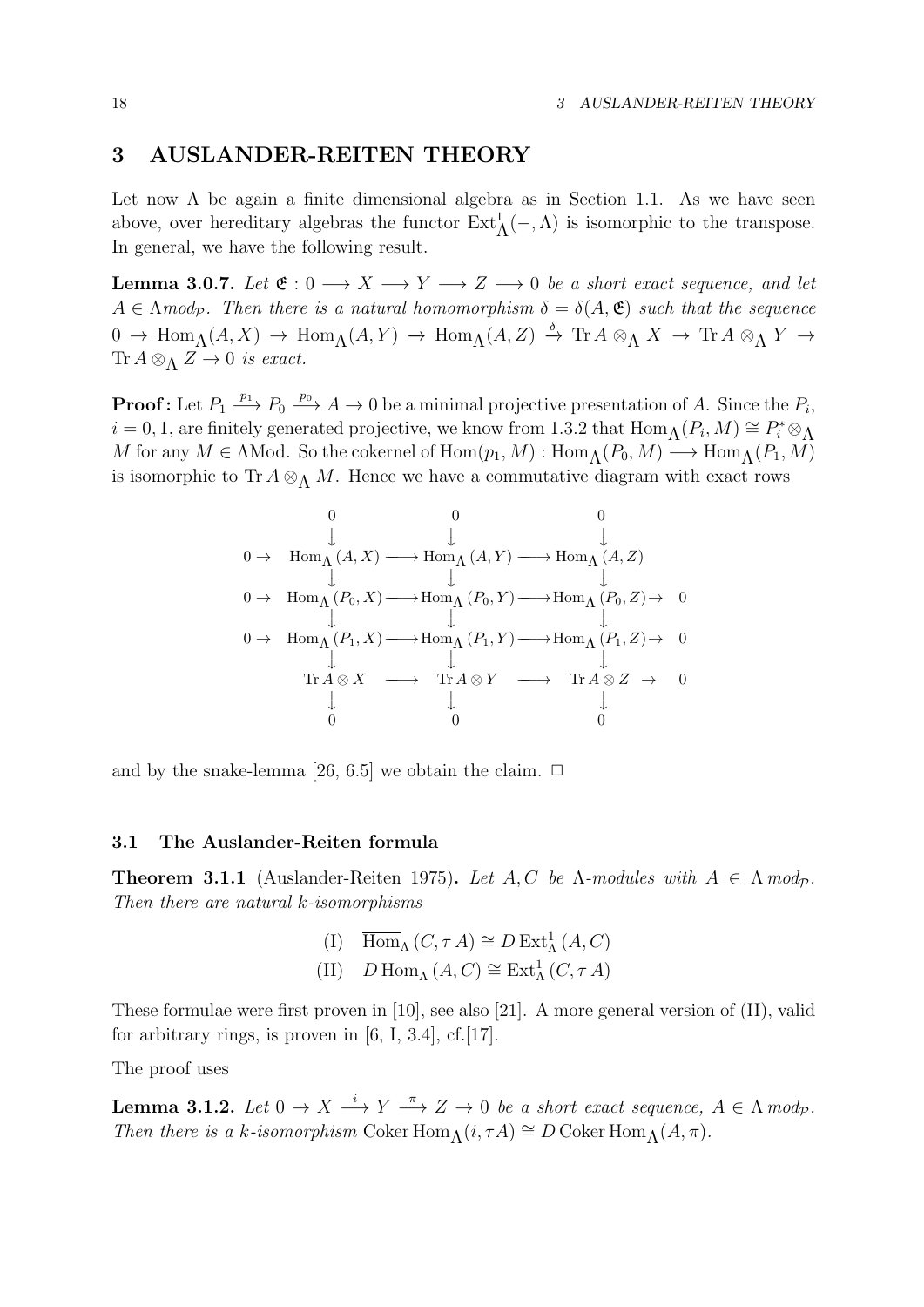If  $\Lambda$  is hereditary, the Auslander-Reiten-formulae simplify as follows.

Corollary 3.1.3. Let  $A, C$  be  $\Lambda$ -modules with  $A \in \Lambda$  mod<sub>p</sub>.

- 1. If  $\text{pdim} A \leq 1$ , then  $\text{Hom}_{\Lambda}(C, \tau A) \cong D \text{Ext}^1_{\Lambda}(A, C)$ .
- 2. If idim $\tau A \leq 1$ , then  $D \text{Hom}_{\Lambda}(A, C) \cong \text{Ext}^1_{\Lambda}(C, \tau A)$ .

Here is a first application.

**Example 3.1.4.** If  $\Lambda = kA_3$  is the path algebra of the quiver  $\bullet \rightarrow \bullet \rightarrow \bullet$ , then every short exact sequence  $0 \to P_2 \to E \to S_2 \to 0$  splits. Indeed, we know from 3.3 that  $\tau S_2 \cong S_3$ , so  $\text{Ext}^1_{\Lambda}(S_2, P_2) \cong \text{Hom}_{\Lambda}(P_2, S_3) = 0.$ 

## 3.2 Almost split maps

Let  $M$  be the category  $\Lambda$  Mod or  $\Lambda$  mod.

## Definition.

- (1) A homomorphism  $g: B \to C$  in M is called *right almost split in* M if
	- (a)  $q$  is not a split epimorphism, and
	- (b) if  $h: X \to C$  is a morphism in M that is not a split epimorphism, then h factors through  $q$ .



(2)  $q: B \to C$  is called minimal right almost split in M if it is right minimal and right almost split in M.

The definition of a *(minimal)* left almost split map is dual.

**Remark 3.2.1.** (1) Let  $g: B \to C$  be right almost split in M. Then End C is a local ring and  $J(End C) = g \circ Hom_A(C, B)$ . If C is not projective, then g is an epimorphism. (2) Let  $C \in \Lambda$  mod be an indecomposable non-projective module. Then Tr C and  $\tau C$  are indecomposable, and  $P(C, C) \subset J(\text{End } C)$ .

We now use the Auslander-Reiten formulae to prove

**Theorem 3.2.2** (Auslander-Reiten 1975). Let  $C \in \Lambda$  mod be an indecomposable nonprojective module. Then there is an exact sequence  $0 \to A \to B \stackrel{g}{\to} C \to 0$  such that g is right almost split in  $\Lambda$  Mod, and  $A \cong \tau C$ .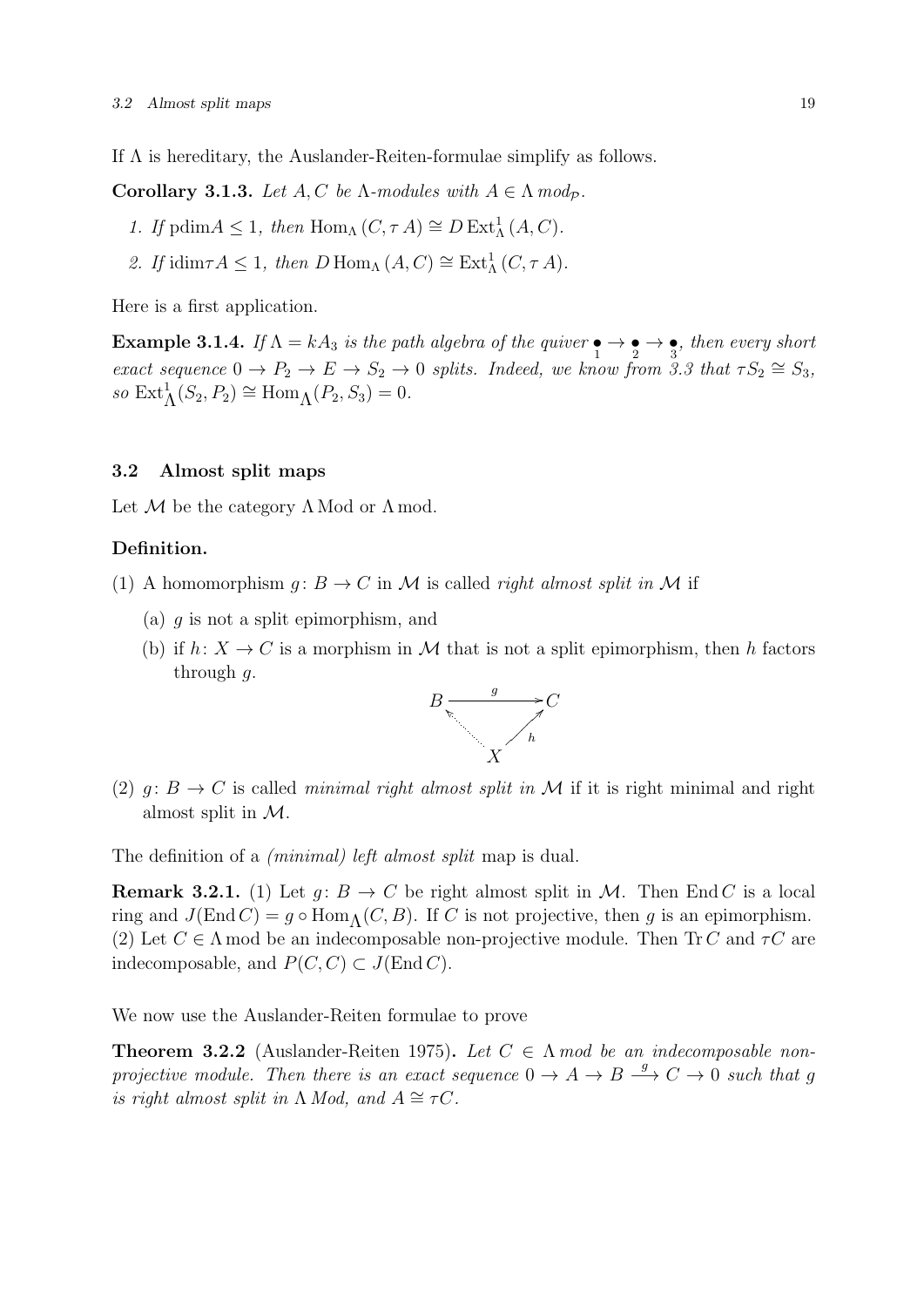Proposition 3.2.3. The following statements are equivalent for an exact sequence  $0 \to A \xrightarrow{f} B \xrightarrow{g} C \to 0 \text{ in } \mathcal{M}.$ 

- (1) f is left almost split and q is right almost split in  $M$ .
- (2) End<sub>Λ</sub> C is local and f is left almost split in M.
- (3) End<sub>Λ</sub> A is local and g is right almost split in M.
- $(4)$  f is minimal left almost split in M.
- (5) q is minimal right almost split in  $\mathcal{M}$ .

**Definition.** An exact sequence  $0 \to A \stackrel{f}{\to} B \stackrel{g}{\to} C \to 0$  in M is called *almost split* (Auslander-Reiten sequence) in  $\mathcal M$  if it satisfies one of the equivalent conditions above.

Remark 3.2.4. [12, V.2, 1.16] Almost split sequences starting (or ending) at a given module are uniquely determined up to isomorphism. More precisely, if  $0 \to A \to B \to$  $C \to 0$  and  $0 \to A' \to B' \to C' \to 0$  are almost split sequences, then  $A \cong A'$  if and only if  $C \cong C'$  if and only if there are isomorphisms  $a, b, c$  making the following diagram commute

 $0 \rightarrow A \longrightarrow B \longrightarrow C \longrightarrow 0$  $\downarrow a$   $\downarrow b$   $\downarrow c$  $0 \rightarrow A' \rightarrow B' \rightarrow C' \rightarrow 0$ 

- **Theorem 3.2.5** (Auslander-Reiten 1975). (1) For every finitely generated indecomposable non-projective module M there is an almost split sequence  $0 \to \tau M \to B \to$  $M \rightarrow 0$  in  $\Lambda$  Mod with finitely generated modules.
- (2) For every finitely generated indecomposable non-injective module M there is an almost split sequence  $0 \to M \to E \to \tau^- M \to 0$  in  $\Lambda$  Mod with finitely generated modules.

The Theorem above was originally proved in [10]. Another proof, using functorial arguments, is given in [7]. For generalizations of this result to arbitrary rings see [6, 5, 28, 29].

## 3.3 The Auslander-Reiten quiver

We now use almost split maps to study the category  $\Lambda$  mod. First of all, we have to take care of the indecomposable projective and the indecomposable injective modules.

## Proposition 3.3.1.

- (1) If P indecomposable projective, then the embedding  $g : \text{Rad } P \hookrightarrow P$  is minimal right almost split in ΛMod.
- (2) If I indecomposable injective, then the natural surjection  $f: I \to I/\operatorname{Soc} I$  is minimal left almost split in ΛMod.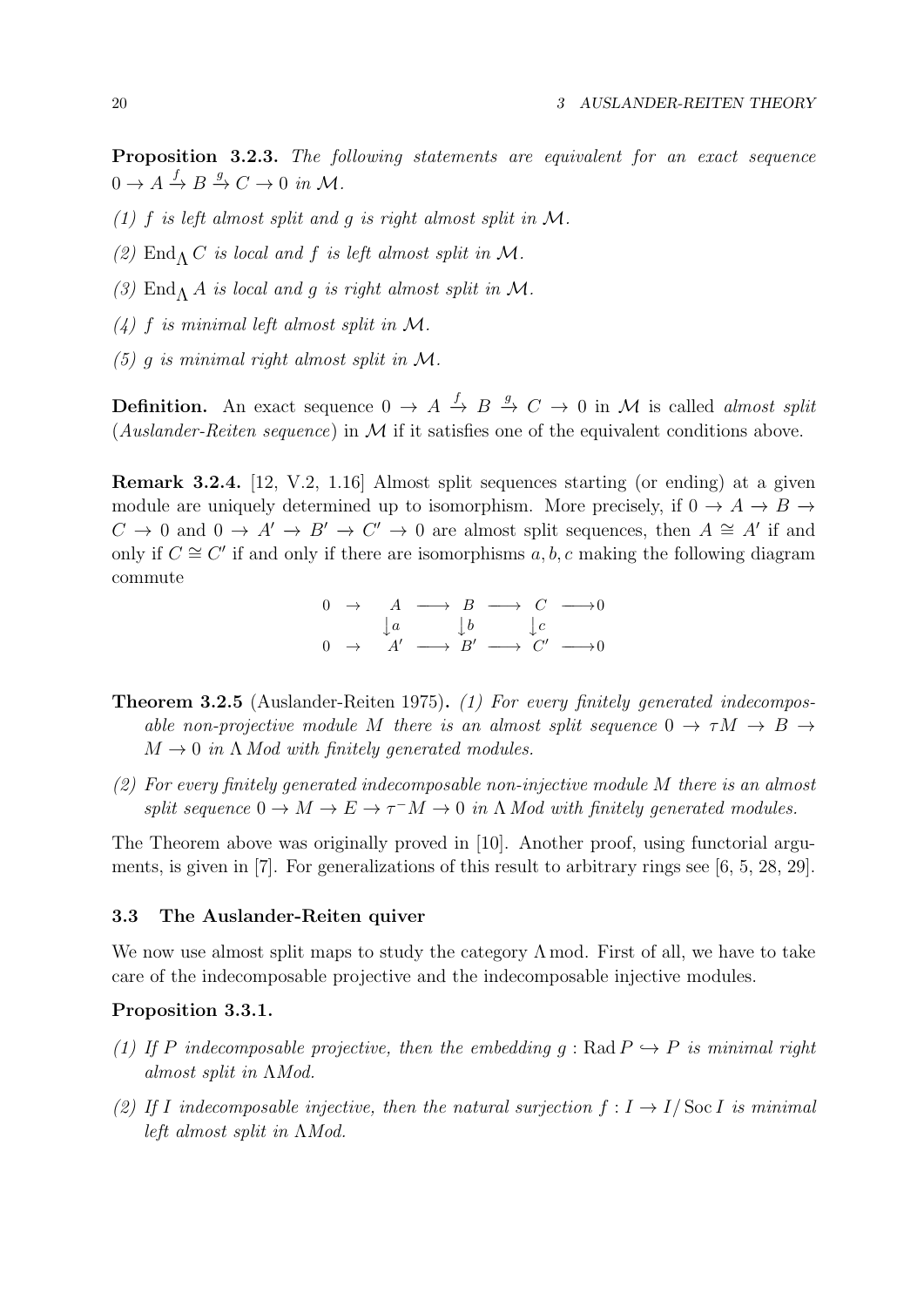**Proof:** (1) Note that Rad  $P = JP$  and  $P/JP$  is simple [12, I,3.5 and 4.4], so Rad P is the unique maximal submodule of P. Thus, if  $h: X \to P$  is not a split epimorphism, then it is not an epimorphism and therefore  $\text{Im}h$  is contained in Rad P. Hence g is right almost split. Moreover, g is right minimal since every  $t \in$  End Rad P with  $gt = g$  has to be a monomorphism, hence an isomorphism.

(2) is proven with dual arguments.  $\Box$ 

Let now  $M \in \Lambda$  mod be indecomposable. From 3.3.1 and 3.2.5 we know that there is a map  $q : B \to M$  with  $B \in \Lambda$  mod which is minimal right almost split, and there is a map  $f: M \to N$  with  $N \in \Lambda$  mod which is minimal left almost split. Consider decompositions

$$
B = \bigoplus_{i=1}^{n} B_i \quad \text{and} \quad N = \bigoplus_{k=1}^{m} N_k
$$

into indecomposable modules  $B_i$  and  $N_k$ . The maps

 $g|B_i$  and  $\operatorname{pr}_{N_k} f$ 

are characterized by the property of being irreducible in the following sense, see [12, V.5.3].

**Definition.** A homomorphism  $h: M \to N$  between indecomposable modules M, N is said to be *irreducible* if h is not an isomorphism, and in any commutative diagram



either  $\alpha$  is a split monomorphism or  $\beta$  is a split epimorphism.

In particular, if h is irreducible, then  $h \neq 0$  is either a monomorphism or an epimorphism.

Irreducible morphisms can also be described in terms of the following notion, which is treated in detail in [12, V.7].

**Definition.** For two modules  $M, N \in \Lambda$  mod, we define the *radical* of  $\text{Hom}_{\Lambda}(M, N)$  by

 $r(M, N) = \{ f \in \text{Hom}_{\Lambda}(M, N) \mid \text{ for each indecomposable module } Z \in \Lambda \text{ mod}, \text{ every }$ composition of the form  $Z \to M \xrightarrow{f} N \to Z$  is a non-isomorphism}

For  $n \in \mathbb{N}$  set

 $r^{n}(M, N) = \{f \in \text{Hom}_{\Lambda}(M, N) \mid f = gh \text{ with } h \in r(M, X), g \in r^{n-1}(X, N), X \in \Lambda \text{ mod}\}\$ 

**Proposition 3.3.2.** If  $M, N \in \Lambda$  mod are indecomposable modules, then

(1)  $r(M, N)$  consists of the non-isomorphisms in Hom<sub>Λ</sub>(M, N), so  $r(M, M) = J(\text{End}_{\Lambda} M)$ .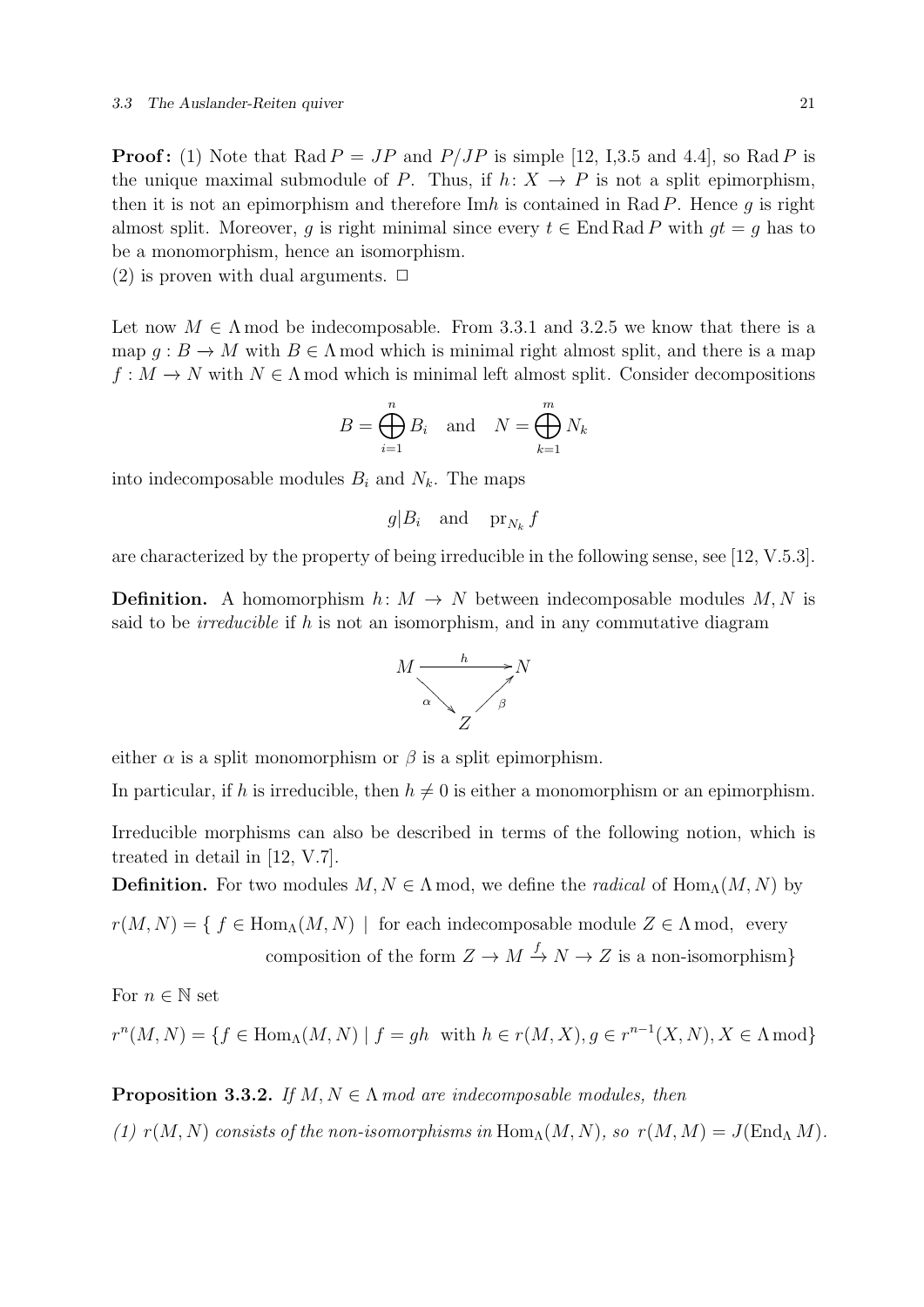(2)  $f \in \text{Hom}_{\Lambda}(M, N)$  is irreducible if and only if  $f \in r(M, N) \setminus r^2(M, N)$ .

Since the irreducible morphisms arise as components of minimal right almost split maps and minimal left almost split maps, we obtain the following result.

**Proposition 3.3.3.** Let M, N be indecomposable modules with an irreducible map  $M \rightarrow$ N. Let  $g: B \to N$  be a minimal right almost split map, and  $f: M \to B'$  a minimal left almost split map. Then there are integers  $a, b > 0$  and modules  $X, Y \in \Lambda$  mod such that

(1)  $B \cong M^a \oplus X$  and M is not isomorphic to a direct summand of X,

(2)  $B' \cong N^b \oplus Y$  and N is not isomorphic to a direct summand of Y.

Moreover,

$$
a = \dim r(M, N)/r^2(M, N)_{\text{End }M/J(\text{End }M)}
$$
  

$$
b = \dim_{\text{End }N/J(\text{End }N)} r(M, N)/r^2(M, N)
$$

Thus  $a = b$  provided that k is an algebraically closed field.

**Proof:** The End N-End M-bimodule structure on  $\text{Hom}_{\Lambda}(M, N)$  induces an End  $N/J$ (End N)-End  $M/J$ (End M)-bimodule structure on  $r(M, N)/r^2(M, N)$ . Now End  $N/J$ (End N) and End  $M/J$ (End M) are skew fields. Consider the minimal right almost split map  $g: B \longrightarrow N$ . If  $g_1, \ldots, g_a: M \longrightarrow N$  are the different components of  $g|_{M^a}$ , then  $\overline{g_1}, \ldots, \overline{g_a}$  is the desired End  $M/J$ (End M)-basis. Dual considerations yield an End  $N/J$ (End N)-basis of  $r(M, N)/r^2(M, N)$ . For details, we refer to [12, VII.1]. Finally, since End  $N/J$ (End N) and End  $M/J$ (End M) are finite dimensional skew field extensions of k, we conclude that  $a = b$  provided that k is an algebraically closed field.  $\Box$ 

**Definition.** The Auslander-Reiten quiver (AR-quiver)  $\Gamma = \Gamma(\Lambda)$  of  $\Lambda$  is constructed as follows. The set of vertices  $\Gamma_0$  consists of the isomorphism classes [M] of finitely generated indecomposable  $\Lambda$ -modules. The set of arrows  $\Gamma_1$  is given by the following rule: set an arrow

 $[M] \xrightarrow{(a,b)} [N]$ 

if there is an irreducible map  $M \to N$  with  $(a, b)$  as above in Proposition 3.3.3.

Observe that  $\Gamma$  is a locally finite quiver (i.e. there exist only finitely many arrows starting or ending at each vertex) with the simple projectives as sources and the simple injectives as sinks. Moreover, if k is an algebraically closed field, we can drop the valuation by drawing multiple arrows.

Proposition 3.3.4. Consider an arrow from Γ

 $[M] \xrightarrow{(a,b)} [N]$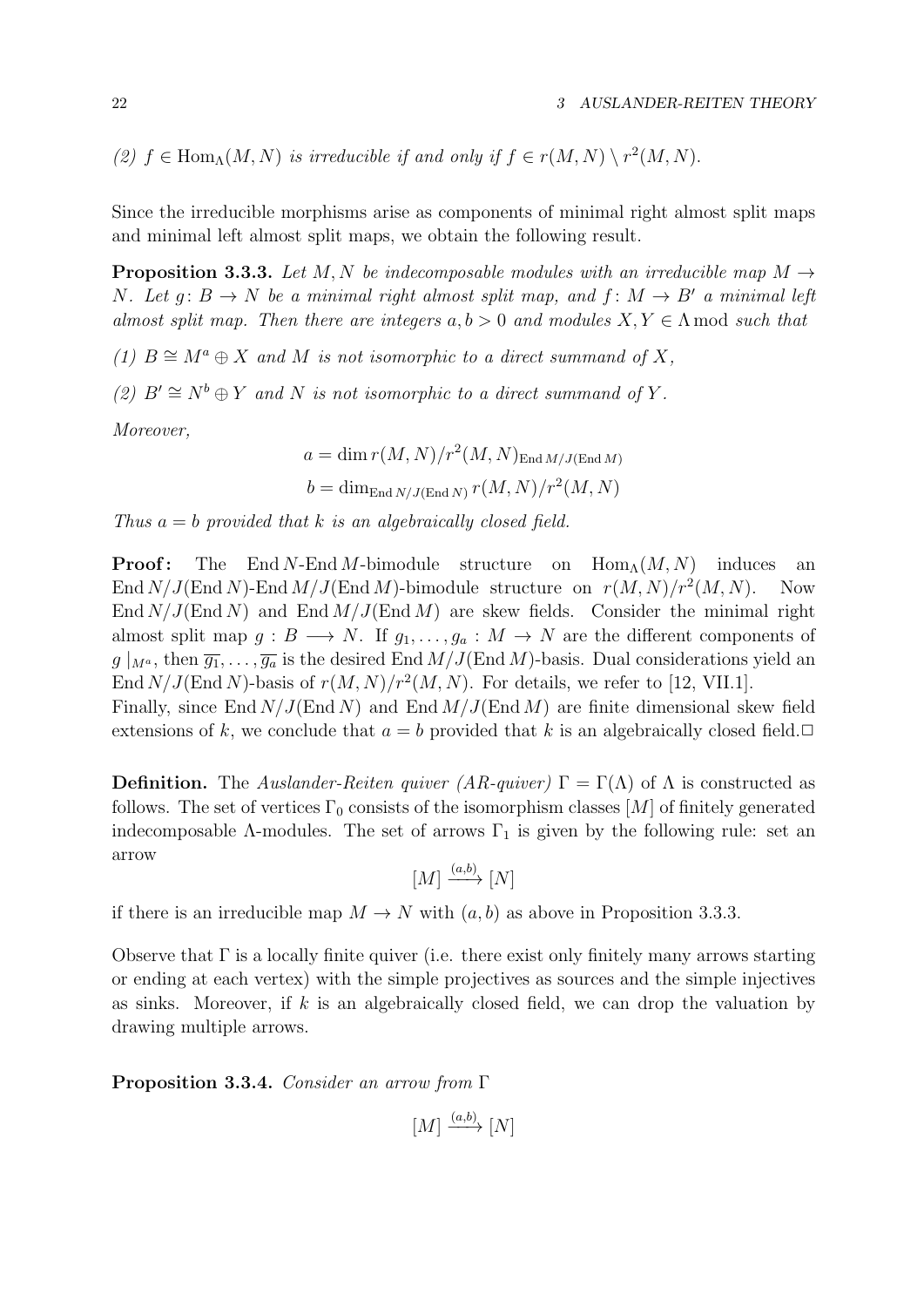#### 3.3 The Auslander-Reiten quiver 23

#### (1) Translation of arrows:

If M, N are indecomposable non-projective modules, then in  $\Gamma$  there is also an arrow

$$
[\tau M] \xrightarrow{(a,b)} [\tau N]
$$

(2) Meshes:

If N is an indecomposable non-projective module, then in  $\Gamma$  there is also an arrow

$$
[\tau N] \xrightarrow{(b,a)} [M]
$$

**Proof:** (1) can be proven by exploiting the properties of the equivalence  $\tau = D$  Tr:  $\Lambda$  mod  $\rightarrow \Lambda$  mod from 1.5.1. In fact, the following is shown in [11, 2.2]: If N is an indecomposable non-projective module with a minimal right almost split map  $g : B \longrightarrow N$ , and  $B = P \oplus B'$  where P is projective and  $B' \in \Lambda \text{ mod } p$  has non non-zero projective summand, then there are an injective module  $I \in \Lambda$  mod and a minimal right almost split map  $g': I \oplus \tau B' \longrightarrow \tau N$  such that  $\tau(g) = \overline{g'}$ . Now the claim follows easily. (2) From the almost split sequence  $0 \longrightarrow \tau N \longrightarrow \mathbb{Z}^d$   $\mathbb{Z} \longrightarrow \mathbb{Z} \longrightarrow \mathbb{Z} \longrightarrow \mathbb{Z}$  we immediately infer that there is an arrow  $[\tau N] \xrightarrow{(b',a)} [M]$  in  $\Gamma$ . So we only have to check  $b' = b$ . We know from 3.3.3 that  $b' = \dim r(\tau N, M)/r^2(\tau N, M)_{\text{End } \tau N/J(\text{End } \tau N)}$ . Now, the equivalence  $\tau = D$  Tr:  $\Lambda$  mod  $\to \Lambda$  mod from 1.5.1 defines an isomorphism  $\text{End}_{\Lambda} N \cong \text{End}_{\Lambda} \tau N$ , which in turn induces an isomorphism End  $N/J(End N) \cong End \tau N/J(End \tau N)$ . Moreover, using 3.3.3 and denoting by  $\ell$  the length of a module over the ring k, it is not difficult to verify that  $b'\cdot\ell(\text{End } \tau N/J(\text{End } \tau N)) = a\cdot\ell(\text{End } M/J(\text{End } M)) = \ell(r(M, N)/r^2(M, N)) =$  $b \cdot \ell(\text{End } N / J(\text{End } N)),$  which implies  $b' = b$ .  $\Box$ 

**Remark 3.3.5.** If Q is a finite connected acyclic quiver and  $\Lambda = kQ$ , then the number of arrows  $[\Lambda e_j] \to [\Lambda e_i]$  in  $\Gamma$  coincides with the number of arrows  $i \to j$  in  $Q$ , and with the number of arrows  $[I_j] \to [I_i]$  in  $\Gamma$  ("Knitting procedure").

**Example:** Let  $\Lambda = K\mathbb{A}_3$  be the path algebra of the quiver  $\underset{1}{\bullet} \to \underset{2}{\bullet} \to \underset{3}{\bullet}$ .

 $\Lambda$  is a serial algebra. The module  $I_3 \cong P_1$  has the composition series  $P_1 \supset P_2 \supset P_3 \supset 0$ . Furthermore,  $I_3/\text{Soc } I_3 \cong I_2$ , and  $I_2/\text{Soc } I_2 \cong I_1$ . So, there are only three almost split sequences, namely  $0 \to P_3 \to P_2 \to S_2 \to 0$ , and  $0 \to P_2 \to S_2 \oplus P_1 \to I_2 \to 0$ , and  $0 \to S_2 \to I_2 \to I_1 \to 0$ . Hence  $\Gamma(\Lambda)$  has the form

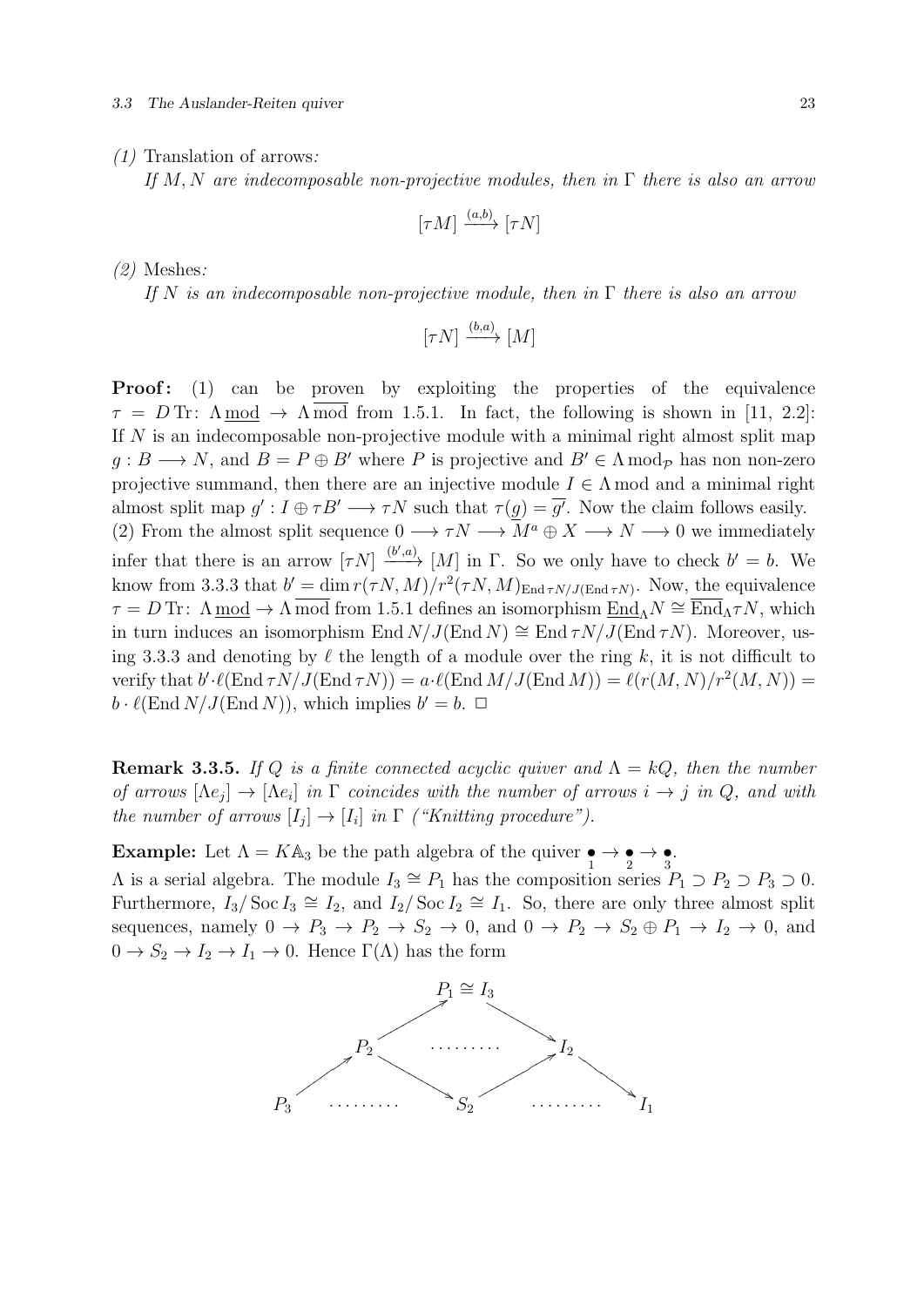## 4 ALGEBRAS OF FINITE REPRESENTATION TYPE

**Definition.** A finite dimensional algebra  $\Lambda$  is said to be *of finite representation type* if there are only finitely many isomorphism classes of finitely generated indecomposable left Λ-modules. This is equivalent to the fact that there are only finitely many isomorphism classes of finitely generated indecomposable right Λ-modules.

finite dimensional algebras of finite representation type are completely described by their AR-quiver.

**Theorem 4.0.6** (Auslander 1974, Ringel-Tachikawa 1973). Let  $\Lambda$  be an finite dimensional algebra of finite representation type. Then every module is a direct sum of finitely generated indecomposable modules. Moreover, every non-zero non-isomorphism  $f: X \rightarrow Y$ between indecomposable modules  $X, Y$  is a sum of compositions of irreducible maps between indecomposable modules.

**Proof:** We sketch the proof of the second statement, and refer to [12, V.7] for details. Take a non-zero non-isomorphism  $f: X \to Y$  between indecomposable modules X, Y. If  $g: B \to Y$  is minimal right almost split, and  $B = \bigoplus_{i=1}^n B_i$  with indecomposable modules  $B_i$ , then we can factor f as follows:

$$
B_i \xrightarrow[\hbar]{B} \overline{g} \xrightarrow[\hbar]{g} Y
$$
  
\n
$$
f = gh = \sum_{i=1}^n g|_{B_i} \circ h_i \quad \text{with irreducible maps } g|_{B_i}.
$$

Moreover, if  $h_i$  is not an isomorphism, we can repeat the argument. But this procedure will stop eventually, because we know from the assumption that there is a bound on the length of nonzero compositions of non-isomorphisms between indecomposable modules (e. g. by the Lemma of Harada and Sai, see [12, VI.1.3]). So after a finite number of steps we see that f has the desired shape.  $\Box$ 

Remark 4.0.7. In [4], Auslander also proved the converse of the first statement in Theorem 4.0.6. Combining this with a result of Zimmermann-Huisgen we obtain that an finite dimensional algebra is of finite representation type if and only if every left module is a direct sum of indecomposable left modules. The question whether the same holds true for any left artinian ring is known as the Pure-Semisimple Conjecture.

Observe that for the proof of the second statement in 4.0.6, actually, we only need a bound on the length of the modules involved. In fact, the following was proven in [3].

**Theorem 4.0.8** (Auslander 1974). Let  $\Lambda$  be an indecomposable finite dimensional algebra with AR-quiver  $\Gamma$ . Assume that  $\Gamma$  has a connected component C such that the lengths of the modules in C are bounded. Then  $\Lambda$  is of finite representation type, and  $\Gamma = \mathcal{C}$ .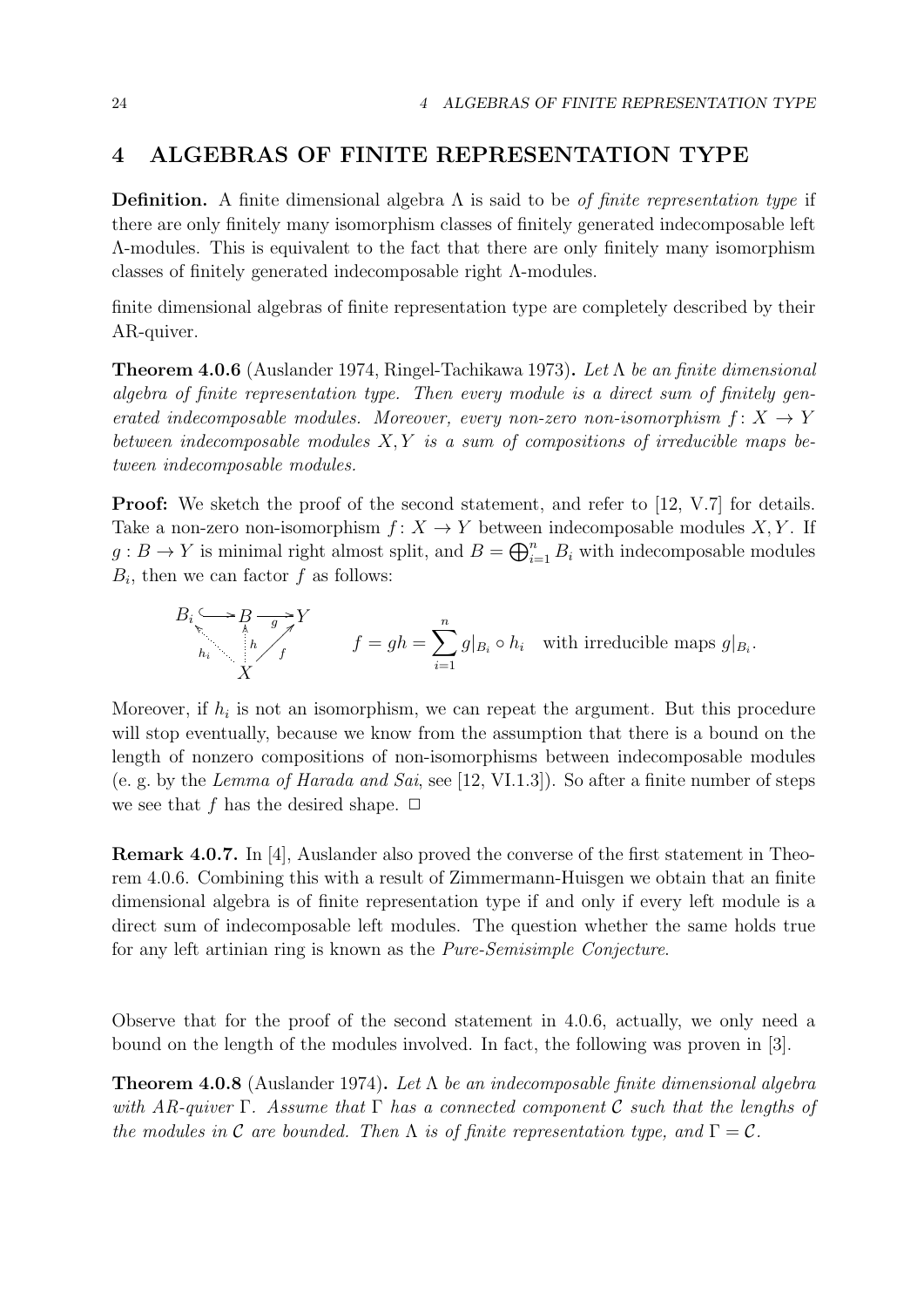In particular, of course, this applies to the case where  $\Gamma$  has a finite component.

We sketch Yamagata's proof of Theorem 4.0.8, see also [12, VI.1.4].

**Remark 4.0.9.** For  $A, B \in \Lambda$  mod the descending chain Hom<sub> $\Lambda$ </sub> $(A, B) \supset r(A, B) \supset$  $r^2(A, B) \supset \cdots$  of k-subspaces of  $\text{Hom}_{\Lambda}(A, B)$  is stationary.

## Proof of Theorem 4.0.8:

Step 1: The preceding remark, together with the Lemma of Harada and Sai, yields an integer n such that every  $A \in \mathcal{C}$  satisfies

$$
r^n(A, B) = 0 = r^n(B, A)
$$
 for every  $B \in \Lambda$  mod.

**Step 2:** If  $A \in \mathcal{C}$ , and  $B \in \Lambda$  mod is an indecomposable module with  $\text{Hom}_{\Lambda}(A, B) \neq 0$  or  $Hom_{\Lambda}(B, A) \neq 0$ , then  $B \in \mathcal{C}$ . In fact, by similar arguments as in the proof of Theorem 4.0.6, every non-zero map  $f \in \text{Hom}_{\Lambda}(A, B)$  can be written as

$$
0 \neq f = \sum g_1 \dots g_{m-1} h
$$

where  $g_1, \ldots, g_{m-1}$  are irreducible maps between indecomposable modules, and by the above considerations, eventually in one of the summands the map  $h$  has to be an isomorphism. So, we find a path  $A \xrightarrow{g_r} \dots \xrightarrow{g_1} B$  in C such that, moreover, the composition  $g_1 \ldots g_r \neq 0.$ 

**Step 3:** In particular, if  $A \in \mathcal{C}$ , we infer that any indecomposable projective module P with Hom<sub>Λ</sub>(P, A)  $\neq$  0 belongs to C. Since  $\Lambda$  is indecomposable, this shows that all indecomposable projectives are in  $\mathcal{C}$ . Furthermore, every indecomposable module  $X \in$  $\Lambda$  mod satisfies  $\text{Hom}(P, X) \neq 0$  for some indecomposable projective P and hence belongs to C as well. But this means  $\Gamma = C$ . Moreover, since there are only finitely many indecomposable projectives and there is a bound on the length of non-zero paths in  $\mathcal{C}$ , we conclude that  $\Gamma = \mathcal{C}$  is finite.  $\Box$ 

Theorem 4.0.8 confirms the

First Brauer-Thrall-Conjecture: A finite dimensional algebra is of finite representation type if and only if the lengths of the indecomposable finitely generated modules are bounded.

The following conjecture is verified for finite dimensional algebras over perfect fields but is open in general.

**Second Brauer-Thrall-Conjecture:** If  $\Lambda$  is a finite dimensional k-algebra where k is an infinite field, and  $\Lambda$  is not of finite representation type, then there are infinitely many  $n_1, n_2, n_3, \dots \in \mathbb{N}$  and for each  $n_k$  there are infinitely many isomorphism classes of indecomposable  $\Lambda$ -modules of length  $n_k$ .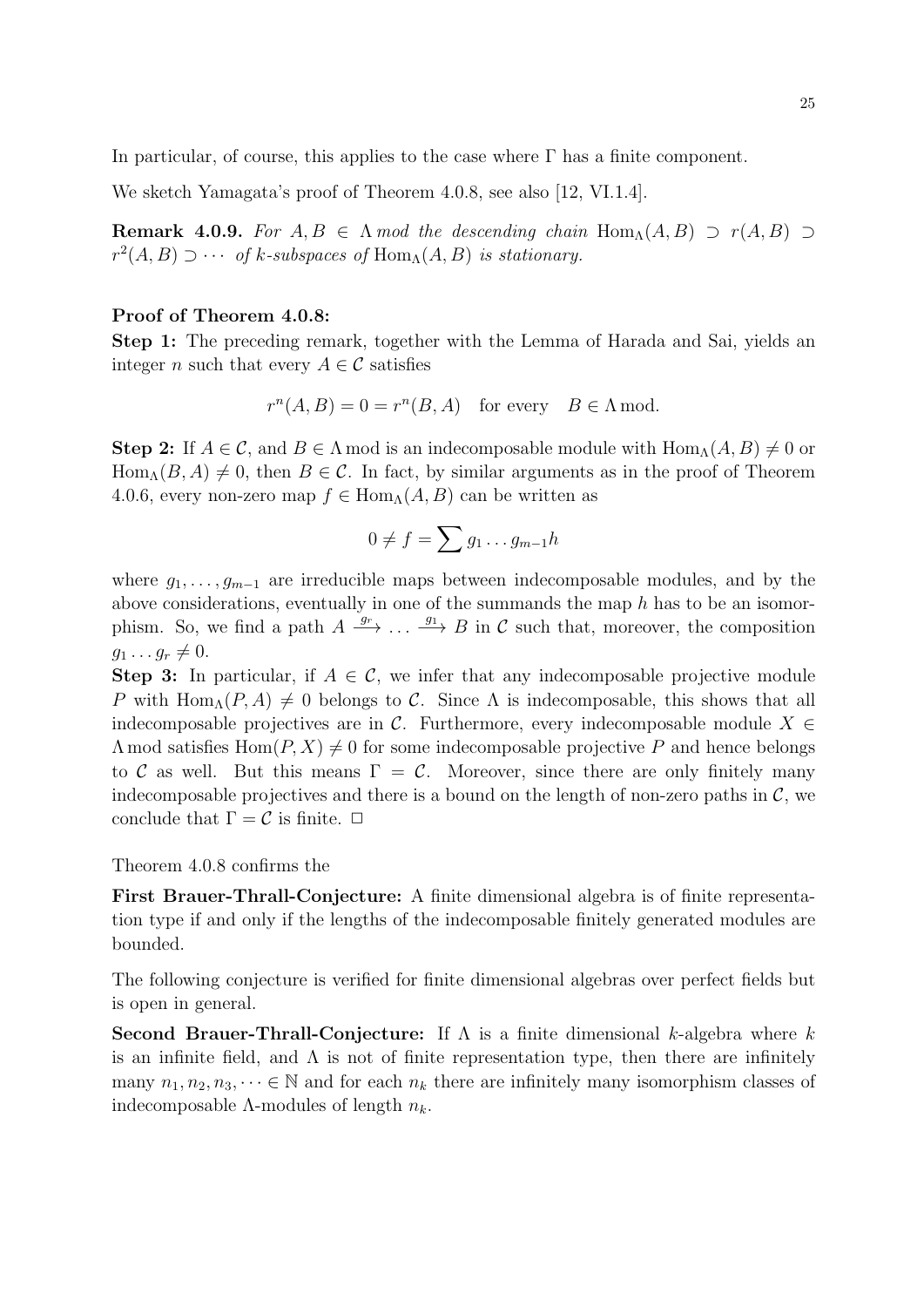## 5 TAME AND WILD ALGEBRAS

## 5.1 The Cartan matrix and the Coxeter transformation

Let us introduce some further techniques that will be useful in the sequel.

**Definition.** For each module  $A \in \Lambda$  mod denote by  $\underline{\dim}A = (m_1, \ldots, m_n) \in \mathbb{Z}^n$  the dimension vector of A given by the Jordan-Hölder multiplicities, that is,  $m_i$  is the number of composition factors of A that are isomorphic to the simple module  $S_i$  for aech  $1 \leq i \leq n$ . We set

$$
\underline{e_i} = (0, \dots, 1, 0, \dots, 0) = \underline{\dim} S_i
$$

$$
\underline{p_i} = \underline{\dim} \Lambda e_i = \underline{\dim} P_i
$$

$$
\underline{q_i} = \underline{\dim} D(e_i \Lambda) = \underline{\dim} I_i
$$

**Remark 5.1.1.** (1) For every exact sequence  $0 \rightarrow A' \rightarrow A \rightarrow A'' \rightarrow 0$  we have

$$
\underline{\dim} A = \underline{\dim} A' + \underline{\dim} A''
$$

(2) If 
$$
\underline{\dim} A = (m_1, ..., m_n)
$$
, then  $l(A) = \sum_{i=1}^{n} m_i$ .

(3) Consider the Grothendieck group  $K_0(\Lambda)$  defined as the group generated by the isomorphism classes [A] of  $\Lambda$  mod with the relations  $[A'] + [A''] = [A]$  whenever  $0 \to A' \to$  $A \to A'' \to 0$  is exact in  $\Lambda$  mod. Note that  $K_0(\Lambda)$  is a free abelian group with basis  $[S_1], \ldots, [S_n],$  see [12, I,1.7]. The assignment  $[A] \mapsto \dim A$  defines an isomorphism between  $K_0(\Lambda)$  and  $\mathbb{Z}^n$ .

**Lemma 5.1.2.** Let  $\Lambda$  be a finite dimensional hereditary algebra. Then the matrix

$$
C = \begin{pmatrix} \underline{p_1} \\ \vdots \\ \underline{p_n} \end{pmatrix} \in \mathbb{Z}^{n \times n}
$$

is invertible in  $\mathbb{Z}^{n \times n}$ .

**Proof:** We sketch an argument from [24, p. 70]. Take  $1 \leq i \leq n$  and a projective resolution  $0 \to Je_i \to \Lambda e_i \to S_i \to 0$  of  $S_i$ . Then  $Je_i = \bigoplus_{k=1}^n \Lambda e_k^r$  with multiplicities  $r_k \in \mathbb{Z}$ , and by condition (1) in Remark 5.1.1, we see that  $e_i = p_i - \sum r_k p_k$  can be written as a linear combination of  $p_1, \ldots, p_n$  with coefficients in  $\mathbb{Z}$ . This shows that there is a matrix  $A \in \mathbb{Z}^{n \times n}$  such that  $\overline{A} \cdot C = E_n$ .  $\Box$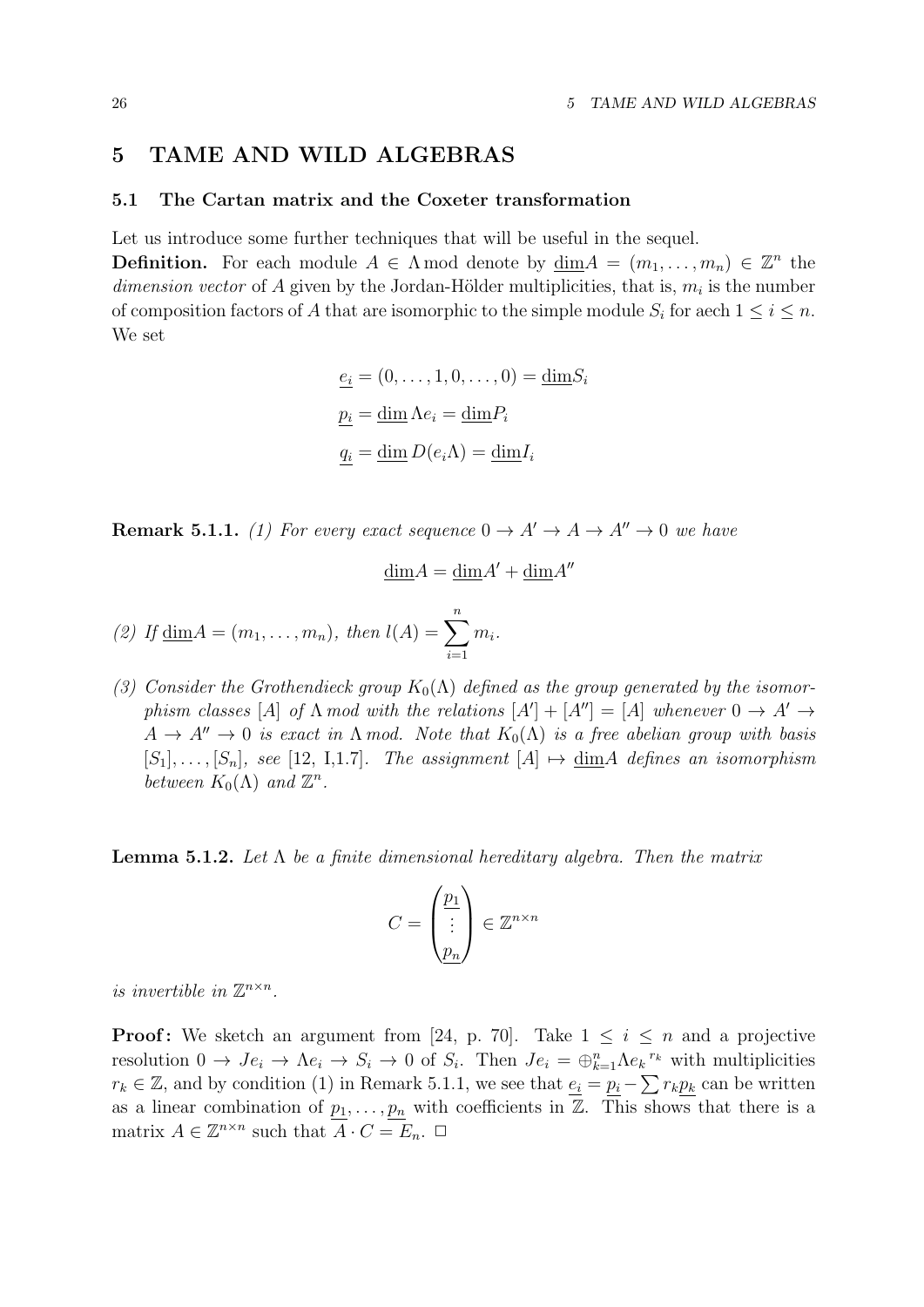${\bf Definition.}$  Let  $\Lambda$  be a finite dimensional hereditary algebra. The matrix  $C=$  $\sqrt{ }$  $\overline{\mathcal{L}}$  $\overline{p}_1$ . . .  $p_n$  $\setminus$  $\bigg\}$ is called the *Cartan matrix* of  $\Lambda$ . It defines the *Coxeter transformation* 

$$
c \colon \mathbb{Z}^n \to \mathbb{Z}^n \,, \qquad \underline{z} \mapsto -\,\underline{z} \, C^{-1} \, C^t
$$

We are now going to see how the Coxeter transformation can be used to compute  $\tau$ .

**Proposition 5.1.3.** Let  $\Lambda$  be a finite dimensional hereditary algebra over a field k.

- (1) For each  $1 \leq i \leq n$  we have  $c(p_i) = -q_i$ .
- (2) If  $A \in \Lambda$  mod is indecomposable non-projective, then  $c(\text{dim} A) = \text{dim} \tau A$ .
- (3) An indecomposable module  $A \in \Lambda$  mod is projective if and only if  $c(\text{dim}A)$  is negative.

**Proof:** (1) First of all, note that  $\dim A = (\dim_k e_1 A, \dots, \dim_k e_n A)$ . In particular

$$
\underline{p_i} = (\dim_k e_1 \Lambda e_i, \dots, \dim_k e_n \Lambda e_i)
$$

$$
\underline{q_i} = (\dim_k e_i \Lambda e_1, \dots, \dim_k e_i \Lambda e_n) = \underline{\dim} e_i \Lambda.
$$
This shows that  $C^t = \begin{pmatrix} \underline{q_1} \\ \vdots \\ \underline{q_n} \end{pmatrix}$  and therefore  $c(\underline{p_i}) = c(\underline{e_i} C) = -\underline{e_i} C^t = -\underline{q_i}.$ 

(2) Consider a minimal projective resolution  $0 \longrightarrow Q \longrightarrow P \longrightarrow A \longrightarrow 0$ . Then  $c(\text{dim}A) = c(\text{dim}P) - c(\text{dim}Q)$ . Applying the functor  $* = \text{Hom}_{\Lambda}(-, \Lambda)$  and using that  $Hom_A(A, \Lambda) = 0$  by Remark 2.5.8(2), we obtain a minimal projective resolution  $0 \longrightarrow$  $P^* \longrightarrow Q^* \longrightarrow \text{Tr } A \longrightarrow 0$  and therefore a short exact sequence  $0 \longrightarrow \tau A \longrightarrow DQ^* \longrightarrow$  $DP^* \longrightarrow 0$ . Thus  $\dim \tau A = \dim DQ^* - \dim DP^*$ , and the claim follows from (1). (3) follows immediately from (1) and (2).  $\Box$ 

#### 5.2 Gabriel's classification of hereditary algebras

The Cartan matrix is also used to define the Tits form, which plays an essential role in Gabriel's classification of tame hereditary algebras.

**Definition.** Let  $\Lambda$  be a finite dimensional hereditary algebra.

(1) Consider the (usually non-symmetric) bilinear form

$$
B \colon \mathbb{Q}^n \times \mathbb{Q}^n \to \mathbb{Q}, \ (\underline{x}, \underline{y}) \mapsto \underline{x} C^{-1} \underline{y}^t
$$

and the corresponding quadratic form

$$
\chi \colon \mathbb{Q}^n \to \mathbb{Q}, \qquad \underline{x} \mapsto B(\underline{x}, \underline{x})
$$

 $χ$  is called the *Tits form* of  $Λ$ .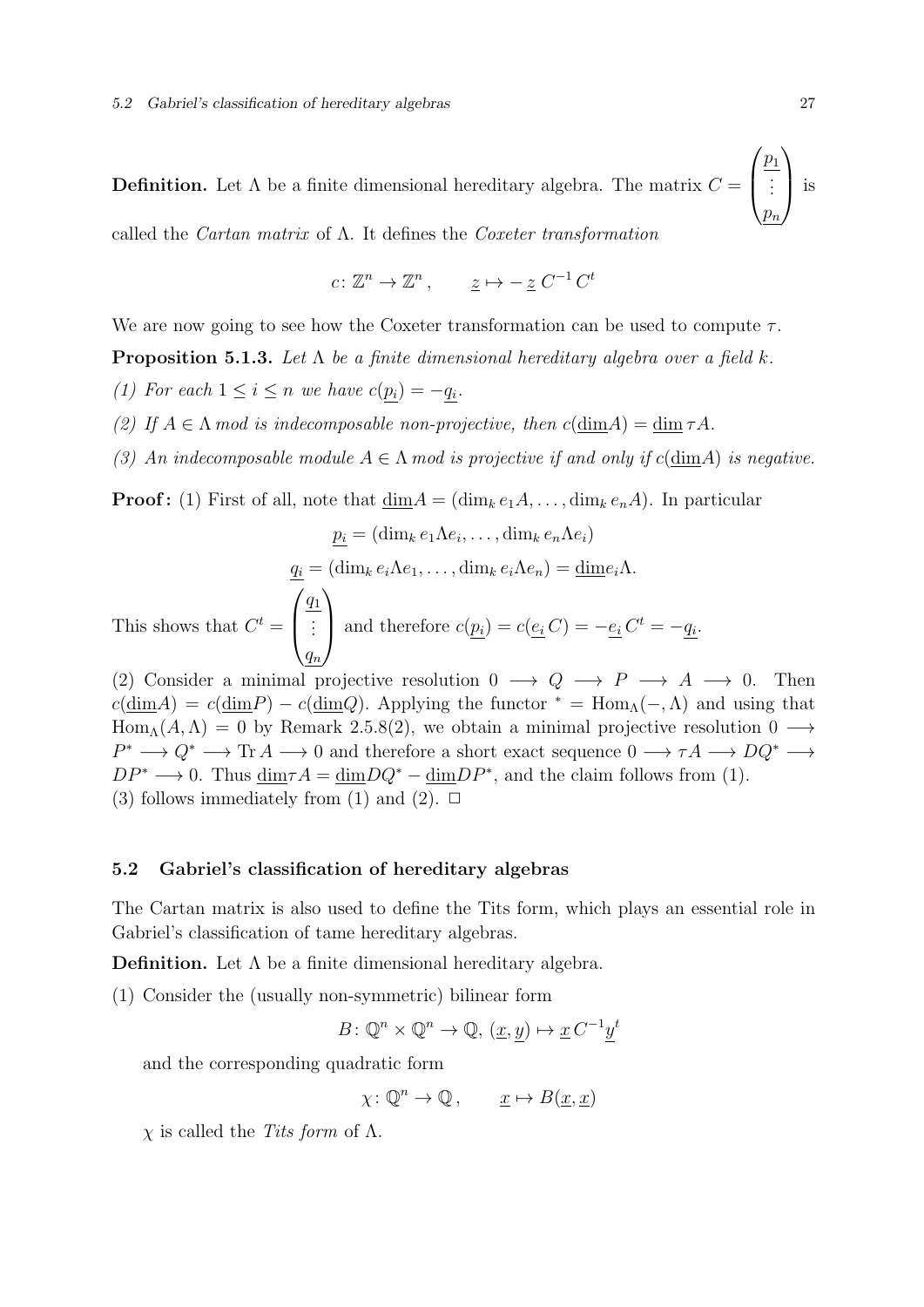- (2) A vector  $\underline{x} \in \mathbb{Z}^n$  is called a *root* of  $\chi$  provided  $\chi(\underline{x}) = 1$ .
- (3) A vector  $\underline{x} \in \mathbb{Q}^n$  is called a *radical vector* provided  $\chi(\underline{x}) = 0$ . The radical vectors form a subspace of  $\mathbb{Q}^n$  which we denote by

$$
N = \{ \underline{x} \in \mathbb{Q}^n \, | \, \chi(\underline{x}) = 0 \}
$$

(4) Finally, we say that a vector  $\underline{x} = (x_1, \ldots, x_n) \in \mathbb{Q}^n$  is *positive* if all components  $x_i \geq 0$ .

The Tits form can be interpreted as follows, see [24, p. 71].

**Proposition 5.2.1.** Let  $\Lambda$  be a finite dimensional hereditary algebra over an algebraically closed field k, and let Q be the Gabriel-quiver of  $\Lambda$ . For two vertices  $i, j \in Q_0$  denote by  $d_{ji}$  the number of arrows  $i \rightarrow j \in Q_1$ . Then

(1) Homological interpretation of  $\chi$  (Euler form): For  $X, Y \in \Lambda$  mod

$$
B(\underline{\dim} X, \underline{\dim} Y) = \dim_k \operatorname{Hom}_\Lambda(X, Y) - \dim_k \operatorname{Ext}^1_\Lambda(X, Y)
$$

(2) Combinatorial interpretation of  $\chi$  (Ringel form): For  $\underline{x} = (x_1, \ldots, x_n) \in \mathbb{Q}^n$ 

$$
\chi(\underline{x}) = \sum_{i \in Q_0} x_i^2 - \sum_{i \to j \in Q_1} d_{ji} x_i x_j
$$

**Theorem 5.2.2** (Gabriel 1972). Let  $\Lambda$  be a finite dimensional hereditary algebra over an algebraically closed field k, and let Q be the Gabriel-quiver of  $\Lambda$ . The following statements are equivalent.

- (a)  $\Lambda$  is of finite representations type.
- (b) x is positive definite, i.e.  $\chi(x) > 0$  for all  $x \in \mathbb{Q}^n \setminus \{0\}.$
- $(c)$  Q is of Dynkin type, that is, its underlying graph belongs to the following list.

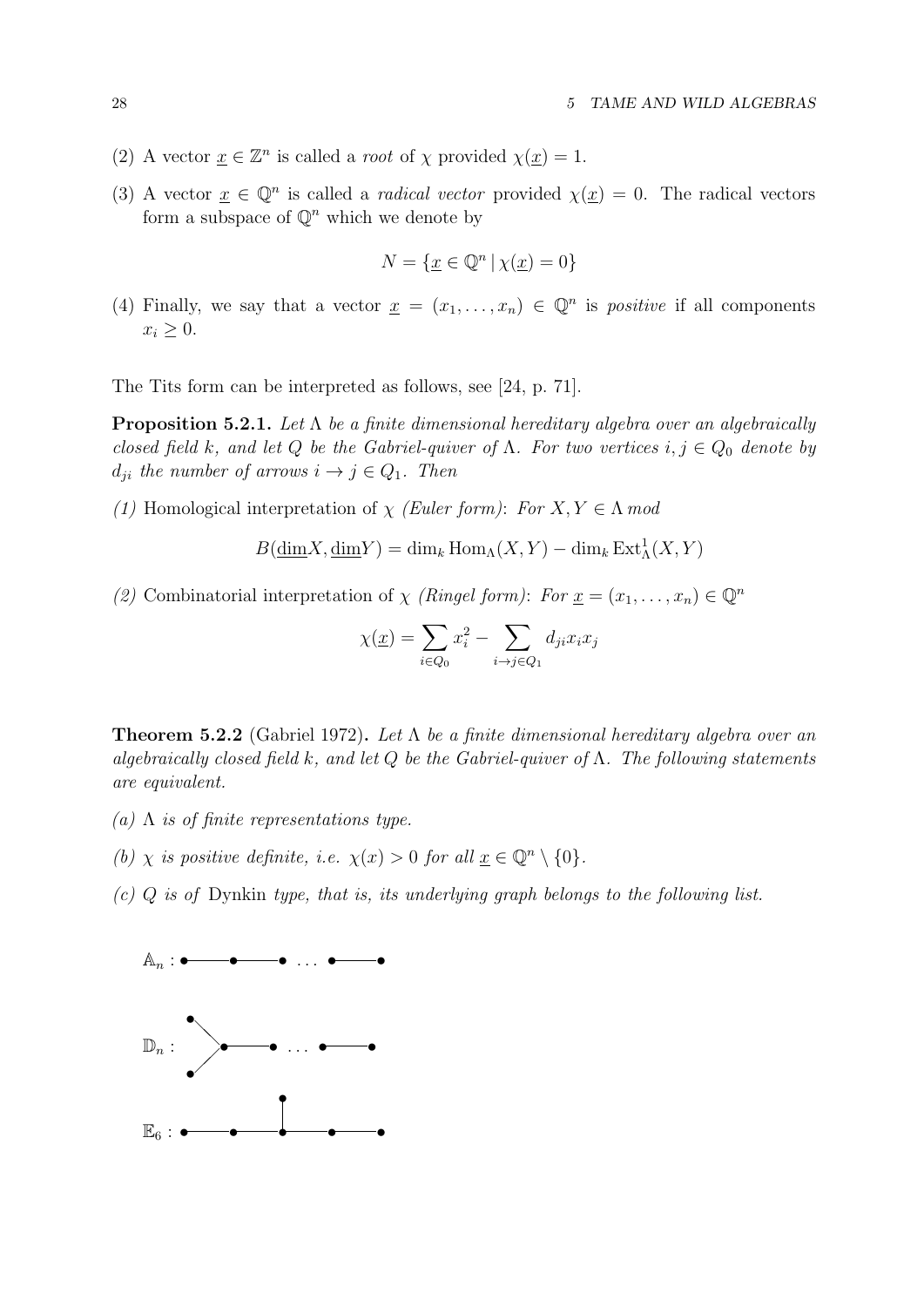

If (a) - (c) are satisfied, the assignment  $A \mapsto \dim A$  defines a bijection between the isomorphism classes of indecomposable finite dimensional  $\Lambda$ -modules and the positive roots of  $\chi$ . In particular, the finite dimensional indecomposable modules are uniquely determined by their dimension vector.

**Theorem 5.2.3** (Gabriel 1972). Let  $\Lambda$  be a finite dimensional hereditary algebra over an algebraically closed field k, and let Q be the Gabriel-quiver of  $\Lambda$ . The following statements are equivalent.

- (a)  $\chi$  is positive semidefinite, i.e.  $\chi(x) \geq 0$  for all  $\underline{x} \in \mathbb{Q}^n \setminus \{0\}$ , and there are non-trivial radical vectors.
- (b) Q is of Euclidean type, that is, its underlying graph belongs to the following list.



If (a) - (b) are satisfied, then  $\Lambda$  is said to be tame of infinite representation type.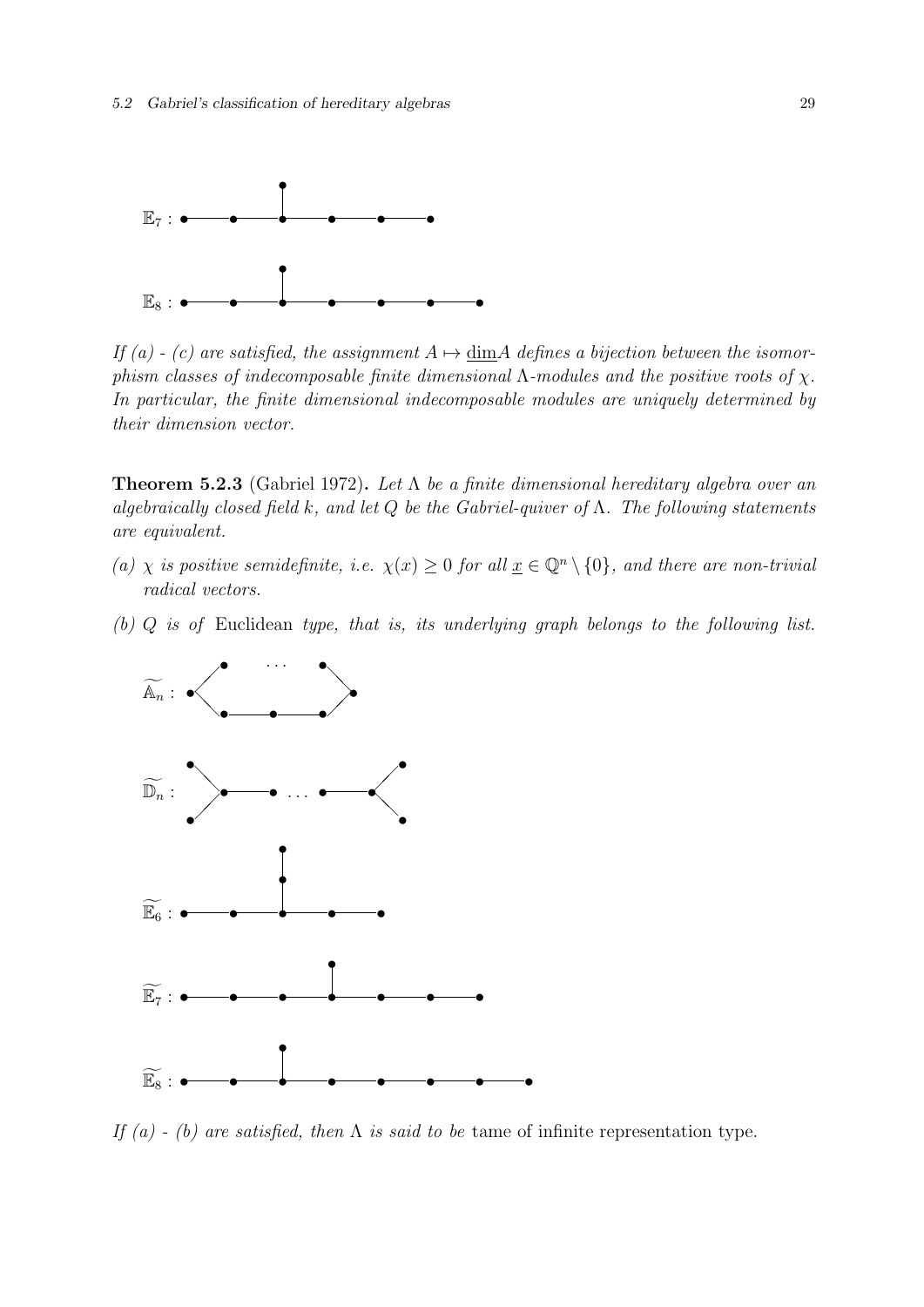We will see in the next section that also in the latter case the isomorphism classes of indecomposable finite dimensional modules, though infinite in number, can be classified.

Remark 5.2.4. There is a general definiton of tameness for arbitrary finite dimensional algebras. A finite-dimensional k-algebra  $\Lambda$  over an algebraically closed field k is called tame if, for each dimension d, there are finitely many  $\Lambda$ -k[x]-bimodules  $M_1, \cdots, M_n$  which are free of rank d as right  $k[x]$ -modules, such that every indecomposable  $\Lambda$ -module of dimension d is isomorphic to  $M_i \otimes_{k[x]} k[x]/(x - \lambda)$  for some  $1 \leq i \leq n$  and  $\lambda \in k$ . In other words,  $\Lambda$  is tame iff for each dimension d there is a finite number of one-parameter families of indecomposable d-dimensional modules such that all indecomposable modules of dimension d belong (up to isomorphism) to one of these families.

Moreover,  $\Lambda$  is said to be *of wild representation type* if there is a representation embedding from  $k < x, y > \text{mod}$  into  $\Lambda \text{ mod}$ , where  $k < x, y > \text{denotes}$  the free associative algebra in two non-commuting variables. Observe that in this case there is a representation embedding  $A\text{Mod} \rightarrow \Lambda$  Mod for any finite dimensional k-algebra A, and furthermore, any finite dimensional k-algebra A occurs as the endomorphism ring of some  $\Lambda$ -module.

A celebrated theorem of Drozd [13] states that every finite dimensional algebra  $\Lambda$  over an algebraically closed field k is either tame or wild.

## 5.3 The AR-quiver of a hereditary algebra

**Definition.** The component **p** of  $\Gamma$  containing all projective indecomposable modules is called the *preprojective component*. The component **q** of  $\Gamma$  containing all injective indecomposable modules is called the preinjective component. The remaining components of  $\Gamma$  are called *regular*.

We denote by  $NQ^{op}$  and  $-NQ^{op}$  the quivers obtained from Q by drawing the opposite quiver  $Q^{op}$ , and applying the "Knitting Procedure" described in 3.3.4 and 3.3.5.

**Theorem 5.3.1** (Gabriel-Riedtmann 1979). [15] Let  $\Lambda$  and  $Q$  be as above.

- (1) If Q is a Dynkin quiver, then  $\Gamma = \mathbf{p} = \mathbf{q}$  is a full finite subquiver of NQ<sup>op</sup>.
- (2) If Q is not a Dynkin quiver, then  $\mathbf{p} = \mathbb{N}Q^{\rm op}$ , and  $\mathbf{q} = -\mathbb{N}Q^{\rm op}$ , and the modules in  $\mathbf{p}$ and **q** are uniquely determined by their dimension vectors. Moreover  $\mathbf{p} \cap \mathbf{q} = \emptyset$ , and  $\mathbf{p} \cup \mathbf{q} \subsetneq \Gamma$ .

So, regular components only occur when  $\Lambda$  is of infinite representation type. They have a rather simple shape, as shown independently in [8] and [23].

**Theorem 5.3.2** (Auslander-Bautista-Platzeck-Reiten-Smalø; Ringel 1979). Let  $\Lambda$  be of infinite representation type. Let C be a regular component of  $\Gamma$ . For each  $[M]$  in C there are at most two arrows ending in [M].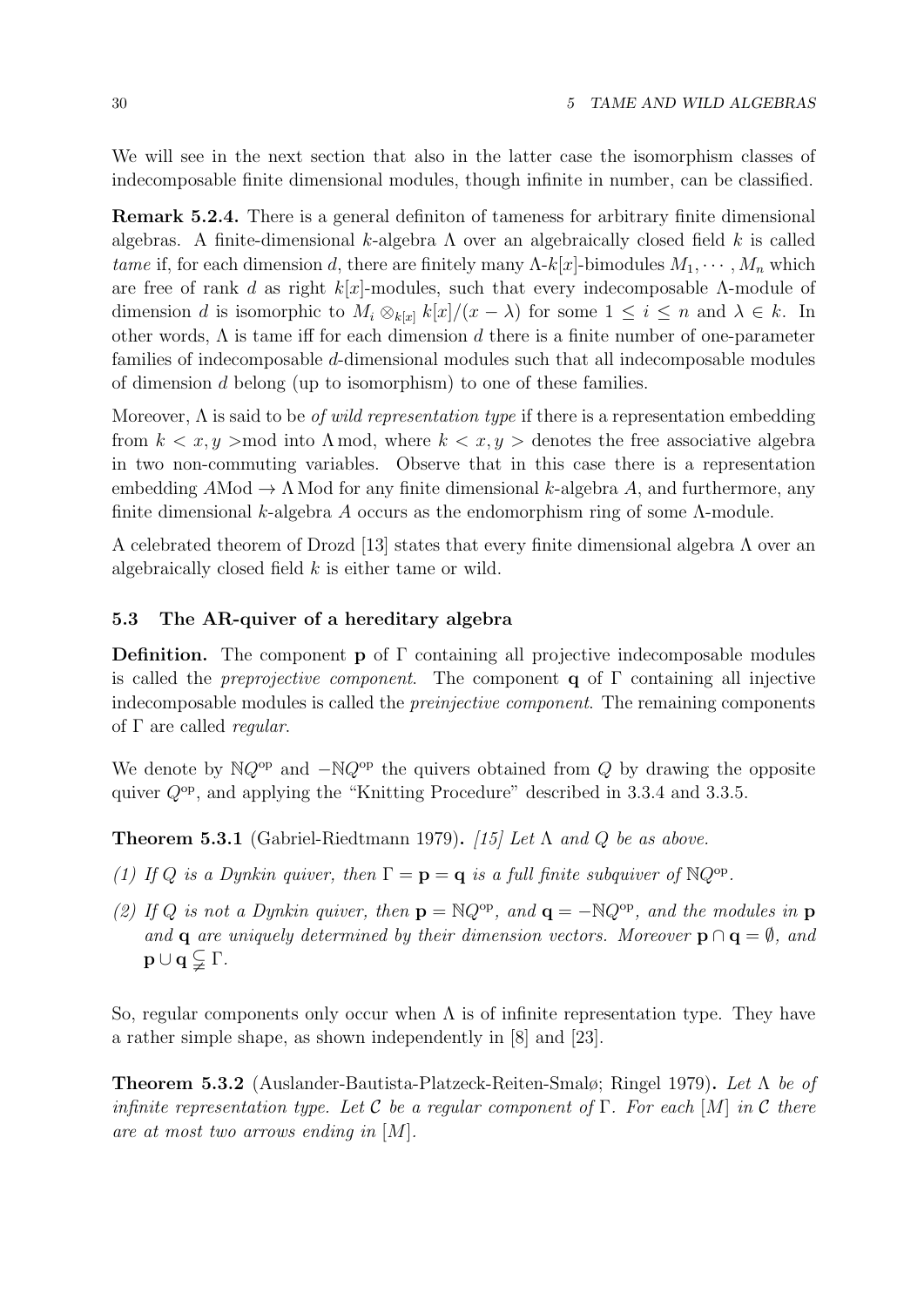For a proof, we refer to [12, VIII.4]. Here we only explain the

Construction of the regular component C: For each  $M \in \mathcal{C}$  we consider a minimal right almost split map  $g : B \longrightarrow M$ , and we denote by  $\alpha(M)$  the number of summands in an indecomposable decomposition  $B = B_1 \oplus \ldots \oplus B_{\alpha(M)}$  of B. We have stated the Theorem in a weak form; actually, it is even known that  $\alpha(M) \leq 2$ .

In order to construct C, let us start with a module  $C_0 \in \mathcal{C}$  of minimal length. Such a module is called *quasi-simple* (or *simple regular*).

Note that  $\alpha(C_0) = 1$ . Otherwise there is an almost split sequence of the form  $0 \to \tau C_0 \to$  $X_1 \oplus X_2 \stackrel{(g_1,g_2)}{\longrightarrow} C_0 \longrightarrow 0$  with non-zero modules  $X_1, X_2$ , and one can check that  $g_i$  cannot be both epimorphisms. But then  $l(X_i) < l(C_0)$  for some i, a contradiction.

Now  $\alpha(C_0) = 1$  implies that in  $\Gamma$  there is a unique arrow  $[X] \xrightarrow{(1,1)} [C_0]$  ending in  $C_0$ , and therefore by 3.3.4(3), also a unique arrow starting in  $[C_0]$  with valuation (1, 1). So we have an almost split sequence  $0 \longrightarrow C_0 \stackrel{f_0}{\longrightarrow} C_1 \stackrel{g_0}{\longrightarrow} \tau^- C_0 \longrightarrow 0$  with  $C_1$  being indecomposable. Moreover, we have an almost split sequence  $0 \longrightarrow \tau C_1 \longrightarrow C_0 \oplus Y \stackrel{(f_0, h)}{\longrightarrow} C_1 \longrightarrow 0$ where  $Y \neq 0$  because  $f_0$  is an irreducible monomorphism. Hence  $\alpha(C_1) = 2$  and Y is indecomposable. Furthermore, one checks that  $h$  must be an irreducible epimorphism. Setting  $C_2 = \tau^{-} Y$  and  $g_1 = \tau^{-} h$ , we obtain an almost split sequence  $0 \longrightarrow C_1 \stackrel{(f_1, g_0)^t}{\longrightarrow}$ 

 $C_2 \oplus \tau^- C_0 \stackrel{(g_1, \tau^- f_0)}{\longrightarrow} \tau^- C_1 \longrightarrow 0$  where  $g_0, g_1$  are irreducible epimorphisms and  $f_1, \tau^- f_0$  are irreducible monomorphisms.

Proceeding in this manner, we obtain a chain of irreducible monomorphisms  $C_0 \hookrightarrow C_1 \hookrightarrow$  $C_2 \dots$  with almost split sequences  $0 \longrightarrow C_i \longrightarrow C_{i+1} \oplus \tau^{-}C_{i-1} \longrightarrow \tau^{-}C_i \longrightarrow 0$  for all *i*. The component  $\mathcal C$  thus has the shape



and every module in C has the form  $\tau^r C_i$  for some i and some  $r \in \mathbb{Z}$ . Observe that if  $\tau^r C_i \cong C_i$  for some i and r, then  $\tau^r C \cong C$  for all C in C.

Corollary 5.3.3. Let  $\mathbb{A}_{\infty}$  be the infinite quiver  $\bullet \to \bullet \to \bullet \to \bullet \cdots$ Then C has either the form  $\mathbb{Z}A_{\infty}$  or it has the form  $\mathbb{Z}A_{\infty}/\langle \tau^n \rangle$ where  $n = \min\{r \in \mathbb{N} \mid \tau^r C \cong C \text{ for some } C \in \mathcal{C}\}.$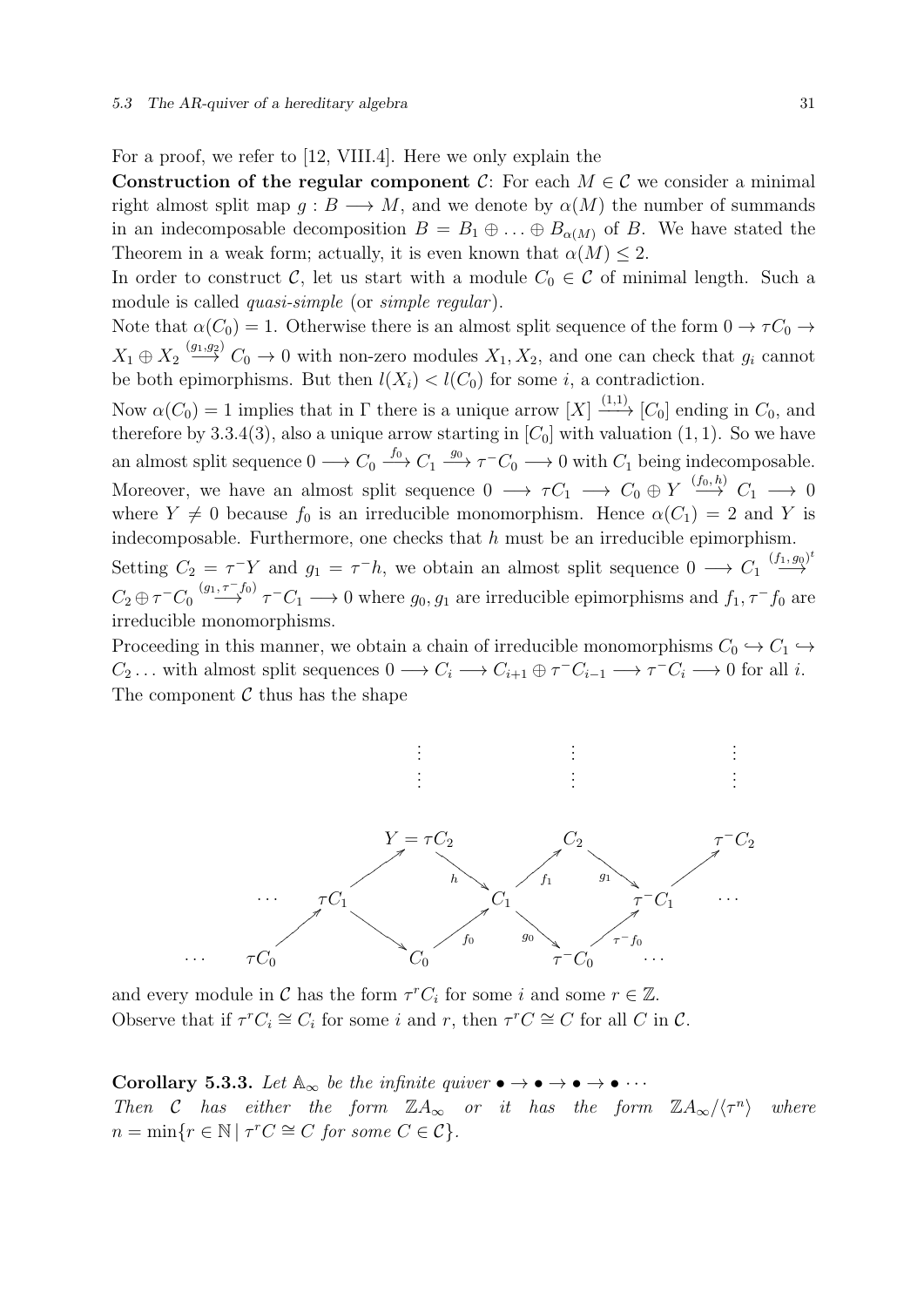**Definition.** We call  $\mathbb{Z}A_{\infty}/\langle \tau^n \rangle$  a *(stable) tube*, and we call it *homogeneous* if  $n = 1$ .

Stable tubes do not occur in the wild case. In the tame case, the regular components form a family of tubes  $\mathbf{t} = \bigcup \mathbf{t}_{\lambda}$  indexed over the projective line  $\mathbb{P}_1 k$ , and all but at most three  $t_{\lambda}$  are homogeneous.

#### 5.4 The Tame Hereditary Case

Let k be an algebraically closed field, and let  $\Lambda$  be a finite dimensional hereditary k-algebra with Gabriel-quiver Q of Euclidean type.

The following properties are shown e.g. in [24].

- (1) The Q-subspace  $N = {\underline{x} \in \mathbb{Q}^n | \chi(\underline{x}) = 0}$  formed by the radical vectors is onedimensional and can be generated by a vector  $\underline{v} = (v_1, \ldots, v_n) \in \mathbb{N}^n$  with at least one component  $v_i = 1$ .
- (2) There is a Q-linear map  $\delta: \mathbb{Q}^n \to \mathbb{Q}$  which is invariant under c, that is,  $\delta(cx) = \delta(x)$ for all  $\underline{x} \in \mathbb{Q}^n$ , and moreover satisfies  $\delta(p_i) \in \mathbb{Z}$  for each  $1 \leq i \leq n$  and  $\delta(p_i) = -1$  for at least one i.

The map  $\delta$  is called the *defect*, and an indecomposable projective module  $P = \Lambda e_i$ with defect  $-1$  is called *peg*.

(3) As we have seen in the last section, the AR-quiver  $\Gamma$  has the shape



where  $\mathbf{t} = \bigcup \mathbf{t}_{\lambda}$  and  $\mathbf{t}_{\lambda}$  are tubes of rank  $n_{\lambda}$  with almost all  $n_{\lambda} = 1$ .

(4) The categories  $\mathbf{p}, \mathbf{q}, \mathbf{t}$  are numerically determined:

If X is an indecomposable  $\Lambda$ -module, then

X belongs to **p** if and only if  $\delta(\text{dim}X) < 0$ 

- X belongs to **q** if and only if  $\delta(\text{dim}X) > 0$
- X belongs to **t** if and only if  $\delta(\text{dim}X) = 0$
- (5) The dimension vectors dim X of the indecomposable  $\Lambda$ -modules X are either positive roots of  $\chi$  or positive radical vectors of  $\chi$ . The assignment  $X \mapsto \underline{\dim} X$  defines bijections

{isomorphism classes of  $\mathbf{p}$ }  $\longrightarrow$  {positive roots of  $\chi$  with negative defect} {isomorphism classes of  $q$ }  $\longrightarrow$  {positive roots of  $\chi$  with positive defect}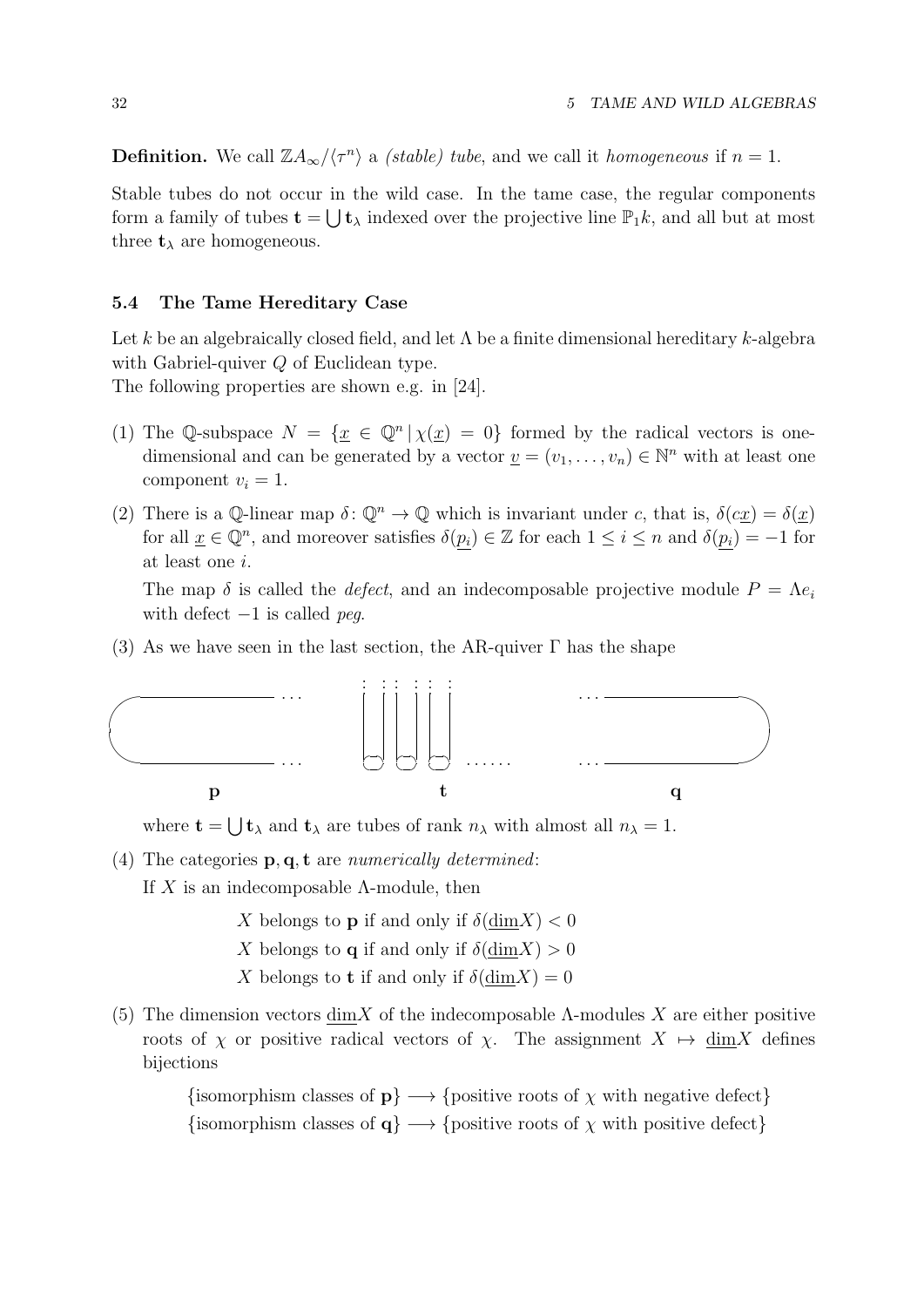#### 5.4 The Tame Hereditary Case 33

For any positive radical vector  $\underline{x} \in \mathbb{Z}^n$  of  $\chi$  there is a whole  $\mathbb{P}_1k$ -family of isomorphism classes of  $t$  having dimension vector  $x$ .

(6) **p** is closed under predecessors: If  $X \in \Lambda$  Mod is an indecomposable module with  $Hom(X, P) \neq 0$  for some  $P \in \mathbf{p}$ , then  $X \in \mathbf{p}$ .

In fact, **p** inherits "closure properties" from the projective modules. This can be proven employing the notion of preprojective partition together with the existence of almost split sequences in  $\Lambda$  Mod. For finitely generated X there is also an easier argument: Since by Proposition 1.5.1 the functor  $\tau$ : mod  $\Lambda_{\mathcal{P}} \to \Lambda$  mod<sub>*I*</sub> is an equivalence,  $Hom(X, P) \neq 0$  implies that either X is projective or  $Hom(\tau X, \tau P) \neq 0$ . Continuing in this way and using that  $\tau^n P$  is projective for some n, we infer that there exists an  $m \leq n$  such that  $\tau^m X$  is projective, which proves  $X \in \mathbf{p}$ .

(7) q is closed under successors: If  $X \in \Lambda$  Mod is an indecomposable module with  $Hom(Q, X) \neq 0$  for some  $Q \in \mathbf{q}$ , then  $X \in \mathbf{q}$ .

This is shown with dual arguments.

(8) The additive closure addt of t is an exact abelian serial subcategory of Λmod: Each object is a direct sum of indecomposable objects, and each indecomposable object  $X$  has a unique chain of submodules in addt

$$
X = X_m \supset X_{m-1} \supset \cdots \supset X_1 \supset X_0 = 0
$$

such that the consecutive factors are simple objects of add t. The simple objects of add t are precisely the quasi-simple modules introduced in 5.3.2. Their endomorphism rings are skew fields.

- (9) The tubular family **t** is *separating*, that is:
	- (a)  $\text{Hom}(\mathbf{q}, \mathbf{p}) = \text{Hom}(\mathbf{q}, \mathbf{t}) = \text{Hom}(\mathbf{t}, \mathbf{p}) = 0$
	- (b) Any map from a module in **p** to a module in **q** factors through any  $t_{\lambda}$ .

So, between the components of the AR-quiver, there are only maps from left to right. Actually, even inside p and q there are only maps from left to right.

(10) t is stable, i.e. it does not contain indecomposable modules that are projective or injective, and it is sincere, i.e. every simple module occurs as the composition factor of at least one module from t.

Let us illustrate the above properties with an example.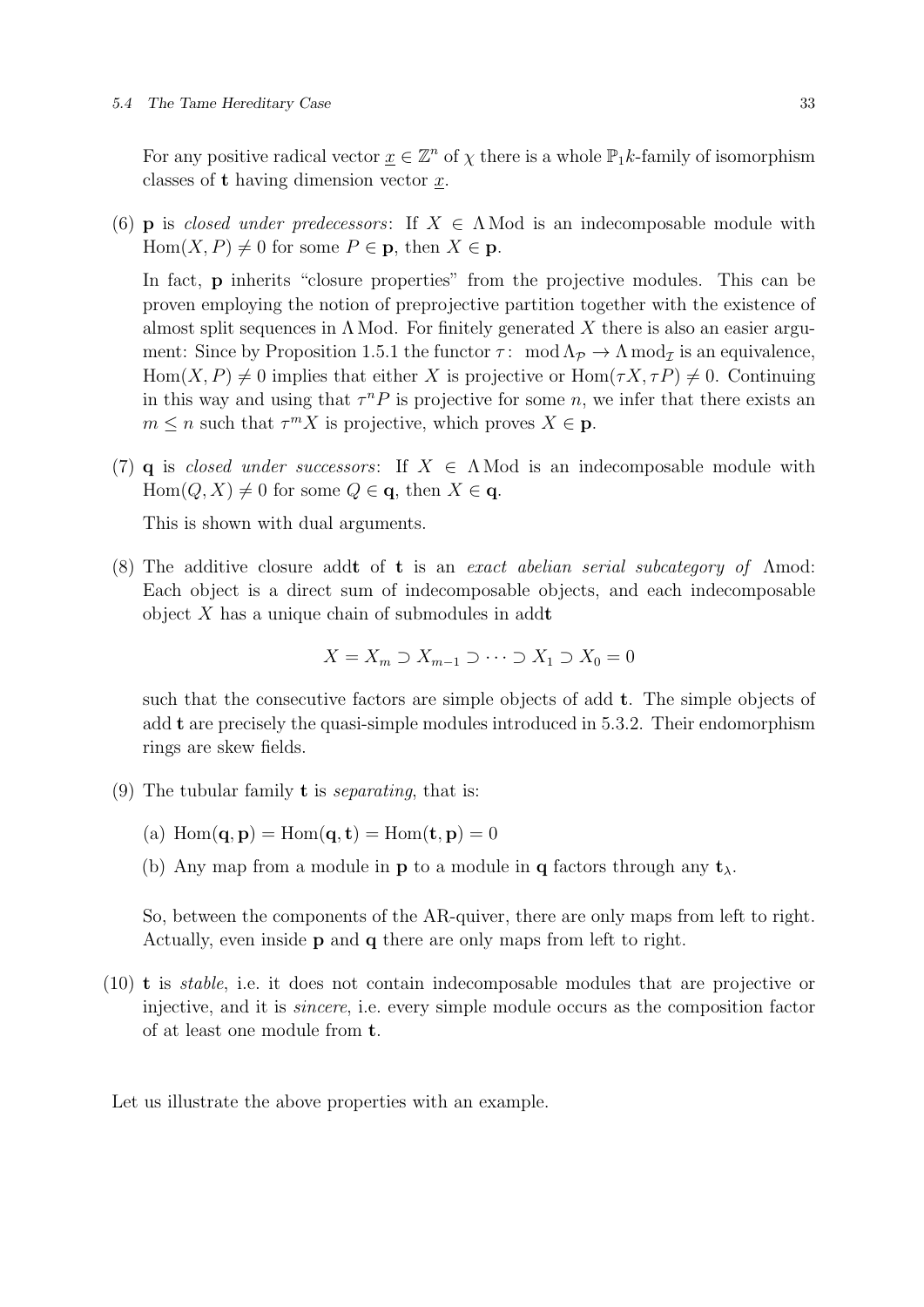## 5.5 The Kronecker Algebra

Consider the quiver

$$
Q = \widetilde{\mathbb{A}_1} : \qquad \overset{1}{\bullet} \Longrightarrow ^2 \overset{2}{\bullet}
$$

Then  $\Lambda = kQ$  is called the Kronecker algebra, cf. [18].

(1) The Coxeter transformation and the Tits form:

$$
\underline{\underline{p_1}} = \underline{\dim} \Lambda e_1 = (1, 2) \}
$$
\nhence\n
$$
C = \begin{pmatrix} 1 & 2 \\ 0 & 1 \end{pmatrix}, \quad C^{-1} = \begin{pmatrix} 1 & -2 \\ 0 & 1 \end{pmatrix}
$$

So we have

$$
c(\underline{x}) = -\underline{x} C^{-1} C^t = \underline{x} \begin{pmatrix} 3 & 2 \\ -2 & -1 \end{pmatrix}
$$
  
\n
$$
\chi(\underline{x}) = x_1^2 + x_2^2 - 2x_1x_2 = (x_1 - x_2)^2
$$
  
\n
$$
N = \{ \underline{x} \in \mathbb{Q}^2 \mid x_1 = x_2 \} \text{ is generated by } \underline{v} = (1, 1).
$$

We can then write

$$
c(\underline{x}) = \underline{x} \left( \begin{pmatrix} 1 & 0 \\ 0 & 1 \end{pmatrix} + 2 \begin{pmatrix} 1 & 1 \\ -1 & -1 \end{pmatrix} \right) = \underline{x} + 2(x_1 - x_2) \underline{v}
$$

and since  $c(\underline{v}) = \underline{v}$ , we have

$$
c^m \underline{x} = \underline{x} + 2m(x_1 - x_2)\underline{v} \quad \text{for each } m.
$$

- (2) Take  $\delta: \mathbb{Q}^2 \to \mathbb{Q}, \underline{x} \mapsto B(\underline{v}, \underline{x}) = x_1 x_2$ . The Q-linear map  $\delta$  is the *defect*. Then  $\delta(p_1) = -1 = \delta(p_2)$ , so  $P_1 = \Lambda e_1$  and  $P_2 = \Lambda e_2$  are pegs.
- (3) The AR-quiver Γ:



The shape of **t** is explained below. For **p** and **q** we refer to Theorem 5.3.1.

We can now compute the dimension vectors. For example, from the first two arrows on the left we deduce that there is an almost split sequence  $0 \longrightarrow P_2 \longrightarrow P_1 \oplus P_1 \longrightarrow$  $C \longrightarrow 0$  and  $\underline{\dim}C = (1, 2) + (1, 2) - (0, 1) = (2, 3)$ . In this way we observe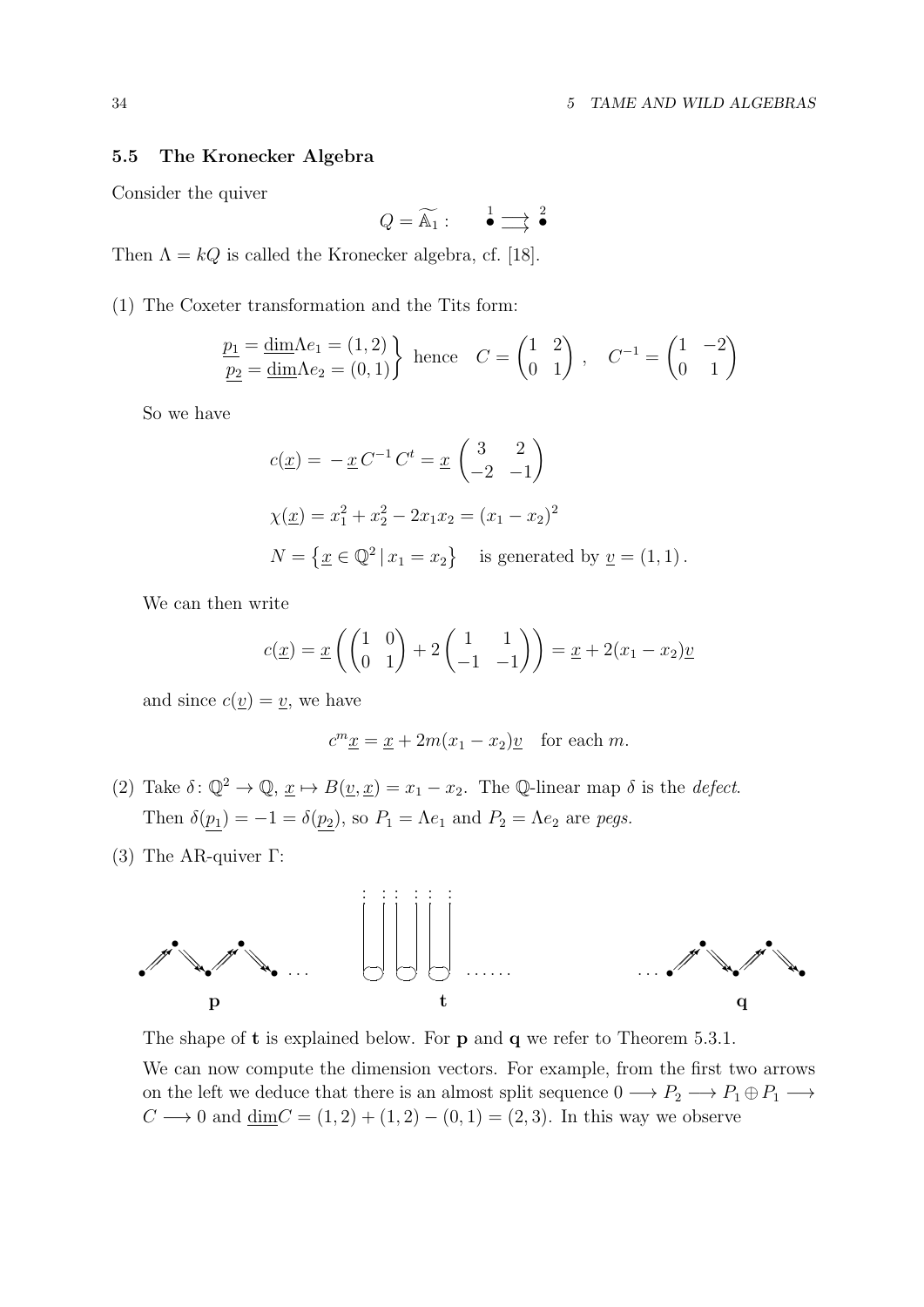#### 5.5 The Kronecker Algebra 35

(4) **p** consists of the modules X with  $\dim X = (m, m + 1)$ , so  $\delta(\dim X) = -1$ . q consists of the modules X with dim $X = (m + 1, m)$ , so  $\delta(\text{dim} X) = 1$ . The modules in **t** are precisely the modules X with  $\dim X = (m, m)$ , so  $\delta(\dim X) = 0$ . Let us check the last statement. Let  $X \in \mathbf{t}$  and  $\dim X = (l, m)$ . If  $l < m$ , then

$$
c^{m}(\underline{\dim} X) = (l, m) \left( \begin{pmatrix} 1 & 0 \\ 0 & 1 \end{pmatrix} + m \begin{pmatrix} 2 & 2 \\ -2 & -2 \end{pmatrix} \right) = (l, m) + 2m(l - m, l - m)
$$

is negative. By 5.1.3 we have  $c^m(\underline{\dim}X) = c(\underline{\dim} \tau^{m-1}X)$ , thus  $\tau^{m-1}X$  is projective, and  $X \in \mathbf{p}$ . Dually,  $l > m$  implies  $X \in \mathbf{q}$ . Hence we conclude  $l = m$ .

(5) Let us now compute t. First of all, the quasi-simple modules, that is, the indecomposable regular modules of minimal length, are precisely the modules X with  $\dim X = v = (1, 1)$ . A complete irredundant set of quasi-simples is then given by

$$
V_{\lambda}: K \xrightarrow{\frac{1}{\lambda}} K, \ \lambda \in K, \quad \text{and} \quad V_{\infty}: K \xrightarrow{\frac{0}{\lambda}} K
$$

Note that each  $V_{\lambda}$  is sincere with composition factors  $S_1, S_2$ .

Furthermore, applying Hom( $-, V_\mu$ ) on the projective resolution  $0 \to \Lambda e_2 \to \Lambda e_1 \to$  $V_{\lambda} \to 0$  we see that  $V_{\lambda}$ ,  $V_{\nu}$  are "perpendicular":

$$
\dim_k \operatorname{Hom}_\Lambda(V_\lambda, V_\mu) = \dim_k \operatorname{Ext} 1_\Lambda(V_\lambda, V_\mu) = \begin{cases} 1 & \mu = \lambda \\ 0 & \text{else} \end{cases}
$$

Next, we check that each  $V_{\lambda}$  defines a homogeneous tube  $t_{\lambda}$ . In fact,  $\tau V_{\lambda} \cong V_{\lambda}$  for all  $\lambda \in K \cup \{\infty\}$ :

$$
\underline{\dim} \tau V_{\lambda} = c(\underline{\dim} V_{\lambda}) = (1, 1) \begin{pmatrix} 3 & 2 \\ -2 & -1 \end{pmatrix} = (1, 1),
$$
  
hence  $\tau V_{\lambda} \cong V_{\mu}$  with  $\text{Ext}^1(V_{\lambda}, V_{\mu}) \neq 0$ , so  $\mu = \lambda$ .

So, for each  $\lambda \in K \cup \{\infty\}$  there is a chain of irreducible monomorphisms

$$
V_{\lambda} = V_{\lambda,1} \hookrightarrow V_{\lambda,2} \hookrightarrow \dots
$$

that gives rise to a homogeneous tube  $\mathbf{t}_{\lambda} \cong \mathbb{Z} A_{\infty} \setminus \langle \tau \rangle$  consisting of modules  $V_{\lambda,j}$  with  $\tau V_{\lambda,j} \cong V_{\lambda,j}, \quad \underline{\dim} V_{\lambda,j} = (j,j), \quad \delta(\underline{\dim} V_{\lambda,j}) = 0, \text{ and } V_{\lambda,j+1}/V_{\lambda,j} \cong V_{\lambda}.$ 

Moreover, there are neither nonzero maps nor extensions between different tubes  $t_{\lambda}$ . Finally, let us indicate how to show that every indecomposable regular module  $X$  is contained in some tube  $\mathbf{t}_{\lambda}$ . We already know that X has the form  $X : K^m \stackrel{\alpha}{\underset{\beta}{\rightarrow}}$  ${\cal K}^m.$ Now, suppose that  $\alpha$  is a isomorphism. Then, since k is algebraically closed,  $\alpha^{-1}\beta$  has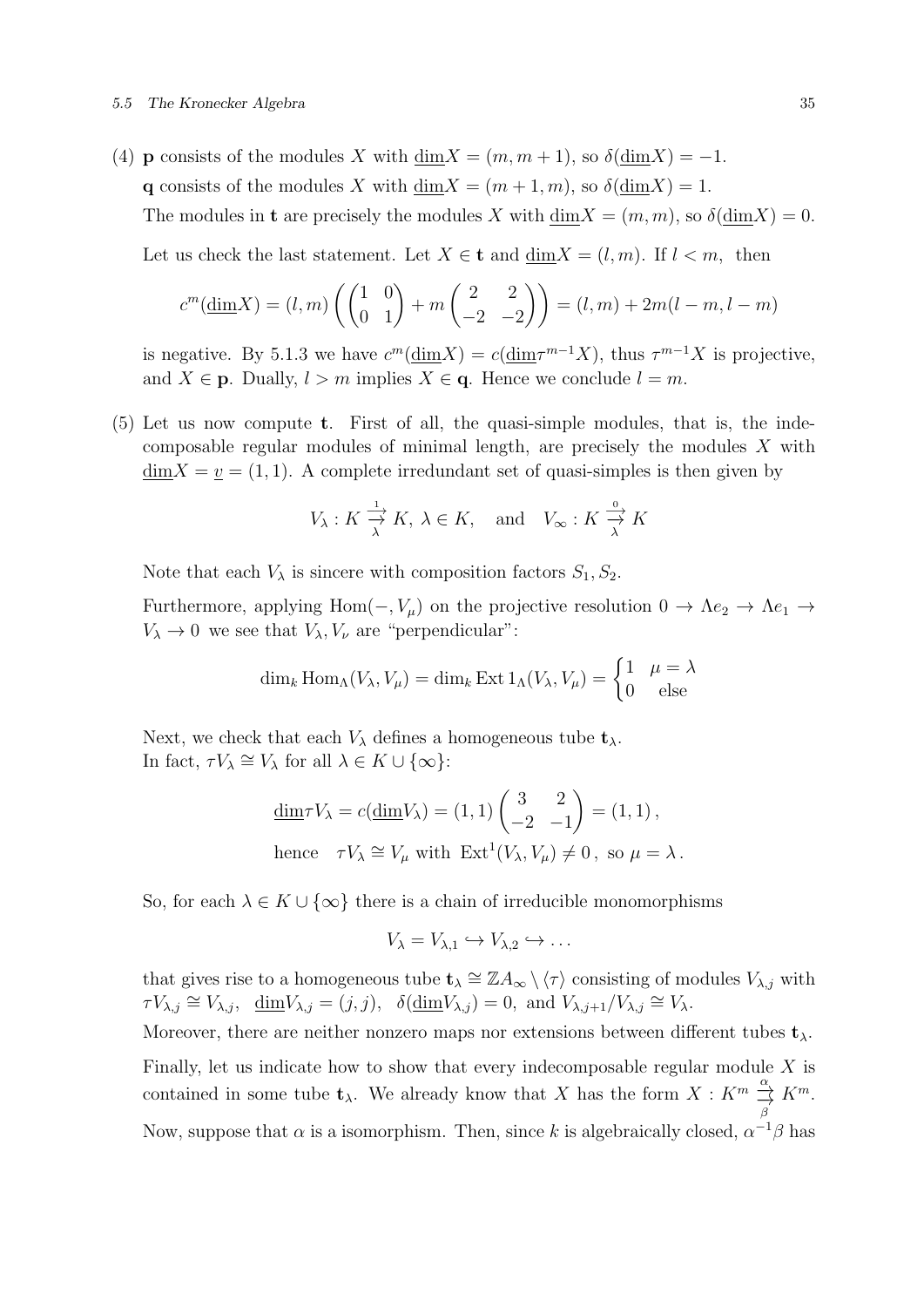an eigenvalue  $\lambda$ , and, as explained in [12, VIII.7.3], it is possible to embed  $V_{\lambda} \subset X$ . This proves that X belongs to  $t_{\lambda}$ . Similarly, if Ker  $\alpha \neq 0$ , it is possible to embed  $V_{\infty} \subset X$ , which proves that X belongs to  $t_{\infty}$ .

(6) To show that **t** is separating, we check that every  $f: P \to Q$  with  $P \in \mathbf{p}$ , and  $Q \in \mathbf{q}$ , factors through any  $t_{\lambda}$ . The argument is taken from [24, p.126].

Let  $\lambda \in K \cup \{\infty\}$  be arbitrary, and let  $\dim P = (l, l + 1)$  and  $\dim Q = (m + 1, m)$ . Choose an integer  $j \geq l + m + 1$ . We are going to show that f factors through  $V_{\lambda,j}$ . Note that  $\text{Ext}^1_{\Lambda}(P, V_{\lambda,j}) = 0$ . So, using the homological interpretation of B in Proposition 5.2.1 we obtain  $\dim_k \text{Hom}_{\Lambda}(P, V_{\lambda,j}) = \dim_k \text{Hom}_{\Lambda}(P, V_{\lambda,j}) - \dim_k \text{Ext}^1_{\Lambda}(P, V_{\lambda,j}) =$  $B(\underline{\dim}P, \underline{\dim}V_{\lambda,j}) = (l, l + 1) \left(\begin{smallmatrix} 1 & -2 \\ 0 & 1 \end{smallmatrix}\right) \left(\begin{smallmatrix} j \\ j \end{smallmatrix}\right)$  $j \choose j = j.$ 

So, the k-spaces Hom<sub>Λ</sub>( $P$ ,  $V_{\lambda,j}$ ),  $j \geq 0$ , form a strictly increasing chain. Hence there exists a map  $g: P \to V_{\lambda,j}$  such that Im  $g \not\subset V_{\lambda,j-1}$ , and by length arguments we infer that Im g is a proper submodule of  $V_{\lambda,i}$ . Thus Im g is not regular. Then it must contain a preprojective summand  $P'$ , and we conclude that  $g$  is a monomorphism. Consider the exact sequence

$$
0 \longrightarrow P \stackrel{g}{\longrightarrow} V_{\lambda,j} \longrightarrow Q' \longrightarrow 0
$$

The module  $Q'$  cannot have regular summands, so it is a direct sum of preinjective modules and satisfies

$$
\delta(\underline{\dim}Q') = \delta(\underline{\dim}V_{\lambda,j}) - \delta(\underline{\dim}P) = 1
$$

This shows  $Q' \in q$ . Furthermore,  $\dim Q' = (s+1, s)$  with  $s = j - (l+1) \geq m$ , which proves  $\text{Ext}_{\Lambda}^1(Q', Q) = 0$ . Thus we obtain a commutative diagram



and the claim is proven.